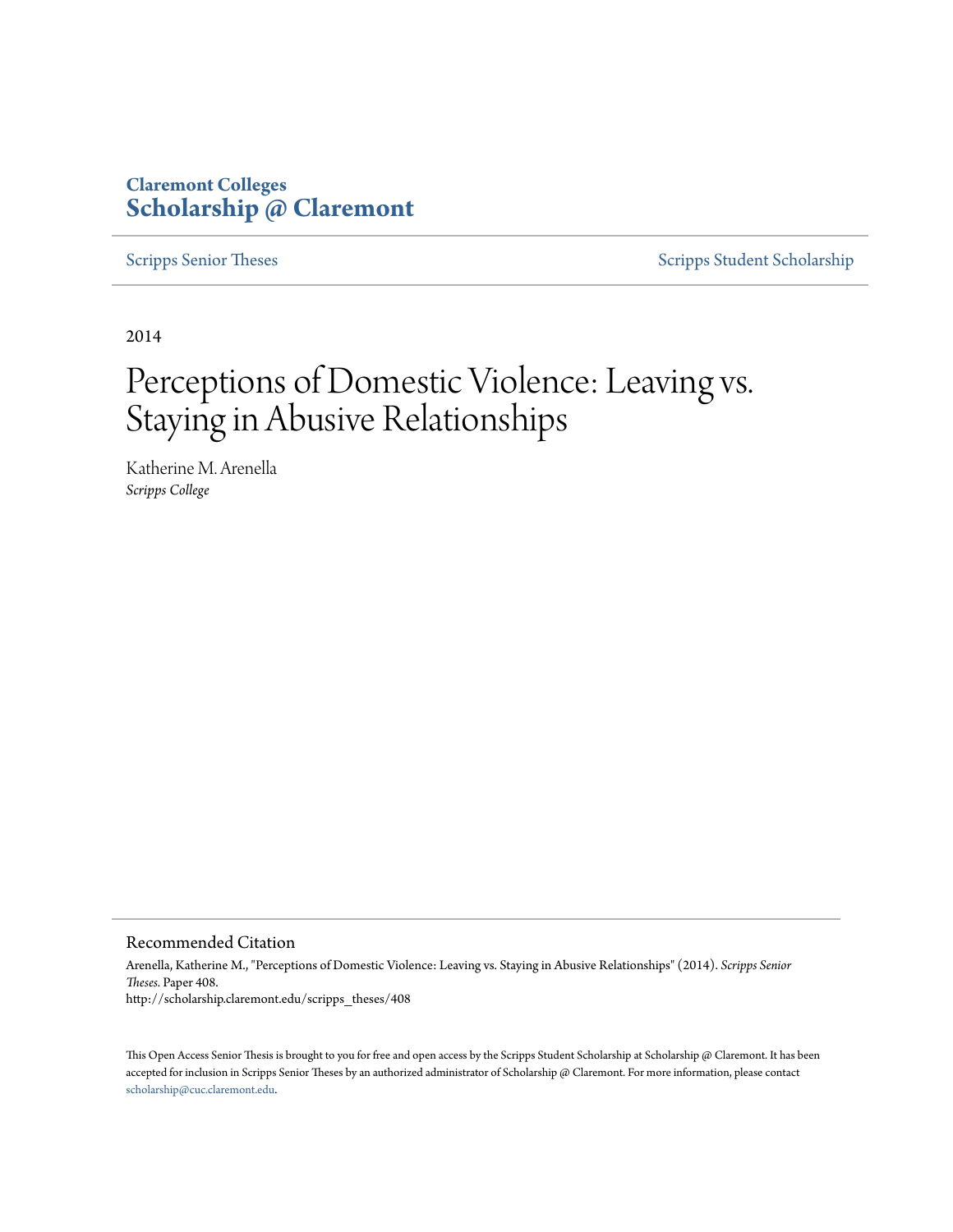## **PERCEPTIONS OF DOMESTIC VIOLENCE: LEAVING VS. STAYING IN ABUSIVE RELATIONSHIPS**

by

## **KATHERINE M. ARENELLA**

## **SUBMITTED TO SCRIPPS COLLEGE IN PARTIAL FULFILLMENT OF THE DEGREE OF BACHELOR OF ARTS**

## **PROFESSOR HARTLEY PROFESSOR WOOD**

**APRIL 25TH, 2014**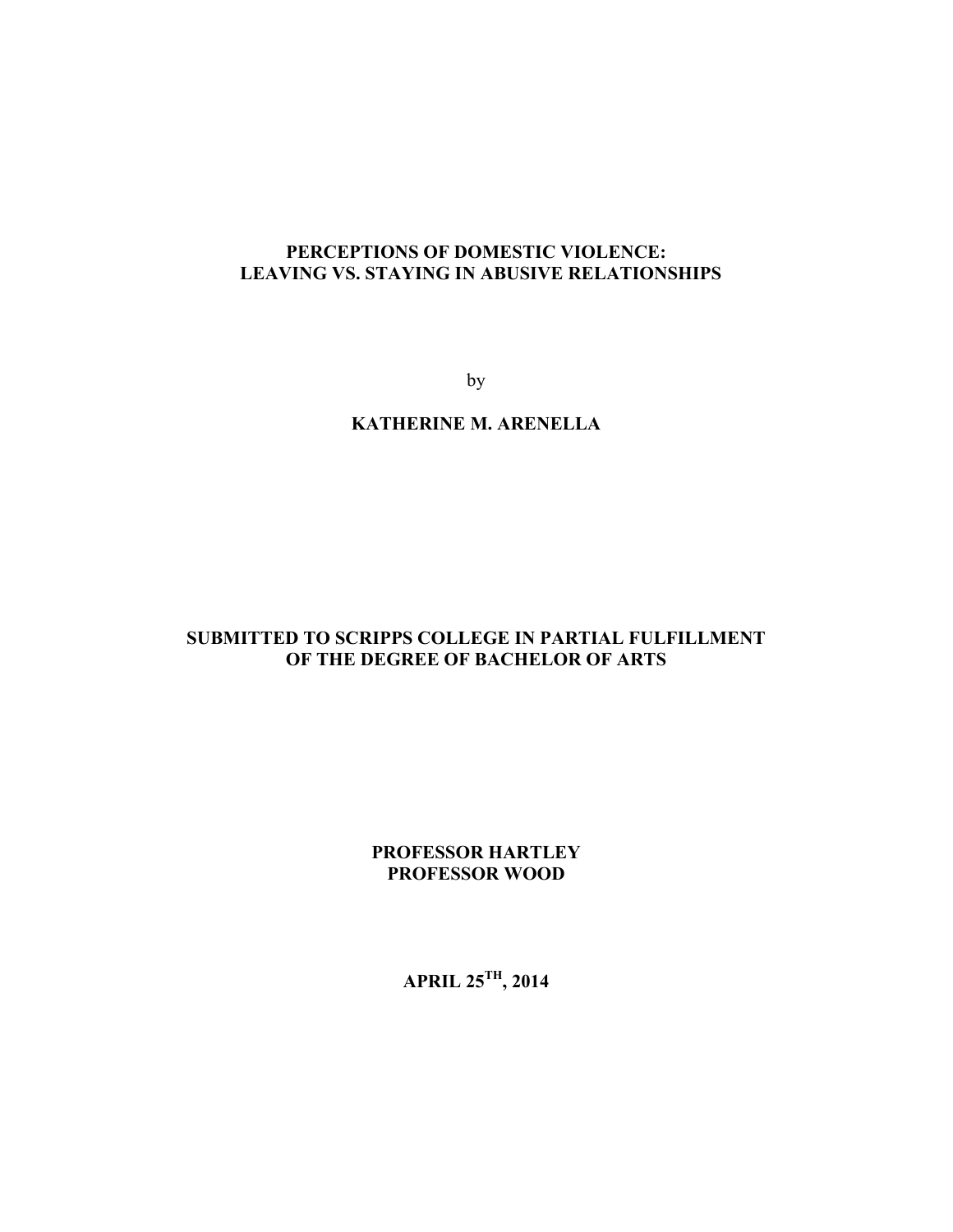Perceptions of Domestic Violence: Leaving vs. Staying in Abusive Relationships

Katherine M. Arenella

Scripps College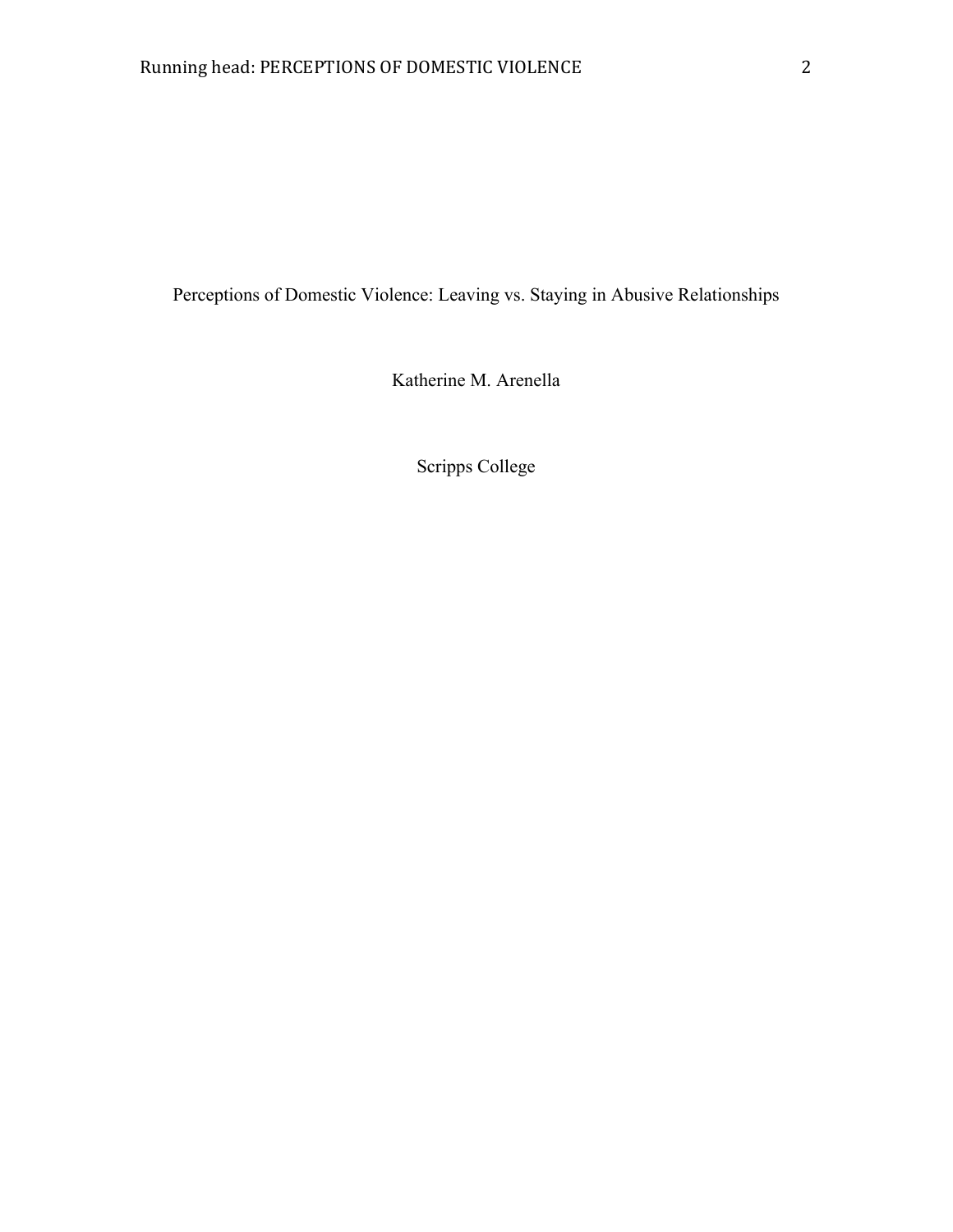| <b>Table of Contents</b>                                 |                |
|----------------------------------------------------------|----------------|
| 1. Abstract                                              | $\overline{4}$ |
| 2. Acknowledgements                                      | 5              |
| 3. Introduction                                          | 6              |
| 3.1. Domestic Violence                                   | $\overline{7}$ |
| 3.2. Attribution Theory                                  | 11             |
| 3.3. Attribution Theory and Victim Blaming: Foresight,   |                |
| Provocation, Gender Roles, and Alcohol                   | 13             |
| 3.4 Attributions and Leaving                             | 18             |
| 3.5. Current Study and Hypotheses                        | 21             |
| 4. Method                                                | 23             |
| 4.1. Participants                                        | 23             |
| 4.2. Materials                                           | 24             |
| 4.2.1. Stimulus Materials                                | 24             |
| 4.2.2. Measures                                          | 25             |
| 4.3. Procedure                                           | 26             |
| 4.4. Design                                              | 26             |
| 5. Results                                               | 27             |
| 6. Discussion                                            | 30             |
| 7. References                                            | 38             |
| 8. Appendices                                            | 43             |
| 8.1. Appendix A: Information                             | 43             |
| 8.2. Appendix B: Vignettes                               | 44             |
| 8.3. Appendix C: Victim Blame Attribution Scale          | 45             |
| 8.4. Appendix D: Domestic Violence Myth Acceptance Scale | 46             |
| 8.5. Appendix E: Demographic Questions                   | 47             |
| 8.6. Appendix F: Informed Consent                        | 48             |
| 8.7. Appendix G: Debriefing                              | 50             |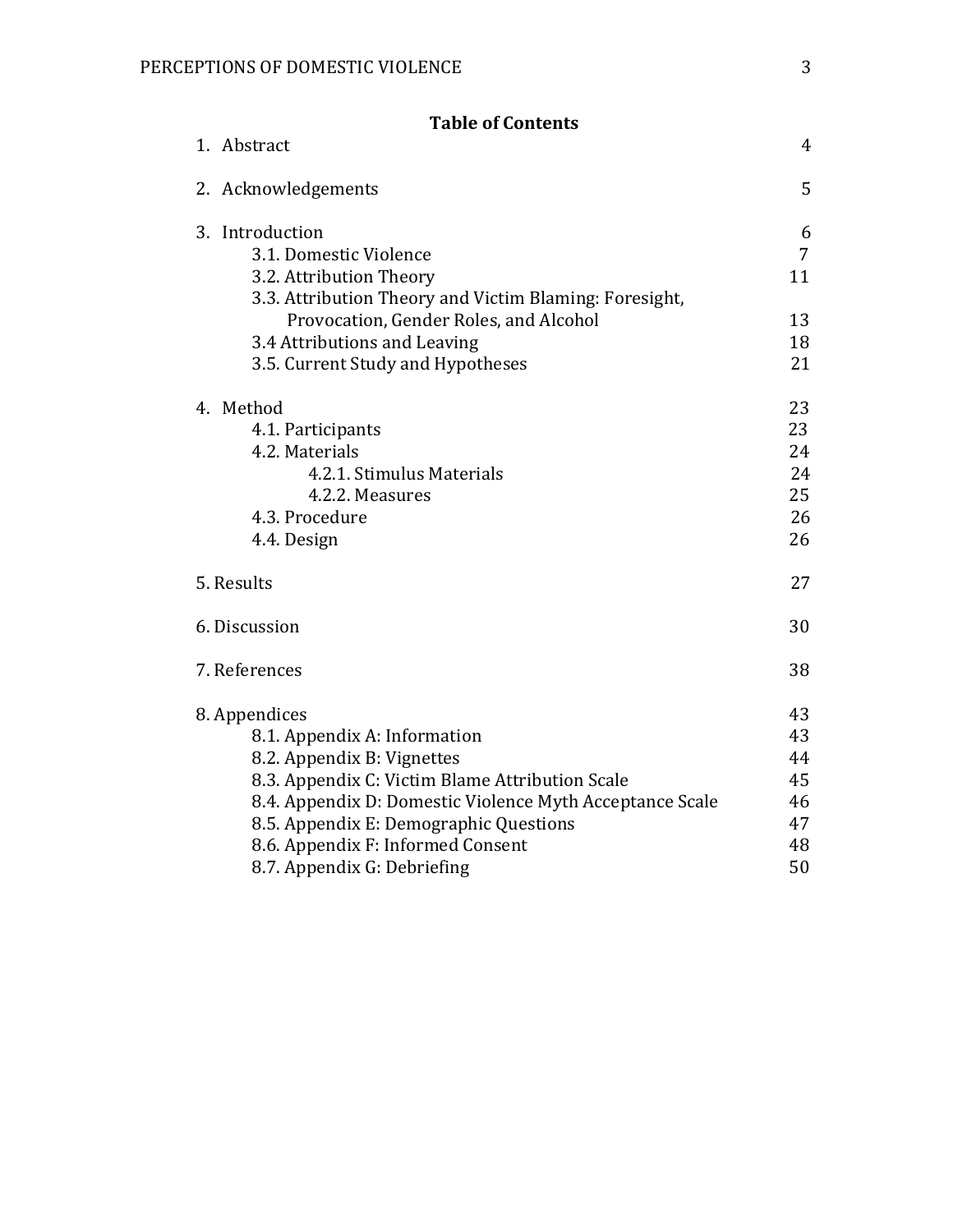#### Abstract

This study examined whether participants' attributions of blame and responsibility toward a victim of domestic violence were influenced by whether or not the victim left her abuser. It also looked at whether or not educational information regarding the difficulties of leaving a violent partner would affect these attributions. Participants, all adults from the United States, either read a vignette in which a woman victim of domestic violence stayed with her abusive husband, or left him. Prior to reading the vignette, some participants were given information about the problems associated with leaving a violent partner, and some were not. All participants completed a scale measuring victim blame. No main effects of whether the victim left or whether the participant received information were found on attributions of blame, and there was not a statistically significant interaction between the victim leaving and presence of information. An interaction between whether or not the participant was a victim of domestic violence and the presence of information was found on victim blame, but further research should examine this more closely with a study specifically designed to investigate victims and their perceptions.

*Keywords: domestic violence, attribution theory, victim blame*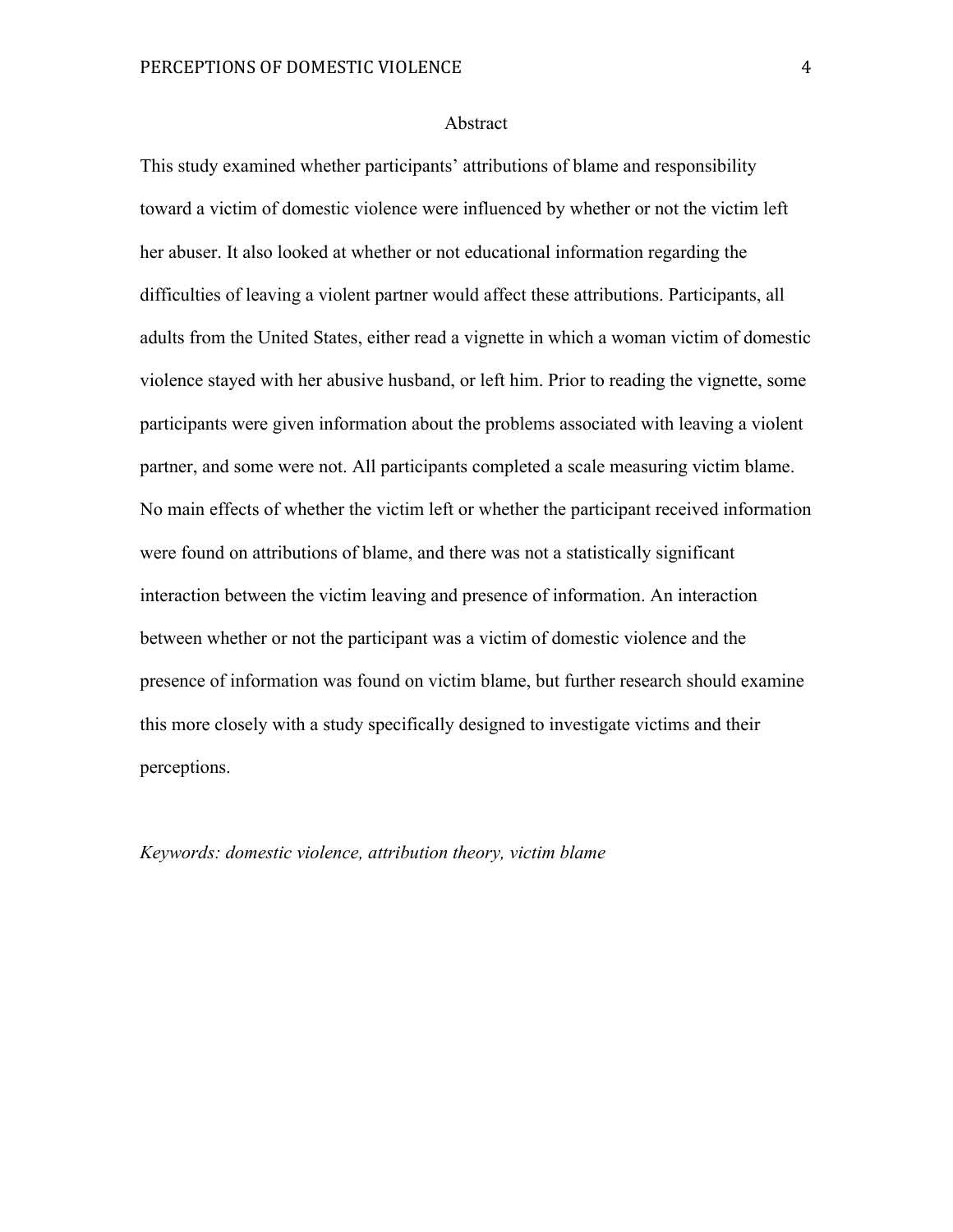#### Acknowledgements

Thank you to everyone who supported me in writing this thesis. I was lucky to have received so much help from a number of people, and I want to acknowledge the fact that you all made this process not just less intimidating, but actually possible.

First, thank you to my readers, Professor Hartley and Professor Wood, who took the time to read through my thesis at all its various stages and provide incredible guidance and advice throughout the entire process. Second, I would like to thank Professor Ma for helping me focus my thesis topic and for providing such detailed suggestions for my writing. Thank you to Sara Estevez-Cores, who helped me form my ideas for the design of this study, and thank you to Zoe McNitt who answered all my latenight calls about statistics, even while planning her wedding. Last, but certainly not least, many thanks to my friends and family for always offering advice and for never ceasing to provide support.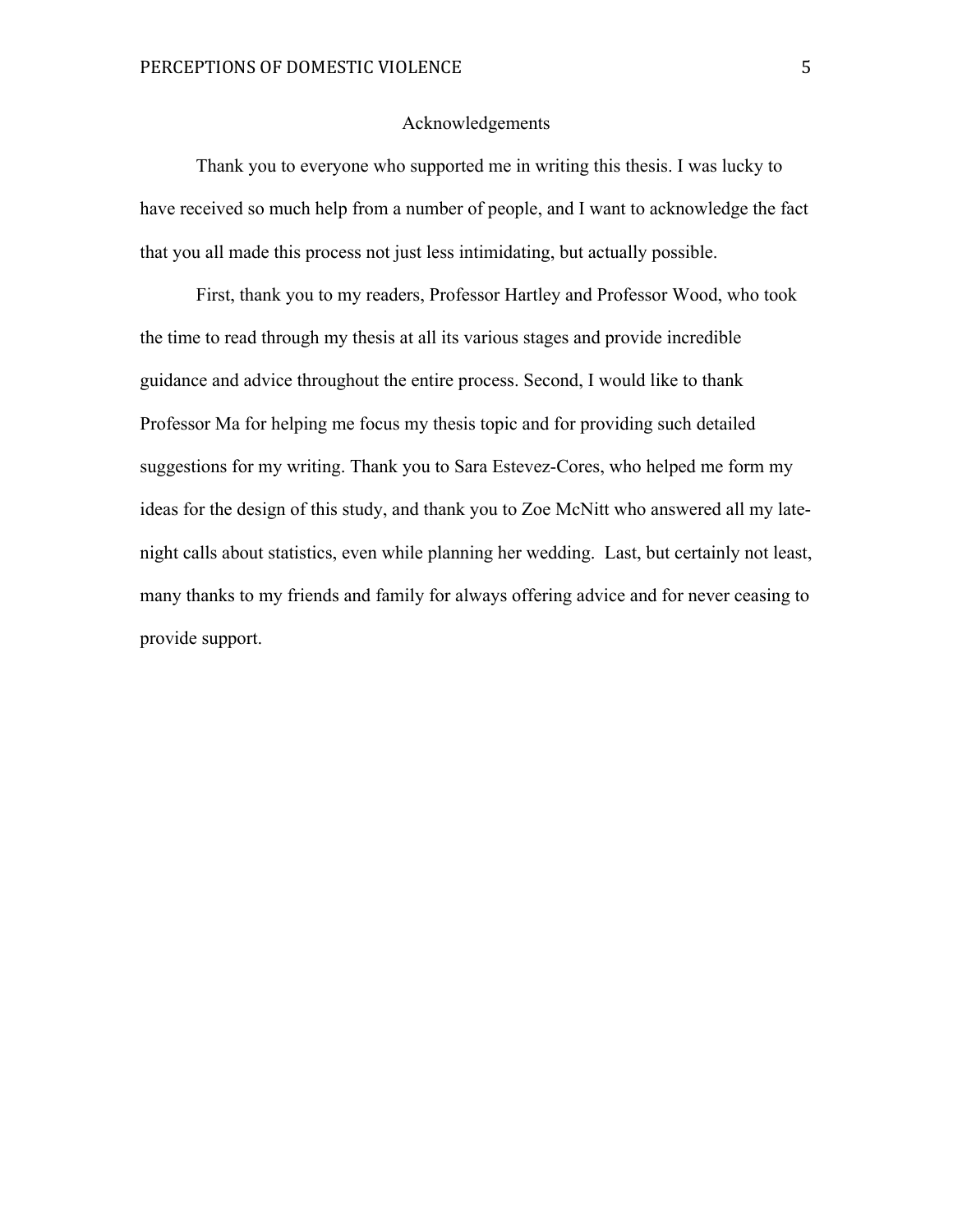#### **Introduction**

Domestic violence is a highly prevalent and problematic concern. In fact, according to one report, one in every four women has experienced some type of domestic violence and 1.5 million women are estimated to be victims of domestic violence each year (Tjaden  $&$  Thoennes, 2000). Even more terrifying is that by the end of any given day, more than three women and one man on average are killed due to domestic violence in the United States, with domestic violence comprising 30% of murders of women in 2000 (Domestic Violence Resource Center, 2013). Women who have experienced this abuse are more likely to suffer from emotional problems, lack of self-worth, physical health complications, and are at a higher risk for suicide (Bostock, Plumpton, & Pratt, 2009). Yet, despite these statistics, research on the perceptions of domestic violence has found that many individuals tend to normalize this violence by failing to recognize the violence as unacceptable or even by supporting the perpetrator, making it very hard for these women to seek and obtain help (Bostock et al., 2009).

The services that are currently available for people experiencing domestic violence are contingent upon their being able to leave the abuser, but there are many hardships and dangers that are attached to leaving (Ooms, 2006). While the majority of people assume leaving is the safest option, in reality, more women are killed trying to leave their abusive husbands than at any other point (Browne, 2004). Other difficulties and obstacles associated with leaving an abuser include financial hardships, isolation, loss of a family home, loss of contacts and support systems, and if children are involved, children's distress (Bostock et al., 2009). In a qualitative study where women who had sought help for domestic violence were interviewed, Bostock et al. (2009) found that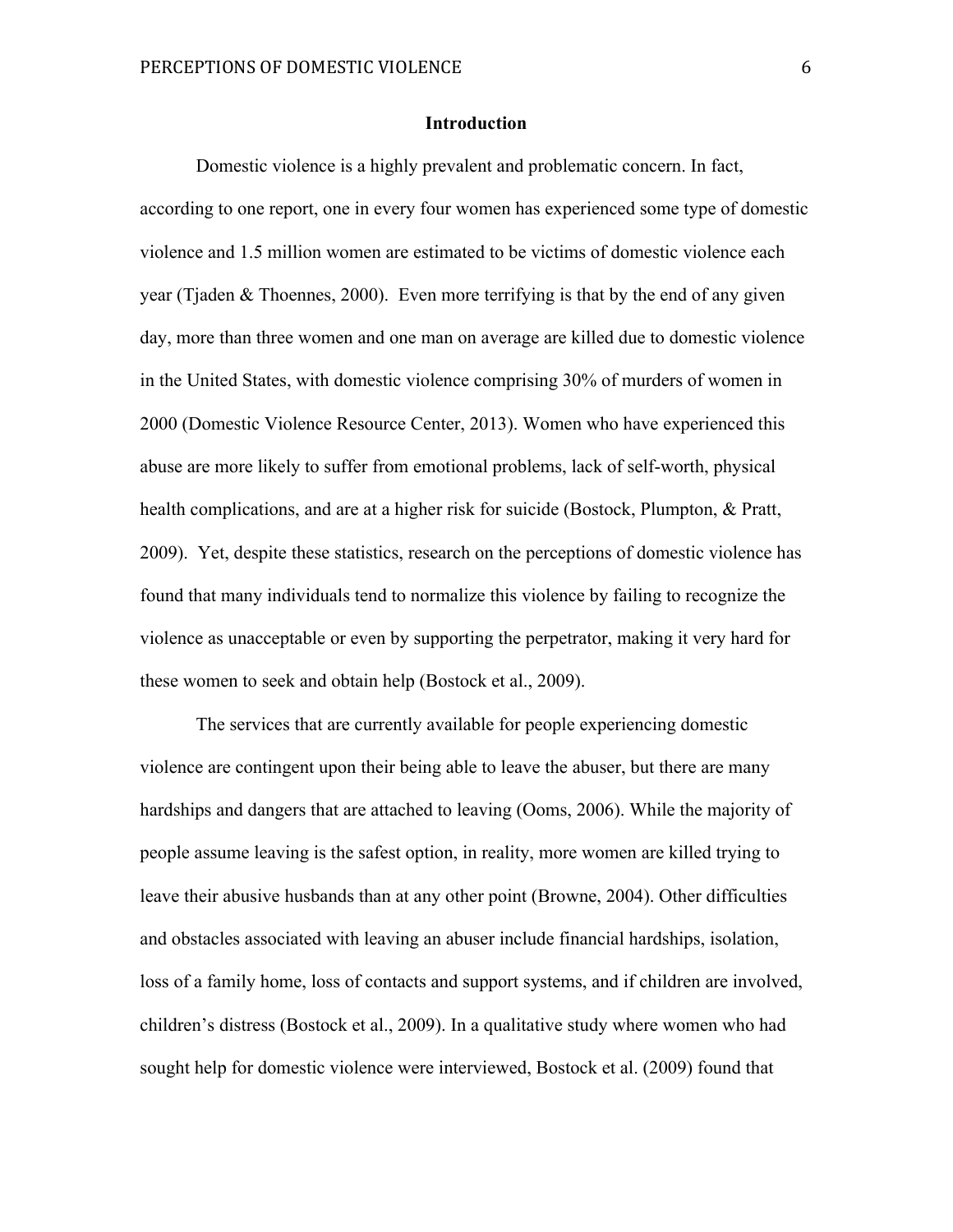#### PERCEPTIONS OF DOMESTIC VIOLENCE 7

women who had reported their abuse often had higher potentials for escalated violence against them. It is clear from these findings that leaving is not only *not* these women's safest option, but potentially riskier than other alternatives. However, the systems in place that deal with domestic violence, such as police, service housing, and helplines, tend to disregard routes other than leaving (Bostock et al., 2009; Ooms, 2006).

These systems are created and maintained by individuals, and are influenced by the way these individuals perceive domestic violence and a woman's choice to leave a violent partner. Based on previous research on domestic violence and blame attribution, the current study examined whether people will hold the victim more responsible in a story depicting domestic violence when the victim had decided to stay with her husband, as opposed to if she had left him. It also investigated whether not having information regarding the dangers of leaving was a factor in these attributions of blame and responsibility to the victim.

#### **Domestic Violence**

There have been many definitions of domestic violence. For the purpose of this study, domestic violence was defined according to the United States Department of Justice Office on Violence Against Women (OVW) as instances of abuse in which a partner in a relationship threatens, isolates, terrorizes, manipulates, injures, coerces, or blames the other partner, eventually obtaining control over the other partner. This can occur in emotional, physical, sexual, economic, or psychological contexts (OVW, 2013).

In these instances of domestic violence, third parties may expect that a woman would simply leave her partner. However, there are extensive, documented difficulties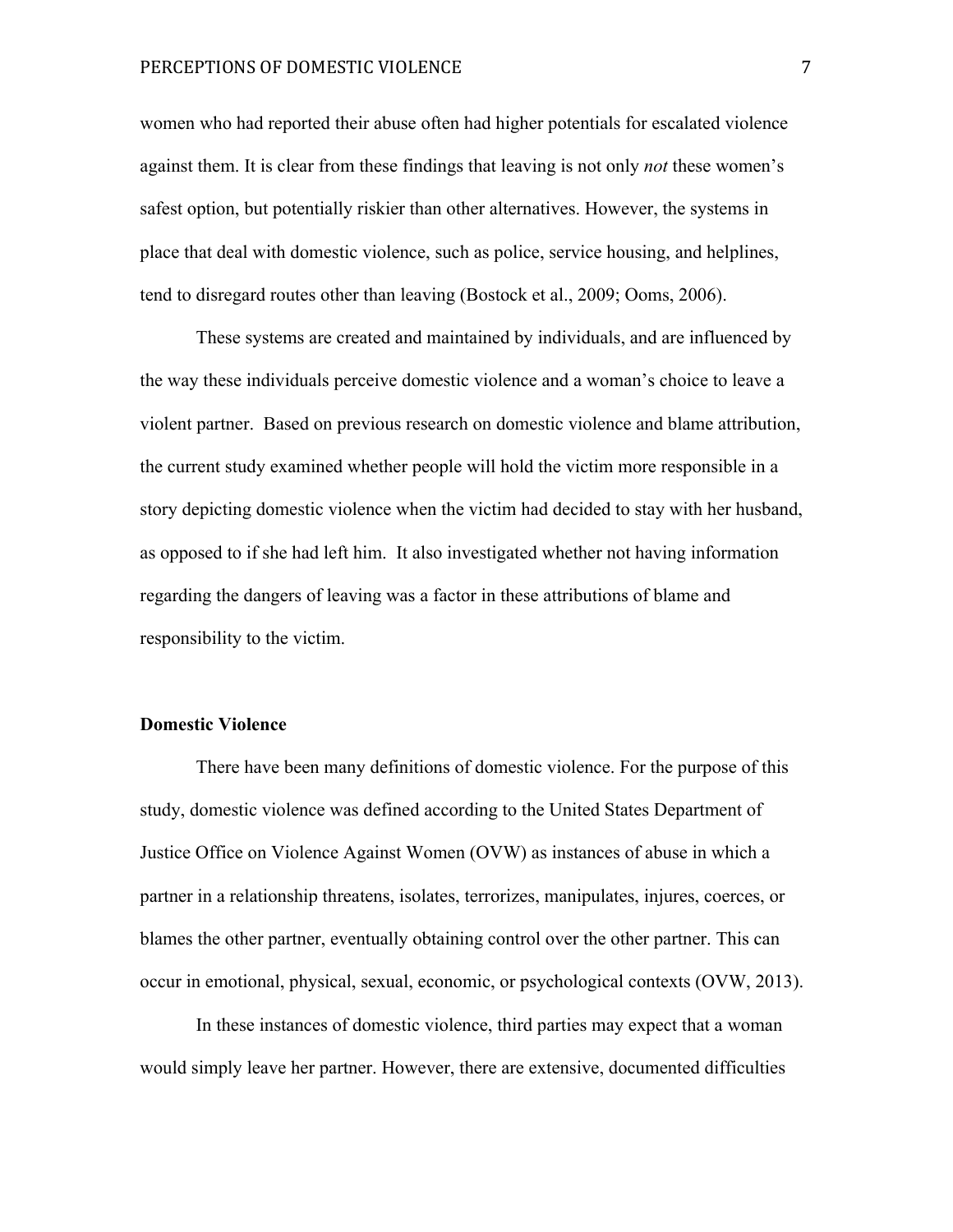linked with extricating oneself from a domestic violence situation, supported by the evidence that the majority of women leaving shelters return to their batterers (Peled, Eisikovits, Enosh, & Winstock, 2000). As mentioned earlier, these difficulties may include more severe future violence, financial distress, loss of contacts, and even murder (Bostock et al., 2009; Browne, 2004). Beyond these dangers, women stay with their batterers for many other reasons. Browne (2004) divided these reasons into psychological and practical ones. A common psychological issue includes a prisoner of war mentality that inhibits these women's fight or flight response and ability to plan ahead (Browne, 2004). Additionally, Peled et al. (2000) noted psychological processes such as traumatic attachment that could motivate women to stay with their abusers. Women may also stay due to loneliness, embarrassment, and fear (Hendy, Eggen, Gustitus, McLeod, & Ng, 2003). Browne's (2004) practical reasons include employment difficulties, children's schooling, and custody problems. The issue of custody is especially crucial to consider, because this often facilitates men in tracking and pressuring women (Browne, 2004). Ooms (2006) listed some universal themes in women who stay with their batterers that include fear for their financial situations and their lives, fear for their children's lives, the belief that their children need their father, as well as an array of cultural reasons. Hendy et al. (2003) expanded on these issues by including child-care needs and lack of social support to the practical reasons a woman may stay. In addition, leaving is often made harder by the sheer lack of assistance in available services, such as the police (Peled et al., 2000).

Religion is yet another reason why a woman may be inclined to stay in an abusive relationship, as some religious texts suggest absolute control of the husband over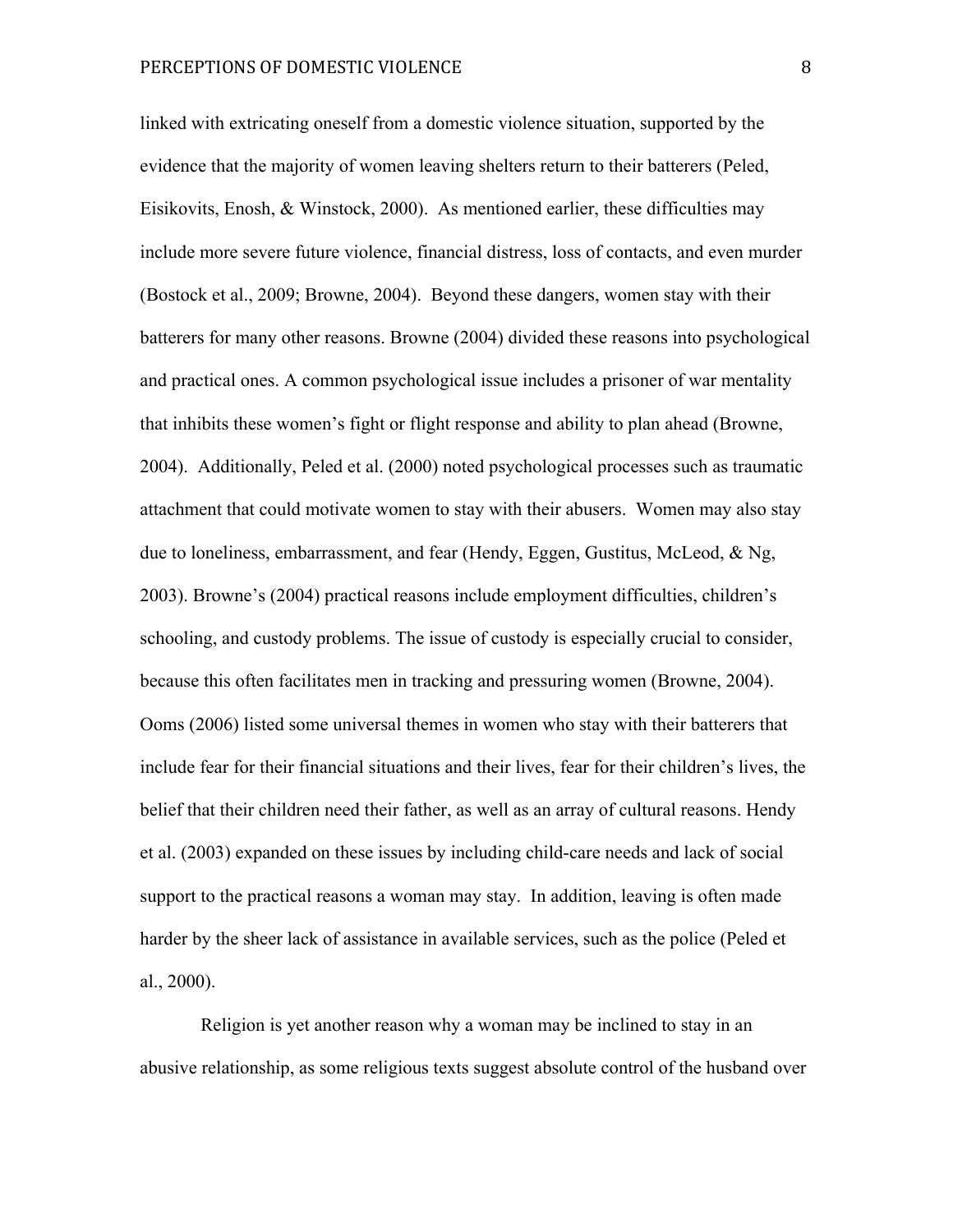his wife (NRCDV, 2007). These interpretations of religions include, but are not limited to, Judaism, Islam, and Christianity (NRCDV, 2007). Women may view marriage as a religious commitment, and therefore believe that they cannot get a divorce, or some women may feel that they have failed to maintain religious values of peacekeeping in their relationships, and blame themselves for the violence (NRCDV, 2007). Christian leaders, for example, frequently emphasize biblical passages that instruct women to maintain their marriages and families, rather than passages that stress God's equal love for both partners in a relationship (Ooms, 2006).

It is also important to recognize that many women stay in violent relationships due to carefully thought out and conscious decisions (Peled et al., 2000). While some women are indeed trapped in abusive relationships, many others have made a rational decision having looked at the costs of leaving an abusive partner. These women recognize their partner as being both loving and dangerous, and associate positivity with their partner (Peled et al., 2000).

It is evident that women have numerous motivations for staying in abusive relationships despite their costs, and yet the research indicates that lay individuals are largely unaware of these challenges. In a study that used telephone interviews to discuss domestic violence, Worden and Carlson (2005) found that 63.1% of participants believed a woman could successfully leave a relationship if that is what she really wanted. Even victim advocates have been found to overstress a woman's ability to leave her abuser (Dunn & Powell-Wlliams, 2007).

This misconception regarding a woman's ability to leave is also unfortunately reflected in the available systems of support for domestic violence survivors (Bostock et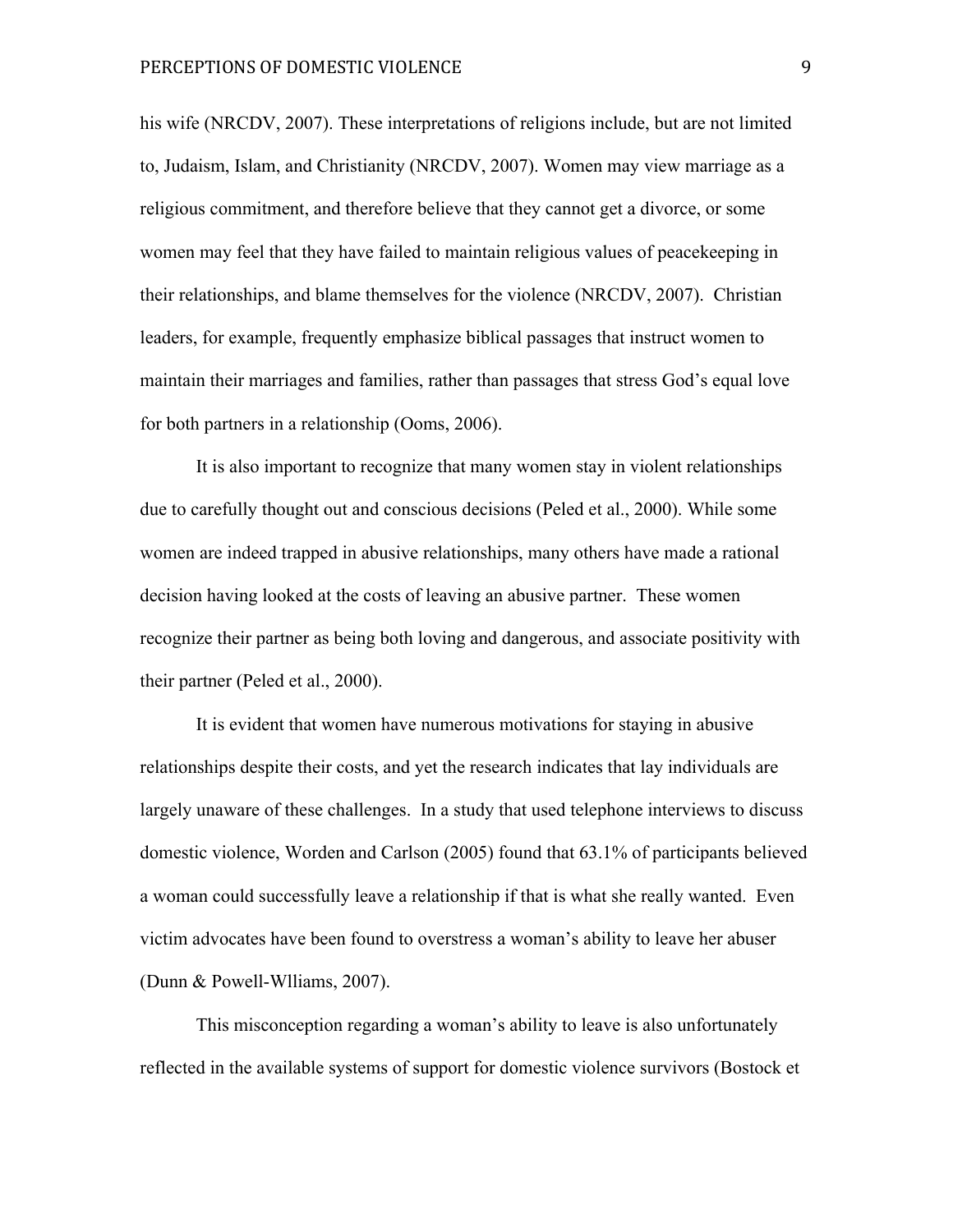al., 2009; Ooms, 2006; Peled et al., 2000). In an interview that discussed a community psychologist's research and perspective, Ooms (2006) reflected on how the current services fail women who do not leave their abusers because these interventions are only targeted for women who leave. Bostock et al. (2009) also found that the systems in place for women victims failed to account for the costs of leaving an abuser. For example, the temporary housing that is offered by most services is often perceived as unsafe and isolating by women survivors, to the point that some women compared the extreme loneliness of these shelters to the domestic abuse itself (Bostock et al., 2009). Furthermore, Peled et al. (2000) discussed how the standards for a service's or an intervention's success are based on the woman's ability to leave her abuser and stay separated. Peled et al. (2000) noted how there are very limited interventions designed for women who want to stay with their partners, and little research has been done on how to overcome violence while staying in a relationship. Ooms (2006) also argued that intervention strategies need to better understand cultural, ethnic, and racial concerns for female survivors which may affect their ability or choice to leave. For example, the community psychologist that Ooms (2006) interviewed reminds the reader that many Latina victims are faced with immigration threats from their abusers. Additionally, Latino communities tend to have more strict gender roles due to religion and familial values that may inhibit a woman from leaving due to her sense of responsibility to her family (Ooms, 2006).

The importance of services for domestic violence victims being able to address the needs of survivors is indisputable, however. The continuation versus the challenging of domestic violence has been found to correlate with the ways in which services and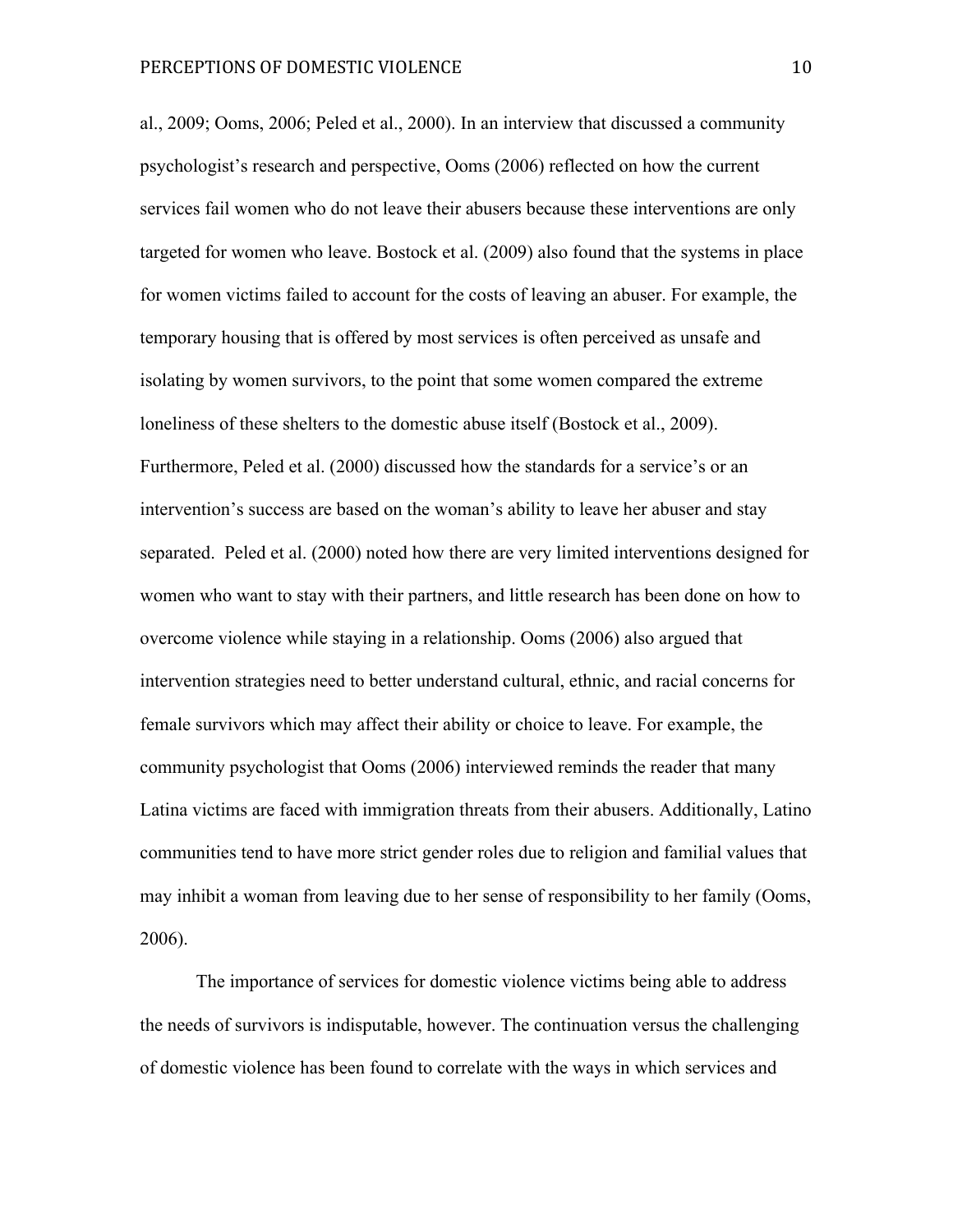support systems respond to domestic violence (Bostock et al., 2009). Bostock et al. (2009) found certain factors in services that actually reinforced domestic violence including ineffective protection, an absence of a safe space, and a lack of recognition of abuse. These factors all at least partially result from an expectation of the woman to leave by requiring her to lose her home and other aspects of security in order to receive help (Bostock et al., 2009). By doing so, these services disregard the dangers and problems women face in leaving and create the characteristics above, such as a lack of safety and insufficient recognition of abuse. Intervention strategies that require a woman to leave also tend to disempower women by neglecting their autonomous choices, and can therefore lead to more women dropping out of treatment (Peled et al., 2000).

#### **Attribution Theory**

Considering the prevalence, severity, and complications of domestic violence, it may be surprising that some people are inclined to blame the victim, at least to some degree. However, many people do place some responsibility on abused women, perhaps partially from an unconscious desire to protect their own sense of security. Heider (1958) introduced attribution theory by pointing out that humans see cause and effect relationships even when there are none, and that we make these causal inferences instantly based on our surroundings. According to Heider (1958), we, as humans, generally explain others' behavior with internal attributions, attributing their actions to personality factors, while we explain our own behavior with external attributions, based on situational factors. These biases in our social perception may be motivated by what Shaver (1970) called the defensive attribution hypothesis. This hypothesis stated that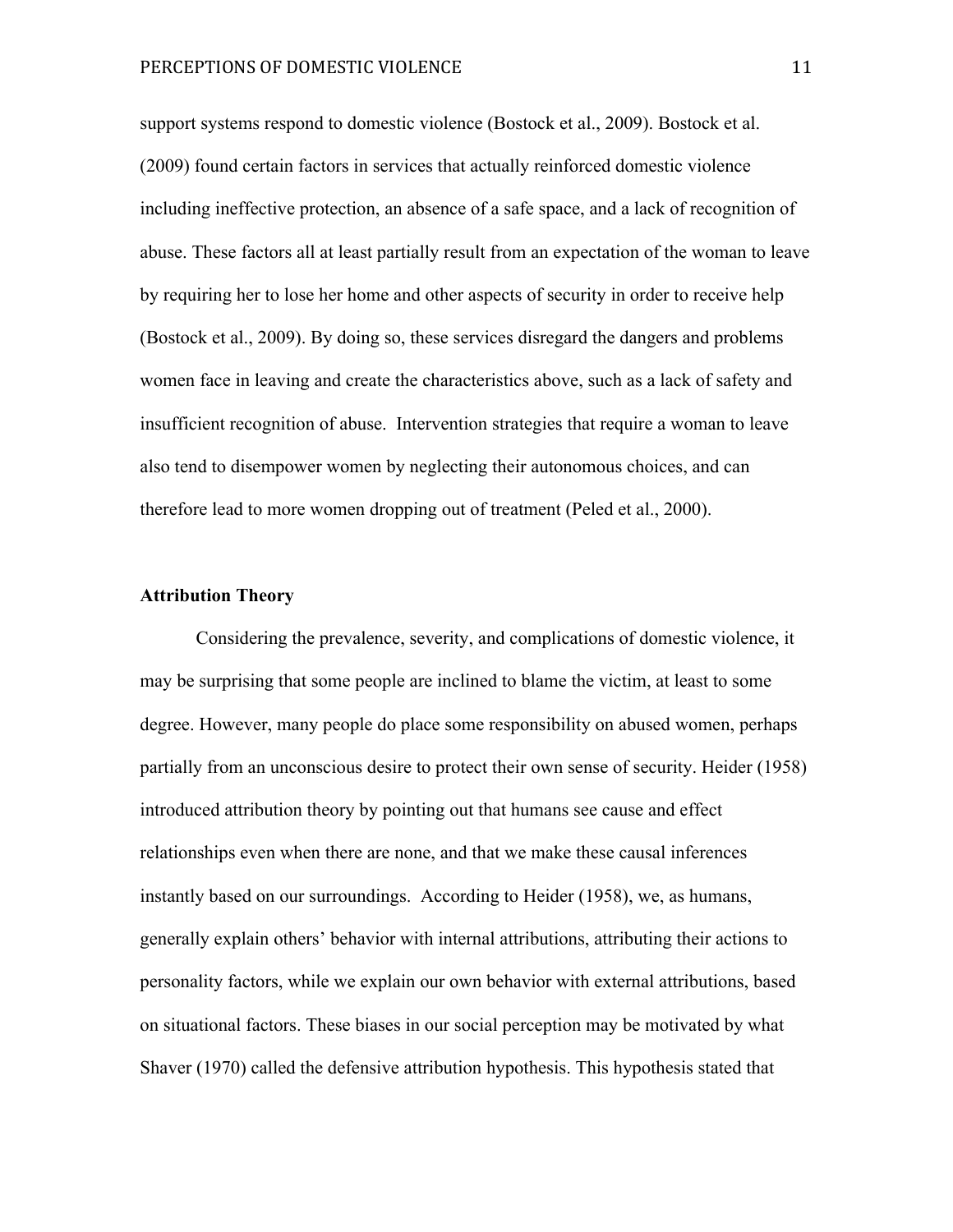people need a sense of control, so we believe that negative things only happen to those who deserve it and not to ourselves. This explains why our victim blaming increases when we feel dissimilar to victims and decreases when we feel more similar to them. Similarly, Lerner (1980) believed it is because of humans' belief in a just world that we tend to make these types of attributions. In his just-world hypothesis, Lerner stated that humans want to believe the world is fair so we tell ourselves people are getting what they deserve when bad things happen to them, also partially explaining victim blaming.

Kelley (1967) expanded on Heider's attribution theory with the covariation model, which identifies the type of information we use to make internal or external attributions about others' behavior. According to this model, we look at the consensus, distinctiveness, and consistency of actions and make judgments by comparing these elements to determine whether behavior is due to internal or external factors. A behavior is considered internally driven if no one else is displaying this particular behavior (lack of consensus), if this behavior occurs in similar situations (lack of distinctiveness), and if the behavior happens every time a situation occurs (high consistency) (Kelley, 1967). When making judgments about actors in a domestic violence situation, it is possible that we use these attributional rules to determine whether behavior is due to situational, or personality-driven, characteristics. For example, when blaming a woman victim, many people are wrongfully driven to believe that most victims are able to leave their relationships, thereby coming to the conclusion that there is a lack of consensus in the woman's decision to stay. In this situation, the woman's choice to stay is considered an internal attribution, and therefore more "blameworthy," while the situational factors that may have influenced her decision are ignored.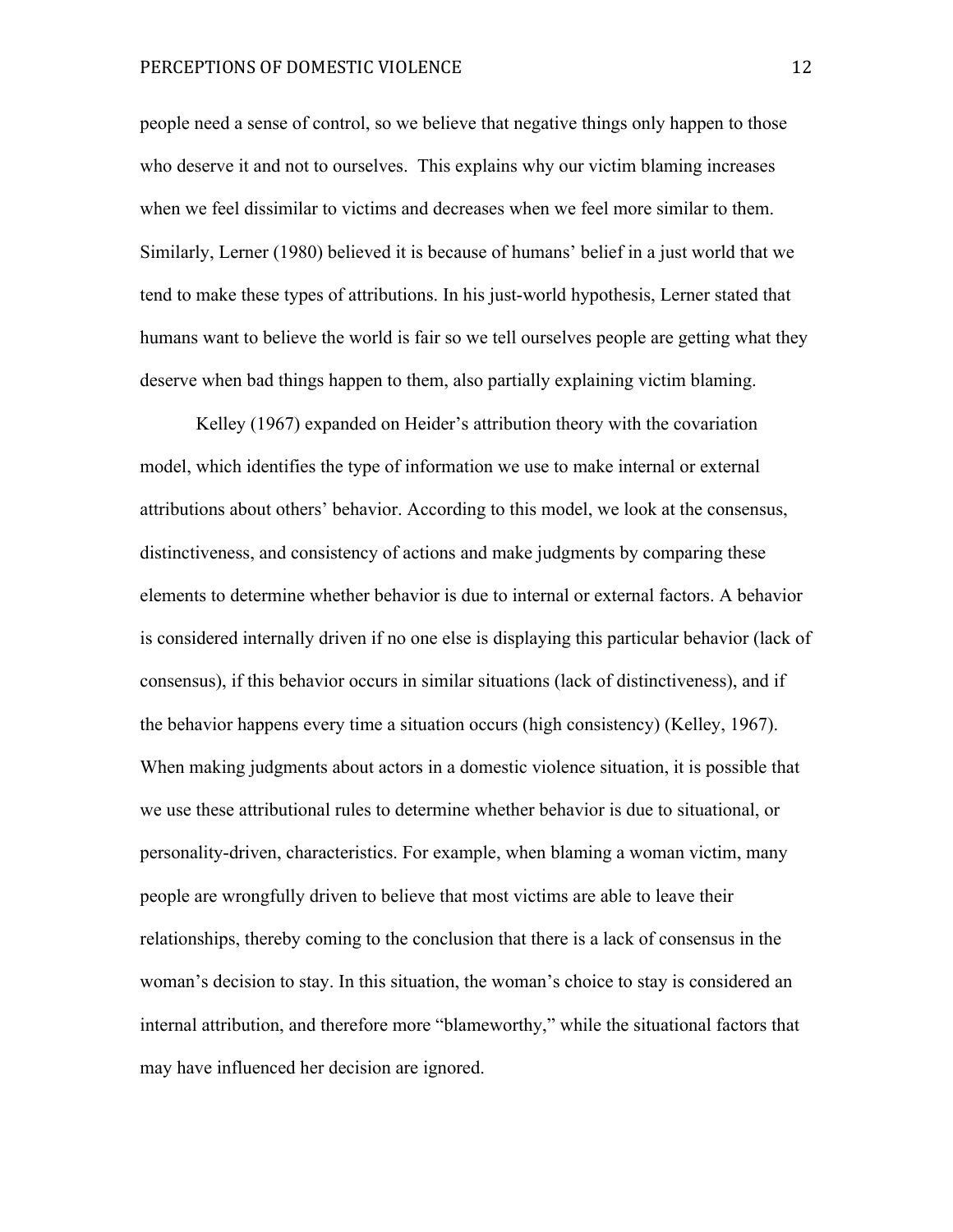Jones and Davis (1965) also discussed the process of making internal attributions with their correspondent inference theory. According to this theory, people pay closer attention to internal behaviors of others when they see corresponding motives and behaviors. If we make the judgment that an action is intentional, then we compare this behavior with alternative ones by looking at choice, non-common effects, social desirability, hedonistic relevance, and personalism. The more voluntary, distinctive (unlike other options), socially unacceptable, personal, or interesting an action seems to be, the more we judge it to be due to dispositional factors, rather than external ones. In relation to domestic violence, it is possible that people are more likely to blame a woman for her own abuse because they view her behavior of staying as voluntary and socially unacceptable, and therefore, internal.

Bradbury and Fincham (1990) separated these internal attributions of blame into three distinct categories when applying them to marriage. They defined attributions of cause as explanations for an event, attributions of responsibility as an actor's accountability, and attributions of blame as an individual's liability for punishment. This present study focused on attributions of responsibility and blame, according to these distinctions.

## **Attribution Theory and Victim Blaming: Foresight, Provocation, Gender Roles, and Alcohol**

Attribution theory can be used to explain the process of victim blaming in domestic violence situations, and may help identify the underlying reasons why individuals often place responsibility on abused women. Skiffington, Parker, Richardson,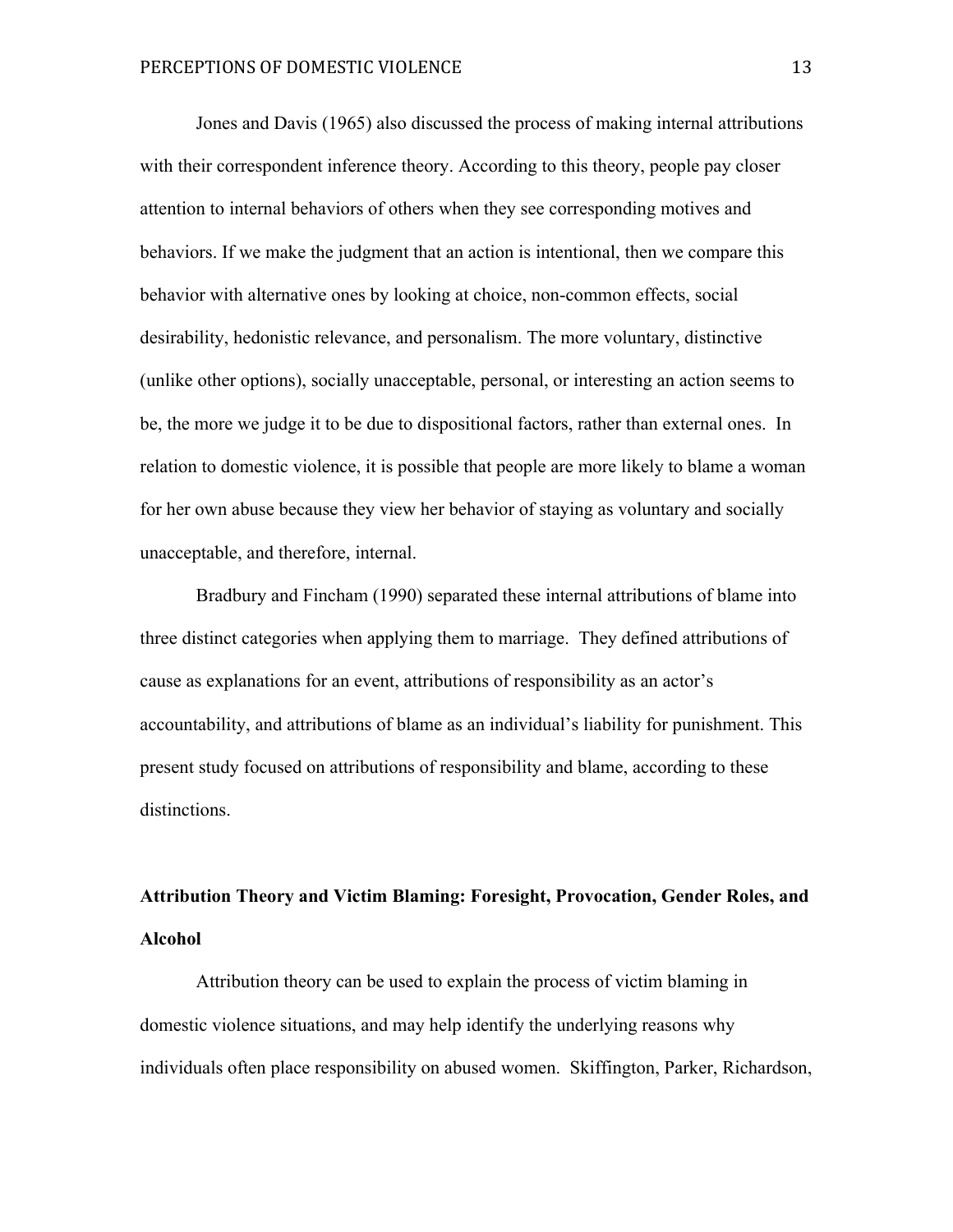and Calhoun (1984) used attribution theory to study domestic violence perceptions by instructing participants to empathize with either the victim or the aggressor in a story depicting domestic violence. It was found that empathy with either character led to making more external attributions for that character, revealing that empathy is an important factor in perceptions of blame in domestic violence. This relates to Shaver's defensive attribution hypothesis (1970). According to this hypothesis, we blame people less when we feel more similar to them in order to maintain a sense of control in the world, which could explain why we blame less when we empathize more.

These attributions of blame can be affected by certain elements of domestic violence situations. Reddy, Knowles, Mulvany, McMahon, & Freckelton (1997) studied factors that led people to make attributions of responsibility to victims, by presenting vignettes of domestic violence to participants and asking questions about their perceptions. They found that attributions of responsibility to women victims were correlated positively with the degree of foresight she was perceived to have, and negatively with the perceived degree of difficulty to stop the abuser. Attributions of causality were most affected by foresight. This study highlighted the idea that victim blaming is heightened when we believe the victim could anticipate the abuse, suggesting that it is her responsibility to get out of the situation. The assumption that women are expected to somehow stop this violence is clear, as the woman's responsibility is perceived as greater as she is more "able" to stop her abuser. Also interesting in this study's findings is that in one variation of the story, responsibility predictors such as the perpetrator's anger and the perpetrator's drunkenness, were the same for blame perceptions of both the victim and her abuser (Reddy et al., 1997). Participants blamed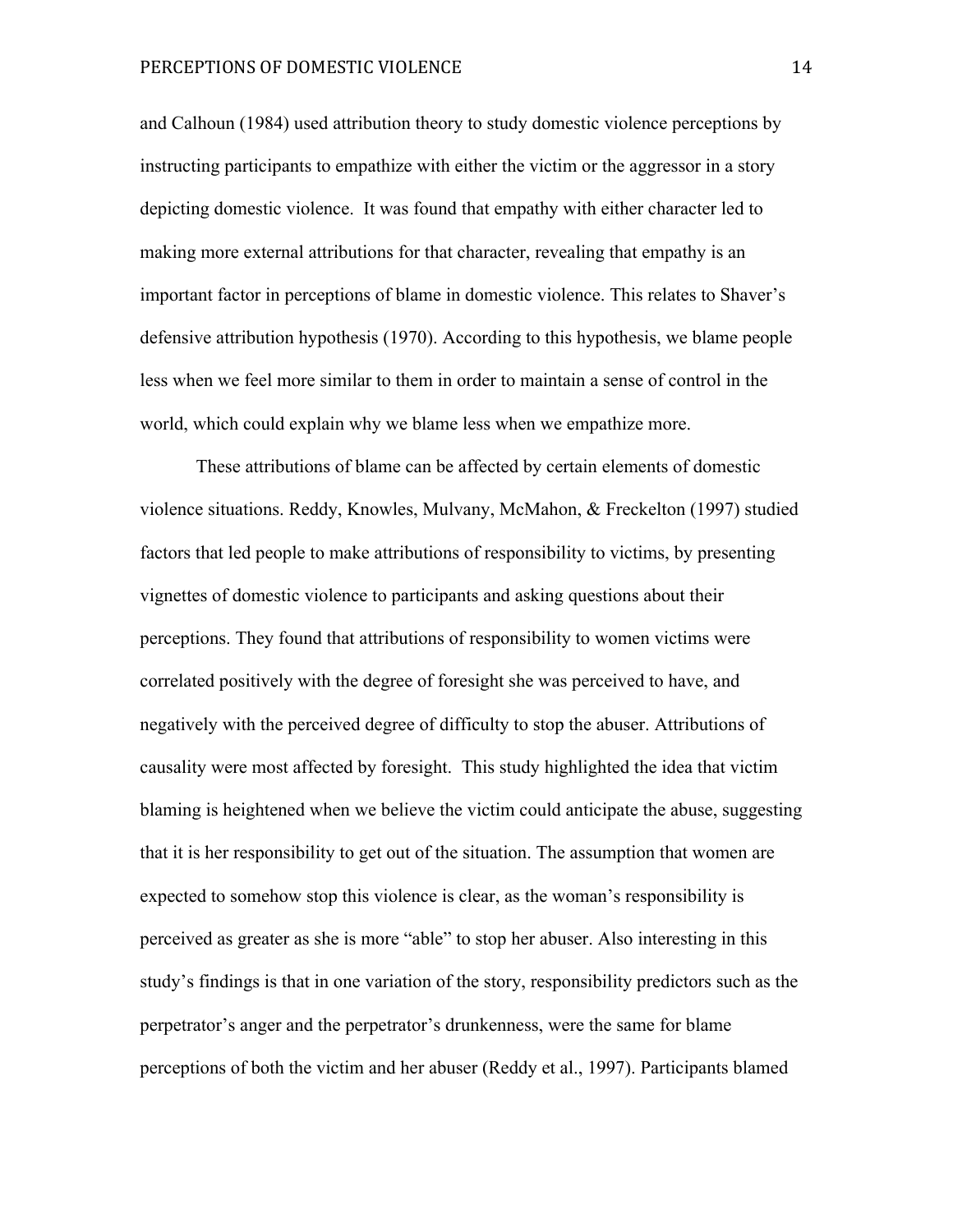both the woman the man more when the man was drunk and angry, regardless of the fact that these factors only influenced the male perpetrator's behavior (Reddy et al., 1997). This implies the belief that it is the woman's responsibility to be aware of certain elements that may lead to her partner's abusive behaviors and adjust her behavior accordingly.

These findings relate to Jones and Davis's correspondent inference theory (1965), in that it is possible the participants perceived the woman's abuse as being voluntary, since she did not "stop" her abuser. In this case, the woman is blamed more because her choice to stay and be abused is considered not only intentional, but also a personality flaw. This is supported by Lerner's just world theory (1980) as well, since participants may have been driven to use the factors available to them (in this case, foresight and ability to stop the abuser) as reasons to believe the woman was getting what she deserved, and preserve their belief that the world is good.

Even volunteers working with domestic violence victims have demonstrated how issues of foreseeability can affect victim blame. Volunteers stressed that women needed to be careful about where they go and when, suggesting that women bear the responsibility for getting hurt in dangerous situations (Thapar-Björkert & Morgan, 2010). While none of the volunteers claimed to blame the victims when asked directly about blame, many of their statements contradicted this, including the expression Thapar-Björkert and Morgan's (2010) study was titled after, "But sometimes I think….they put themselves in the situation." The assumption made by this volunteer is that the woman knows to expect abuse, and therefore the violence she has experienced is her fault.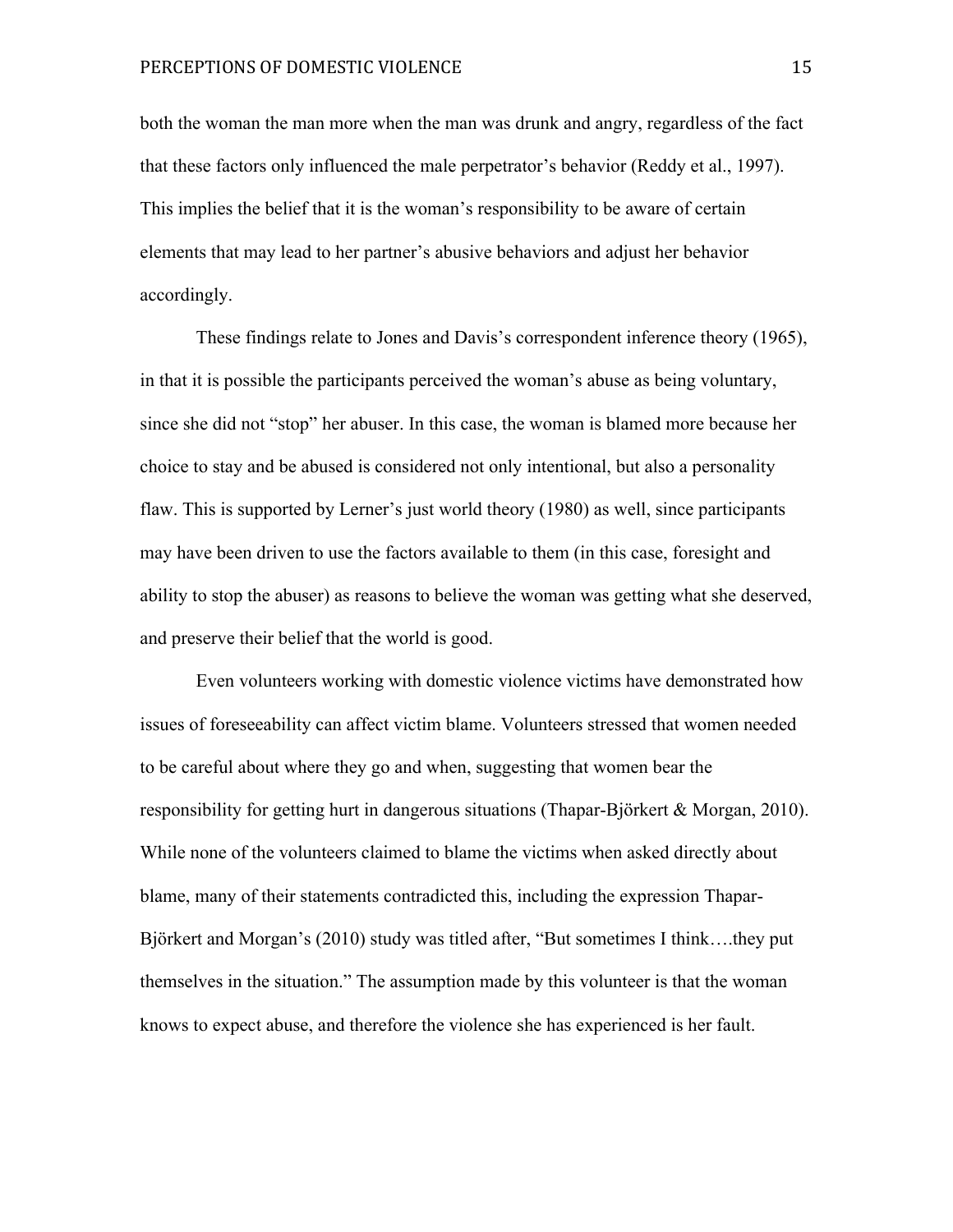The idea that foreseeability leads to greater victim blaming and attributions of responsibility also can be seen in a study by McCaul, Veltum, Boyechko, and Crawford (1990). While the incidents of violence presented in this study were acts of rape, as opposed to domestic violence, the findings are still relevant and coincide with the findings of Reddy et al. (1997). After student participants read rape descriptions, they were asked questions and instructed to assign blame to actors in these stories. Foreseeability and victim intention, as determined by inferences about the victim's sexual pleasure, were found to be predictors of victim blaming (McCaul et al., 1990). This relates to Shaver's defensive attribution hypothesis (1970) and Lerner's just world theory (1980), since participants may have been motivated by the belief that bad things, such as rape, only happen to those who deserve it.

Victim blaming in cases of rape is often affected by consistency factors, so that more fault is assigned to victims who have been raped before (Anderson, Beattie, & Spencer, 2001). These consistency factors come from Kelley's covariation model (1967), in which internal attributions are made when a behavior happens every time a situation occurs. This finding, if applied to domestic violence, may help explain people's tendencies to attribute responsibility to victims, because it corresponds with the influence of foresight in domestic violence perceptions. If a woman has been continuously abused, she probably has a greater ability to predict it happening again, and thus is blamed more.

Another factor that tends to increase attributions of blame and responsibility is the perceived provocation by the victim (Pavlou, 2001; Witte, 2004; Witte, Shroder, & Lohr, 2006). In a study conducted by Pavlou (2001), participants read one of four scenarios of domestic violence with different levels of provocation by the victim, ranging from none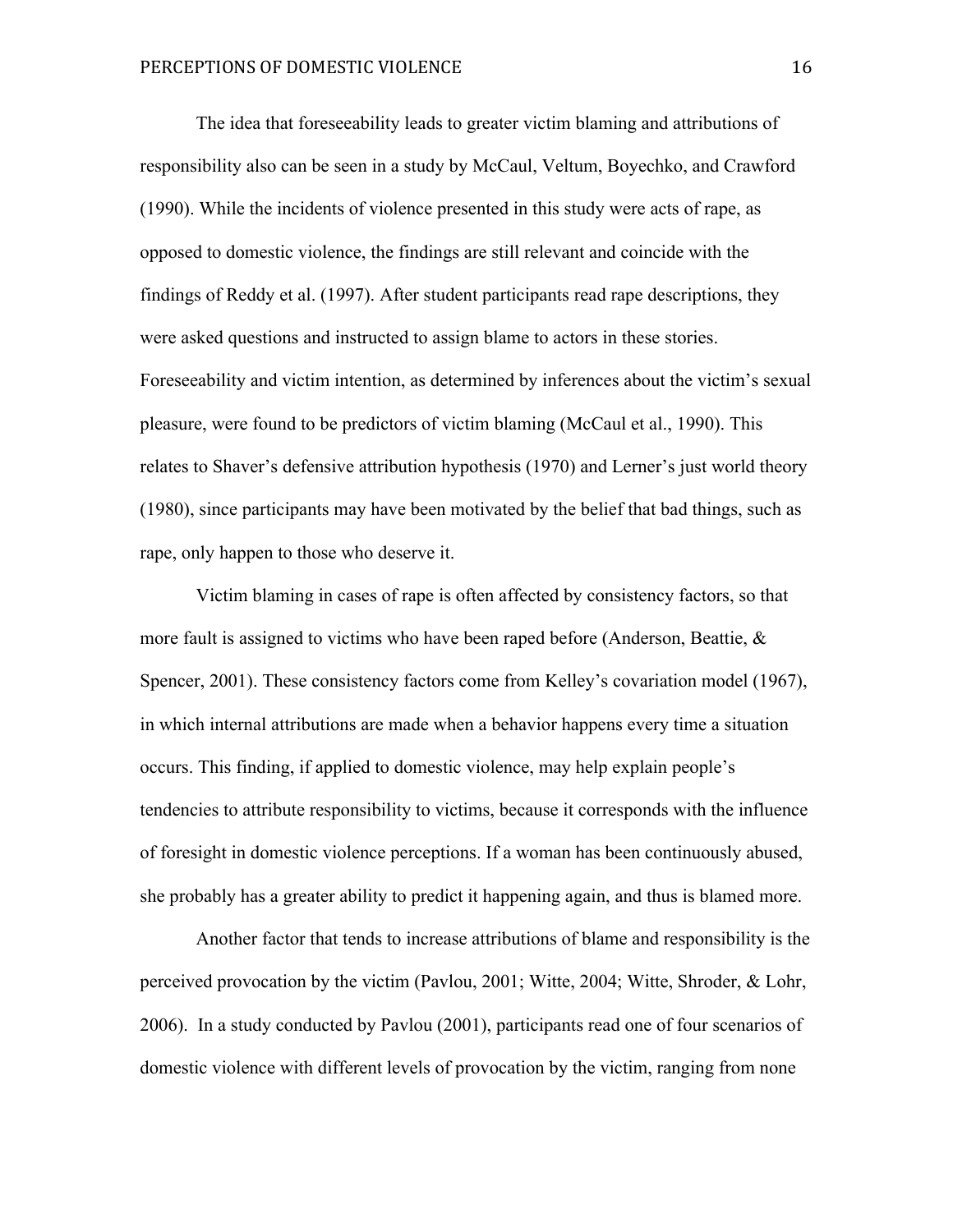to using both verbal provocation and jealousy. Provocation by a victim was positively correlated with greater attributions of responsibility to the victim. Similarly, Witte (2004) presented participants with vignettes, manipulating provocation, violence intensity, and expectation of violence. Victim provocation was again positively correlated with attributions of responsibility towards the victim of domestic violence. This study also showed that more responsibility was placed on the victim when the perpetrator did not seem to have a violent past, suggesting the victim's perceived provocation was the source of the new abusive behavior. Verbal aggression, in particular, was found to lead to greater victim blaming in another study using vignettes (Witte et al., 2006), suggesting that victim provocation is a major factor in victim blaming. These findings highlight Jones and Davis's (1965) correspondent inference theory by showing how people make attributions based on corresponding motives and behaviors. Using this theory, participants in these studies may have assumed the victims intentionally behaved in ways to elicit violence against them, due to the perceived choice these women made to be provocative toward their partners. Since the abuse seems predictable, these women are viewed as having made voluntary and personality-driven decisions that led to violent outcomes.

In addition to foresight and provocation, stereotypes regarding women's traditional gender roles may play a part in victim blaming. In a study by Capezza and Arriaga (2008), the gender role of a wife in a domestic violence story was manipulated to be either a traditional housewife figure or a non-conforming career woman. They found that victim blaming was higher for the nontraditional woman than for the housewife, and concluded that this was due to the perceived warmth of these roles. Women with a non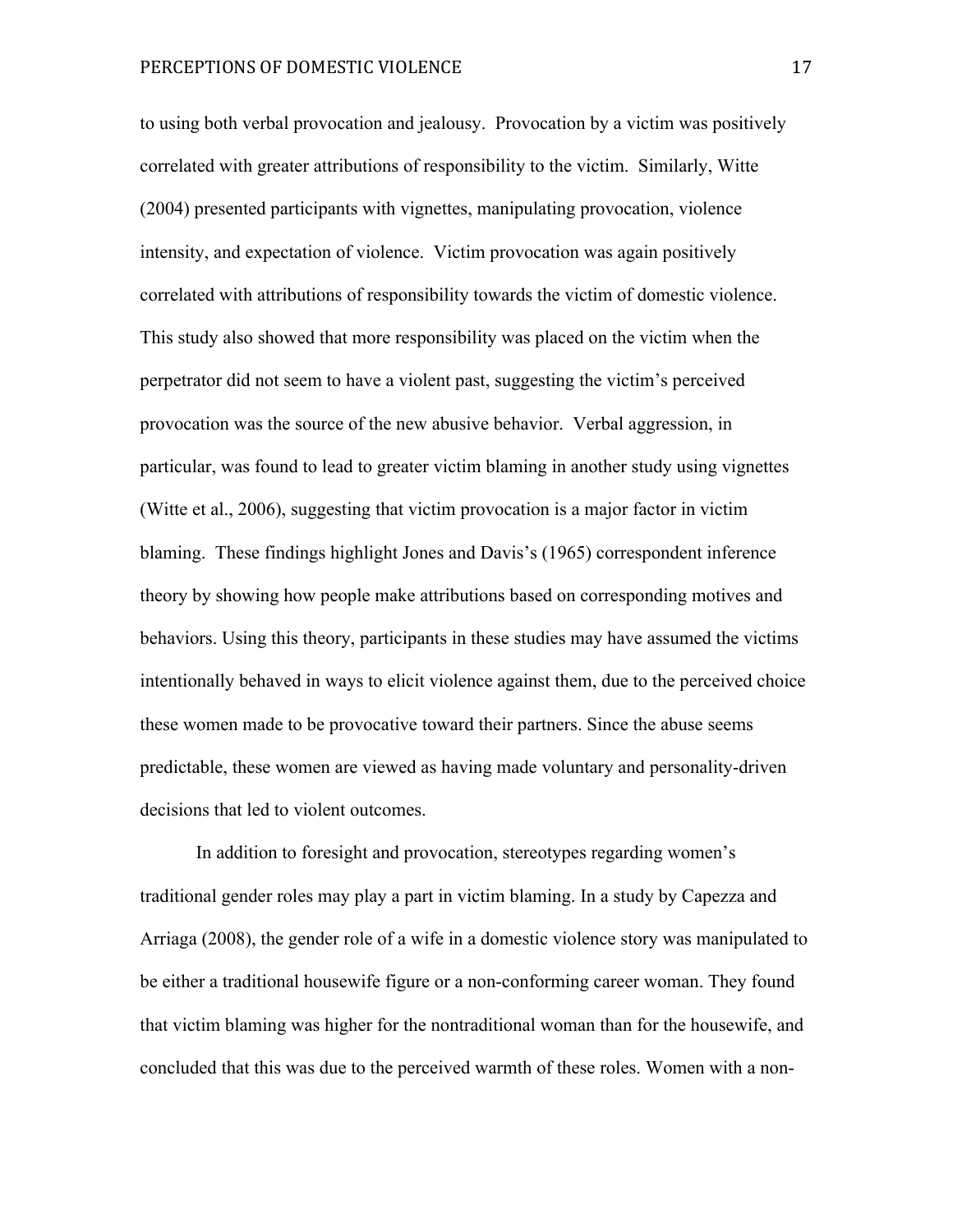conforming occupation and behaviors were associated with less warmth, and therefore more blame (Capezza & Arriaga, 2008). Thapar-Björkert and Morgan (2010) also found that in interviews with volunteers in domestic violence support systems, there existed a readiness to blame women who do not stay within "acceptable," i.e. traditional, forms of behavior, femininity, or dress.

Another factor that influences attributions of responsibility in domestic violence situations is alcohol. Alcohol is an especially interesting influence, since it tends to affect perceptions in contradictory ways. While alcohol is often viewed as an excuse for an abuser's behavior, reducing his responsibility for his actions, it is meanwhile used to place more blame on the victim, for not seeing it coming or adapting to the drunk perpetrators' ways (Reddy et al., 1997). This is an important inconsistency to be aware of, considering that alcohol is a major contributing factor to domestic violence due to its impact on abusive behaviors (Thapar-Björkert & Morgan, 2010). Even volunteers working with victims displayed belief in this domestic violence myth, by stressing the fact that the perpetrators were different, more agreeable people when they were sober ("They're lovely when they're sober"), and emphasizing the victims' responsibility to mold behaviors to the perpetrators' drunkenness (Thapar-Björkert & Morgan, 2010).

#### **Attributions and Leaving**

Considering that people hold a strong belief that it is a woman's responsibility to leave her abuser, it would then follow that people's attributions would be affected by whether or not the woman leaves her violent husband. This is supported by the finding that people blame victims more when they returned to their abusers in scenarios depicting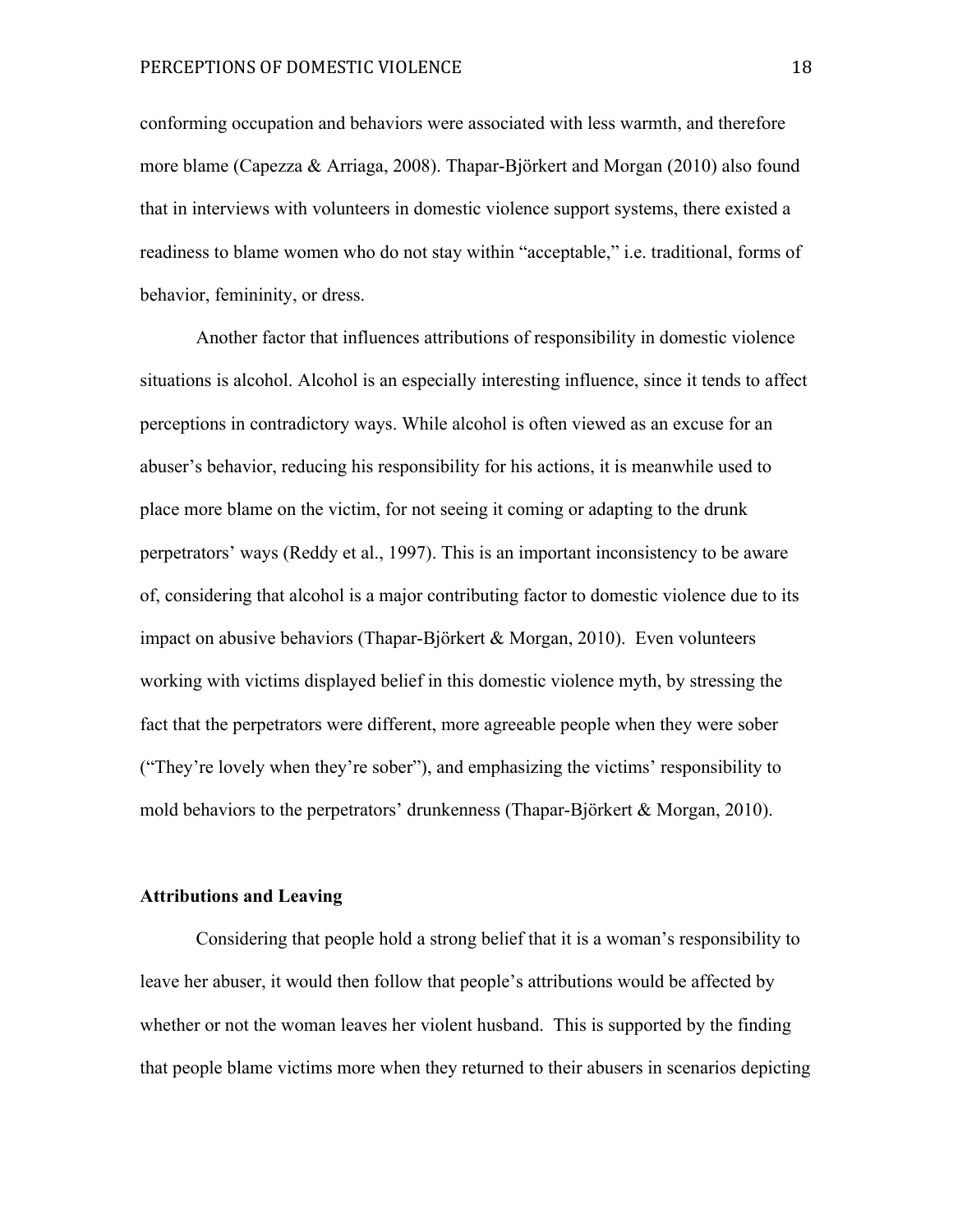domestic violence (Yamawaki, Ochoa-Shipp, Pulsipher, Harlos, & Swindler, 2012). Yamawaki et al. (2012) used a minimization scale, a victim blame attribution scale, a perpetrator excuse scale, and a domestic violence myth scale to assess participants' perceptions of domestic violence. In this study, 194 undergraduate participants read one of four scenarios of domestic violence, which differed in the couple's relationship and whether the victim dropped charges against her abuser and returned to him, and then participants filled out the scales above. Yamawaki et al. (2012) found that along with victim blame attribution, the level of minimization for the abuser's actions also increased when women returned to abusive partners. Yamawaki et al. (2012) also found an interaction between domestic violence myth acceptance and greater blame effect when the woman returned, suggesting that the interface of cognitive and situational factors is important when addressing issues of women leaving or returning to their abusers and victim blaming.

How is it that this belief in a woman's ability to leave has become so prevalent? Dunn and Powell-Williams (2007) suggested that society's focus on individualism leads to this overstress of a woman's choice, as opposed to the recognition of her situational limitations. Even victim advocates were inclined to emphasize a woman's ability to leave her husband, and therefore not fully recognize these victims' situations (Dunn & Powell-Williams, 2007). This relates to general theories of attribution because these advocates made internal attributions for the victims' choice to stay or leave, rather than realizing the possible external influences, much like Heider (1958) would have suspected, as well as Kelley's covariation model (1967) and Jones and Davis's correspondent inference theory (1965) would predict. This thought-process is unfortunately a prevalent theme in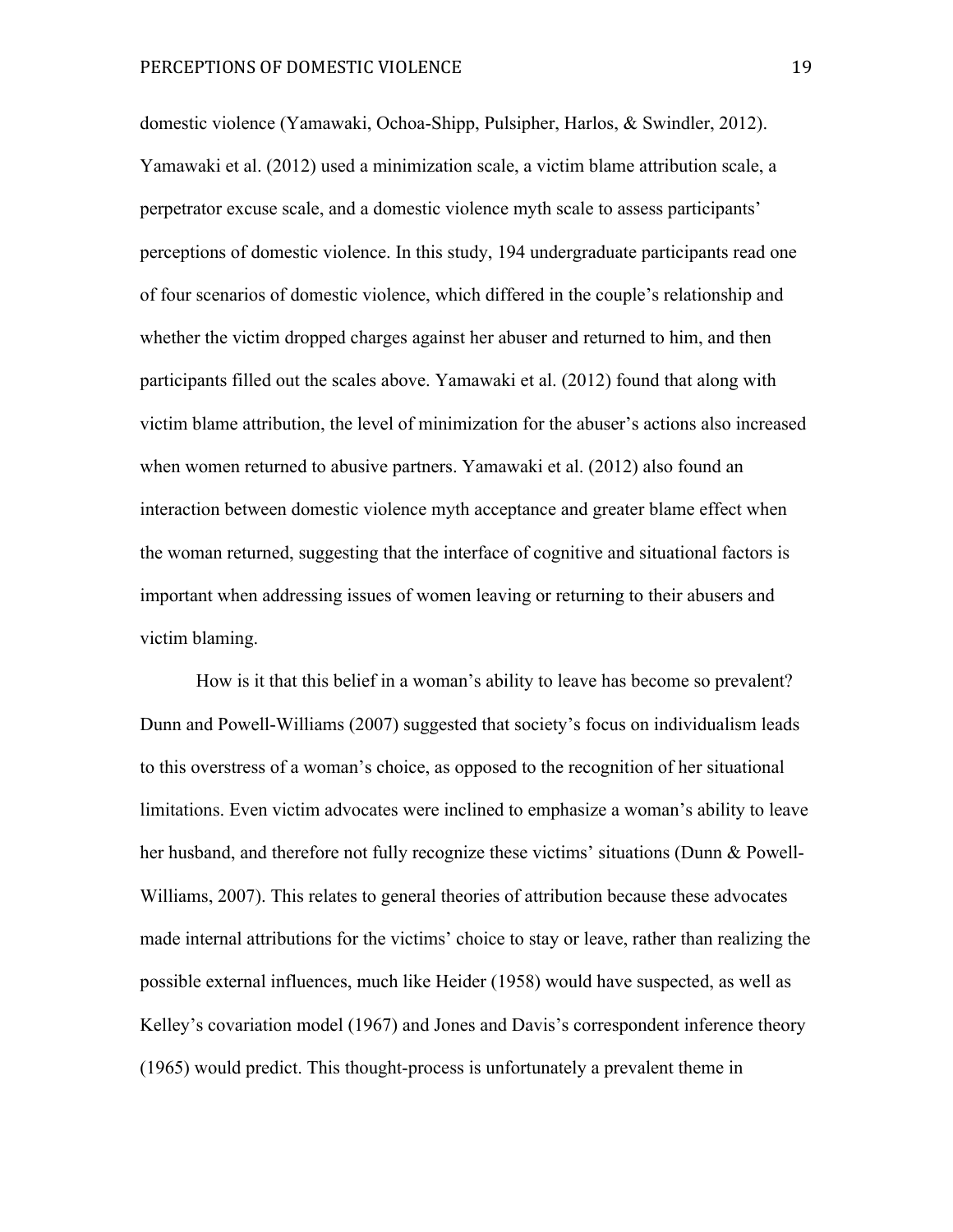psychological research regarding domestic violence. Bostock et al. (2009) discussed how the majority of research on the topic has focused on women's psychological resources, thereby reinforcing their responsibility. By concentrating too heavily on women's internal and personal factors, people expect women to leave violent relationships, because they ignore the situational circumstances. They are then likely to blame these women more when they do not successfully withdraw from the violent relationship because they have overlooked the external factors.

A clear example of how people's judgment of blame and responsibility are affected by this overemphasis on agency and internal attributions can be seen in the interviews Thapar-Björkert and Morgan (2010) conducted with volunteers for victims of domestic violence in the UK. These volunteers, who have been trained to offer help and support to these women, still succumbed to the culture of blame and responsibility when it came to the victim's choice to leave her abuser. This qualitative study interviewed 15 volunteers ages 22 – 65 (13 of which were women), and found that victims were still held responsible for their victimization, while the perpetrators' responsibility was lessened, as well as that these volunteers were unconscious of the fact that they were victim blaming (Thapar-Björkert & Morgan, 2010). When explicitly asked, volunteers denied blaming women for staying with their partners or returning to them, yet they still demonstrated their belief that women are responsible for making the "right" choice to leave. One volunteer said of a celebrity domestic violence case: "And I think she had a pretty raw deal…but on the other hand, so did he, because you [*sic*] knew he was violent, but again she kept going back for more, didn't she? And she married him *knowing how violent he was*" (Thapar-Björkert & Morgan, 2010). These beliefs reveal the common perception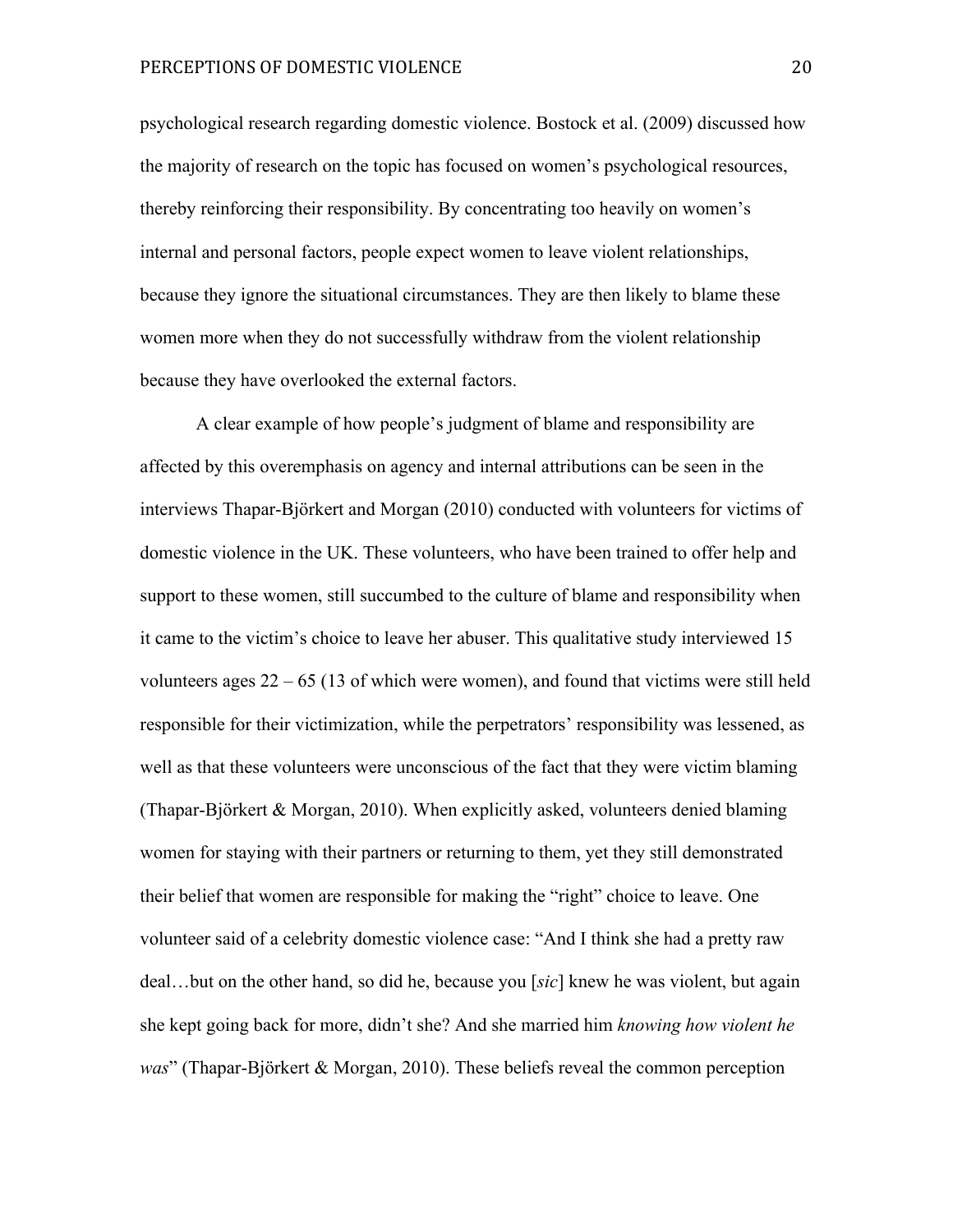that women are complicit in their abuse because they make the choice to stay or come back for it.

#### **The Current Study**

This study aimed to examine the particular influence of choosing to stay in an abusive relationship on individuals' attributions of responsibility and blame for the victim. Further, the study examined whether or not having information regarding the difficulties of leaving the home would affect these perceptions. By investigating the effect of this educational information on perceptions of victims' responsibility, this study tested the hypothesis that information regarding victims' experiences is relevant in perceptions of blame and responsibility toward women who leave or stay in violent relationships.

While research supports the idea that victims are more likely to be blamed for returning to their abusers (Yamawaki et al., 2012), it does not address victim blame as it relates to the initial act of leaving a partner as compared to staying with one. By concentrating on leaving, the current study clearly separated attributions of blame between women who chose not to leave at all, versus those who left. Previous research has, however, revealed the negative attitudes that people have towards women who decide to stay in violent relationships (Thapar-Björkert & Morgan, 2010), suggesting that people will blame women more who stay with abusive partners. Also, while previous literature has noted the societal factors that contribute to the expectation of women to leave violent partners, it has not tested possible solutions for changing this pattern. The current study addressed these gaps by examining blame attribution as it relates explicitly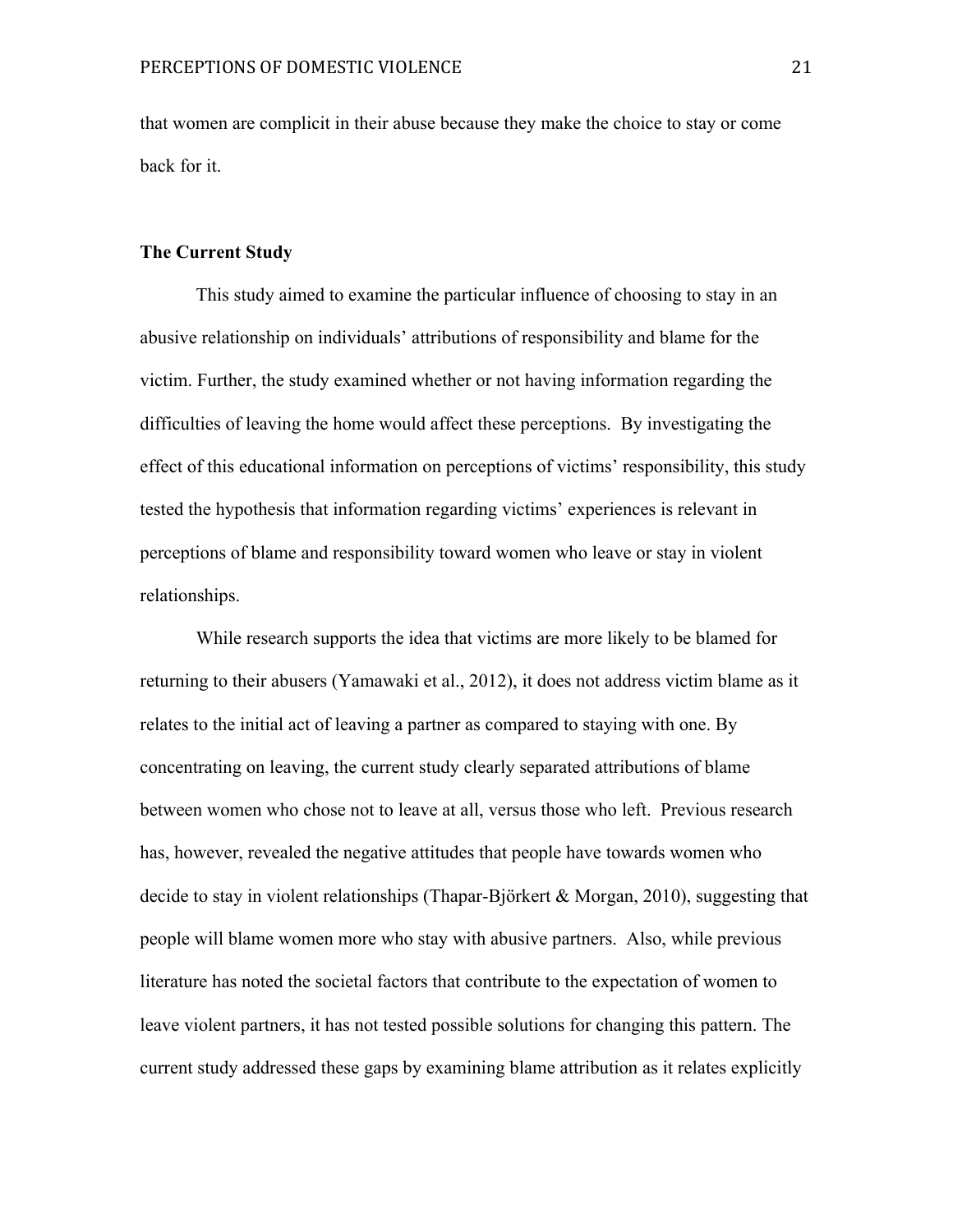to a woman leaving or staying with an abuser, and by proposing that a lack of information regarding the difficulties of leaving the home is a major reason that people blame women who stay in violent relationships.

Based on previous research on attributions and domestic violence, the current study incorporated factors that can lead to greater victim blaming in a vignette depicting domestic violence, such as foresight, provocation, and the perpetrator's use of alcohol (Pavlou, 2001; Reddy et al., 1997; Witte, 2004). This was done in order to establish an inclination to make internal attributions regarding the victim, so that changes in whether the woman in the story left and whether the participant received educational information could have affected these perceptions. Attributions of responsibility and blame were assessed after participants read a short story in which the victim either left her abuser or chose to stay in the relationship, and after half of the participants were given information concerning the difficulties and dangers associated with leaving a violent relationship.

First, it was hypothesized that participants would be more likely to blame the victim in the story in which she stays, as opposed to the story in which she had left. This was hypothesized due to the likelihood that participants would make internal attributions of blame regarding the victim in the story, and that negative attitudes are associated with women who stay with or return to their abusers. This hypothesis was tested by comparing participants' scores on a measure of blame and responsibility attributions between the vignette condition in which the woman stays, and the vignette condition in which the woman had left.

Second, it was hypothesized that participants who were given information on the reasons women stay in violent relationships prior to reading the stories would rate victim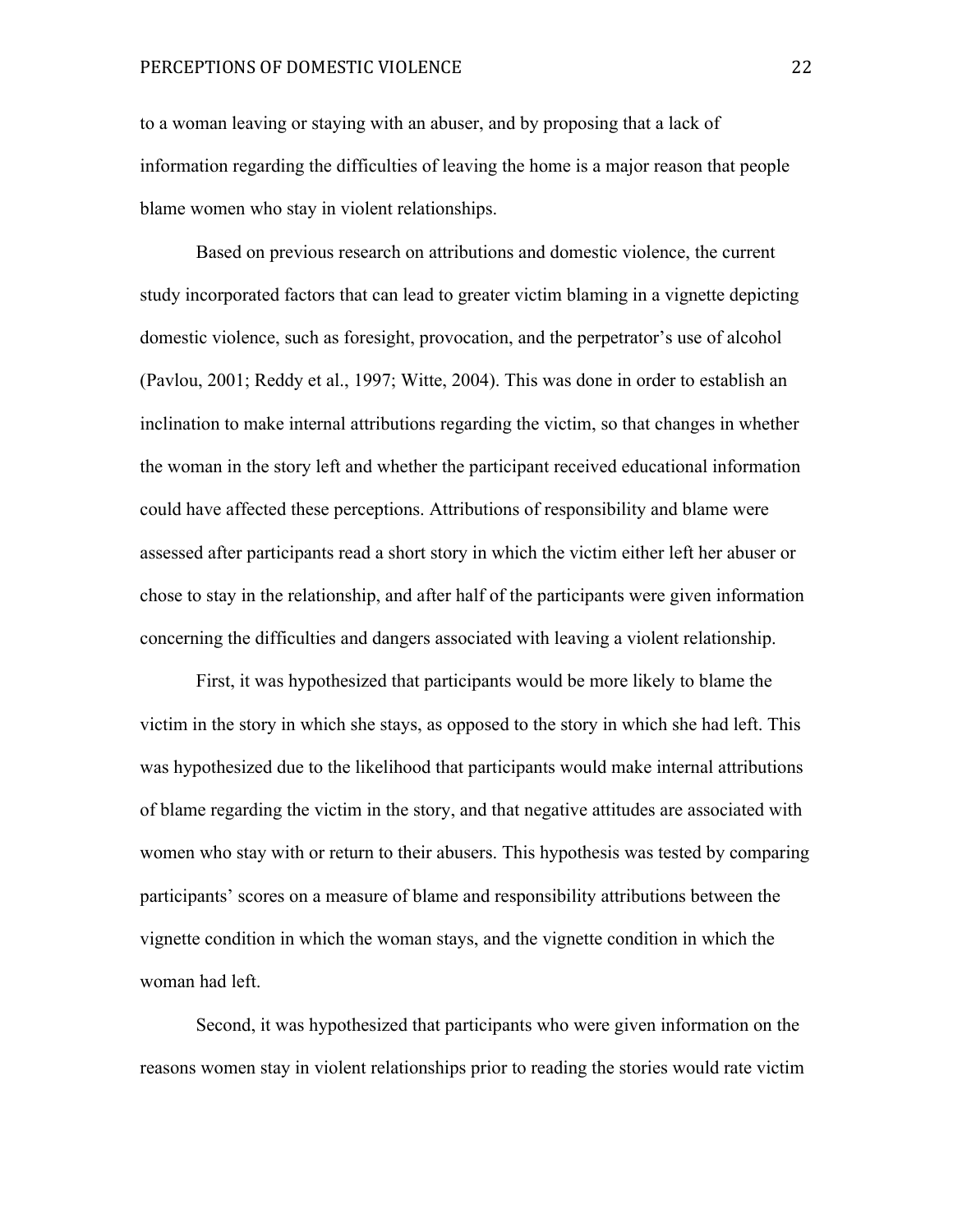blame and responsibility lower than for those who did not receive this information. This was hypothesized because the information highlights the external factors involved in domestic violence situations.

The final hypothesis was that there would be an interaction between information and effects of staying, such that participants who received information before reading the story would have less disparities in victim-blaming between the leaving and staying conditions, while the participants who did not receive this information would have greater differences between the leaving and staying conditions (with the victim being blamed more when she did not leave). This was hypothesized based on the assumption that higher victim blame toward women who stay in violent relationships is due to making internal attributions about the victim, and that educational information would remove this tendency and reveal external factors in considering the victim's situation.

#### **Method**

#### **Participants**

Adults from the United States were recruited to participate in this experiment. Responses were excluded if participants did not fill out the blame questionnaire or entered an age below 18 years. The final sample consisted of 397 participants recruited through Mechanical Turk (MTurk), a site through Amazon.com that can advertise surveys and pay participants, and Facebook (www.facebook.com). Two hundred and thirty-one females  $(58.2\%)$ , 152 males  $(38.3\%)$ , and  $2(0.5\%)$  identified as "other" participated. Three hundred and nine (77.8%) participants identified as Caucasian, 31 (7.8%) as African-American, 21 (5.3%) as Latino, 26 (6.5%) as Asian, 10 (2.5%) as Native American, and 2 (0.5%) as other. The mean age of participants was 40.62 (*SD* =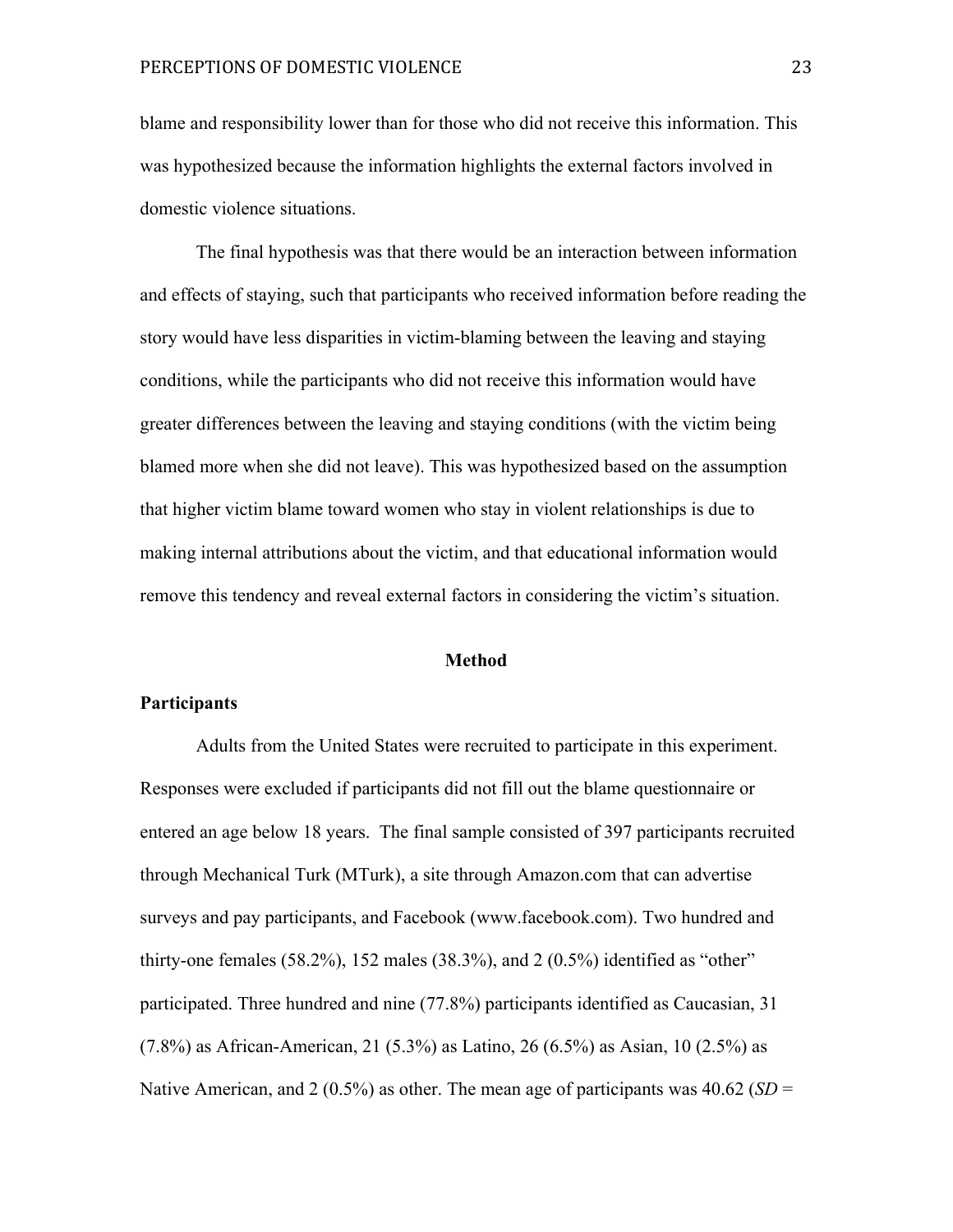99.34). Participants were compensated \$0.25 for participating. All participants were treated within the APA Ethical Principals of Psychologists.

#### **Materials**

**Stimulus Materials.** The experimental material included an informational fact sheet about the difficulties and dangers associated with leaving an abusive relationship, as well as two alternate vignettes about domestic violence, all presented in an online survey. The information consisted of 11 facts that were meant to shed light on why so many victims do not leave abusive partners. This information included facts about heightened violence, practical problems like finances and custody issues, psychological problems, and religious beliefs, and included items such as "Women who report abuse have higher potentials for escalated violence against them by their abusers," and "Custody problems after leaving often facilitate abusers in tracking and/or pressuring victims." All facts come from reliable sources regarding domestic violence, with these two examples coming from Browne (2004). (See Appendix A for the entire fact sheet). The vignette was presented as a brief written summary of an instance of physical violence between a male perpetrator and his wife (see Appendix B), and was presented as one of two alternate conditions. Both stories were identical, except that in Condition A, it is noted that the woman victim had consciously made the decision to stay with her husband, and in Condition B, the woman had left her husband, and the abuse occurs at her new home. This story was created using elements from Reddy et al.'s (1997) vignette, as well from Witte's (2004) vignette. In the vignette, the husband arrives at their family home (or at his wife's new home) drunk after watching a football game and gets into a fight with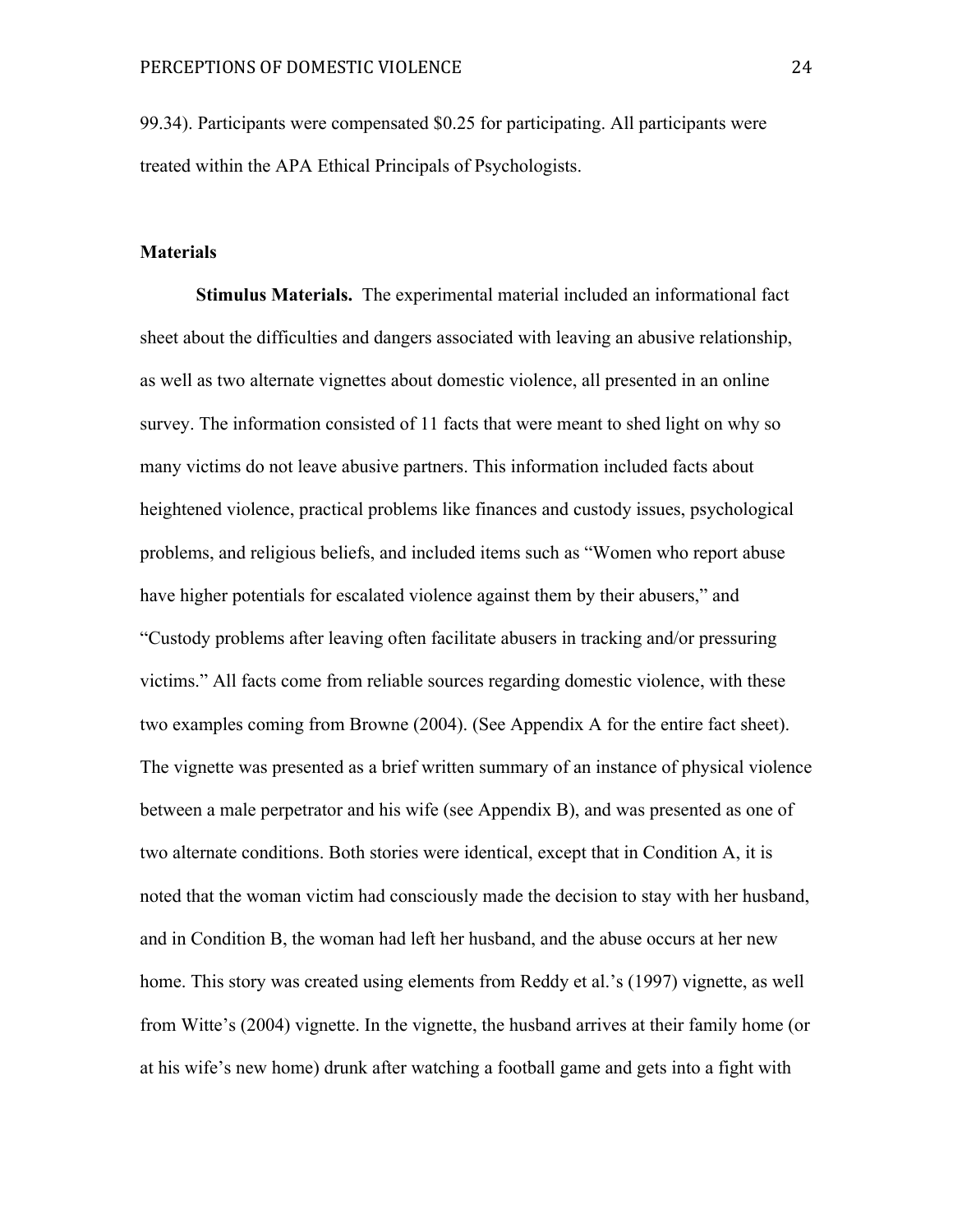the wife, in which she yells at him, and the husband punches her. It is mentioned that they have been married for five years and have a two-year-old daughter.

**Measures.** The measures included two pre-existing scales and demographic questions. An edited version of the Victim Blame Attribution Scale (VBAS,Yamawaki, Ostenson, & Brown, 2009) was used to measure attributions of blame and responsibility toward the victim. This scale consists of five items that are answered on a 7-point Likerttype scale (1= *Strongly agree* to 7= *Strongly disagree*), and is designed to assess victimblame in stories about domestic violence. Items included statements such as "Susan had some responsibility for creating this situation," and "Susan should be blamed for being hit." (See Appendix C for the entire scale). This scale has been shown to have good reliability ( $\alpha$  = .82, Yamawaki et al., 2009) and an internal consistency of .82 (Yamawaki et al., 2009). The wording of one statement was changed for clarity, and the reliability was recalculated from the present data ( $\alpha$  = .86).

Existing beliefs about domestic violence myths were measured using the Domestic Violence Myth Acceptance Scale (DVMAS, Peters, 2003). This scale contains 18 items (e.g., "Many women have an unconscious wish to be dominated by their partners") that are rated on a 7-point Likert-type scale (1= *Strongly disagree* to 7= *Strongly agree*) to assess beliefs about domestic violence myths, including character blame of the victim, behavioral blame of the victim, excusing the perpetrator, and minimization. (See Appendix D for the entire scale). This scale has been found to have convergent validity ( $r = .36$  to .65), good construct validity, and reliability ( $\alpha = .88$ ) (Peters, 2003).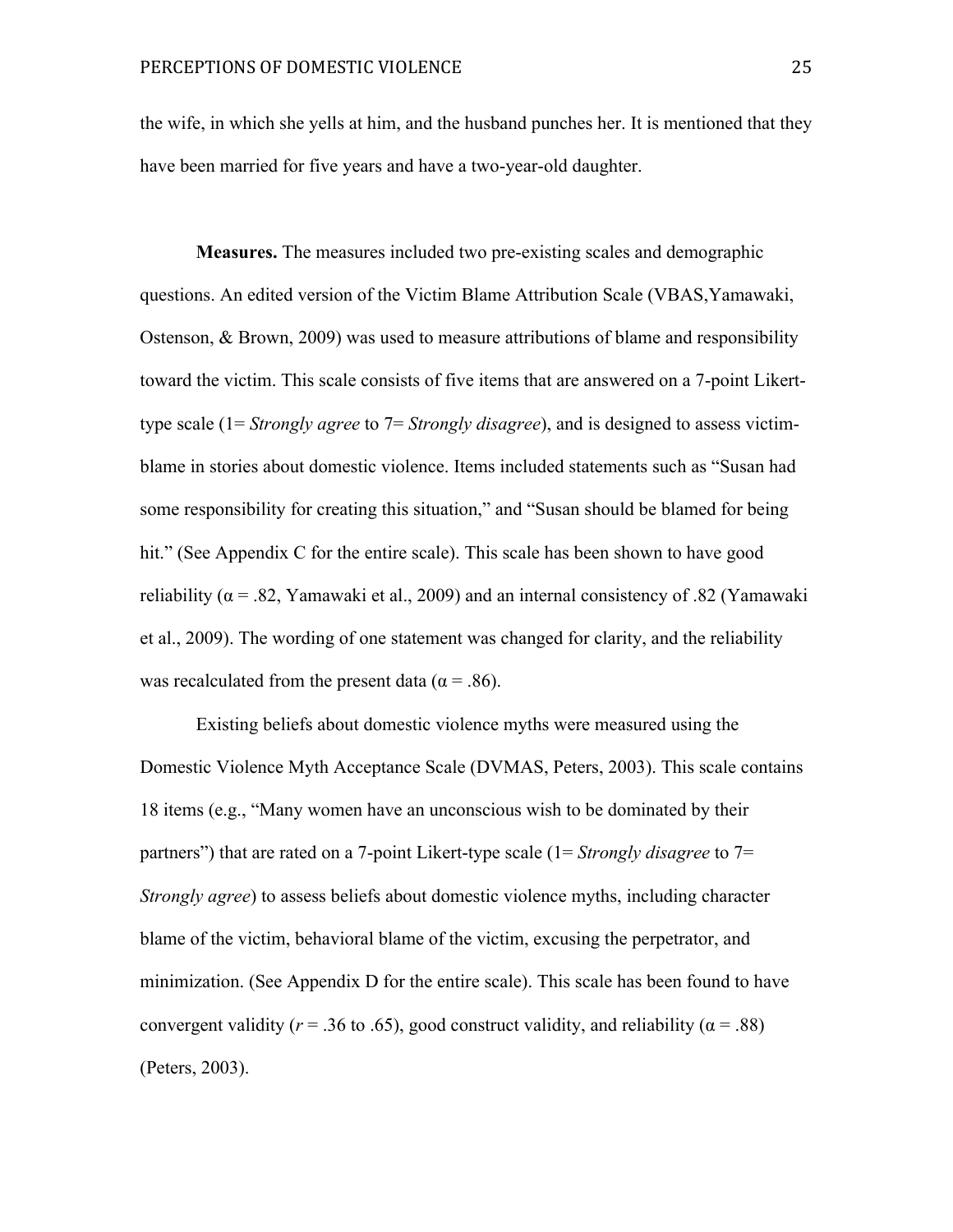Demographic questions included in this survey contained questions that asked about participants' age, gender, education level, ethnicity, religious affiliation, and personal history with domestic violence (Appendix E).

#### **Procedure**

The study was conducted through Survey Monkey, an online survey site, so that participants could complete the survey on their own personal computers. This survey took about 10 - 30 minutes to complete. Upon providing informed consent (Appendix F), half of the participants, by random assignment, were directed to the informational fact sheet regarding the difficulties of leaving an abusive relationship, while the rest of the participants were not given any information. After receiving or not receiving this information, participants were randomly assigned to read one or the other version of the vignette. After participants read the vignette, they were directed to the Victim Blame Attribution Scale. Participants then completed the Domestic Violence Myth Acceptance Scale and demographic questions. After participants finished answering these questions, they were debriefed about the aims and procedure of the study and thanked for their time (Appendix G).

#### **Design**

This study used a 2 (information) x 2 (story condition) between-groups factorial design to look at attributions of blame and responsibility. Information about the difficulties of leaving an abusive relationship was either given to participants prior to reading the story, or not presented at all. For the story condition, the vignette either noted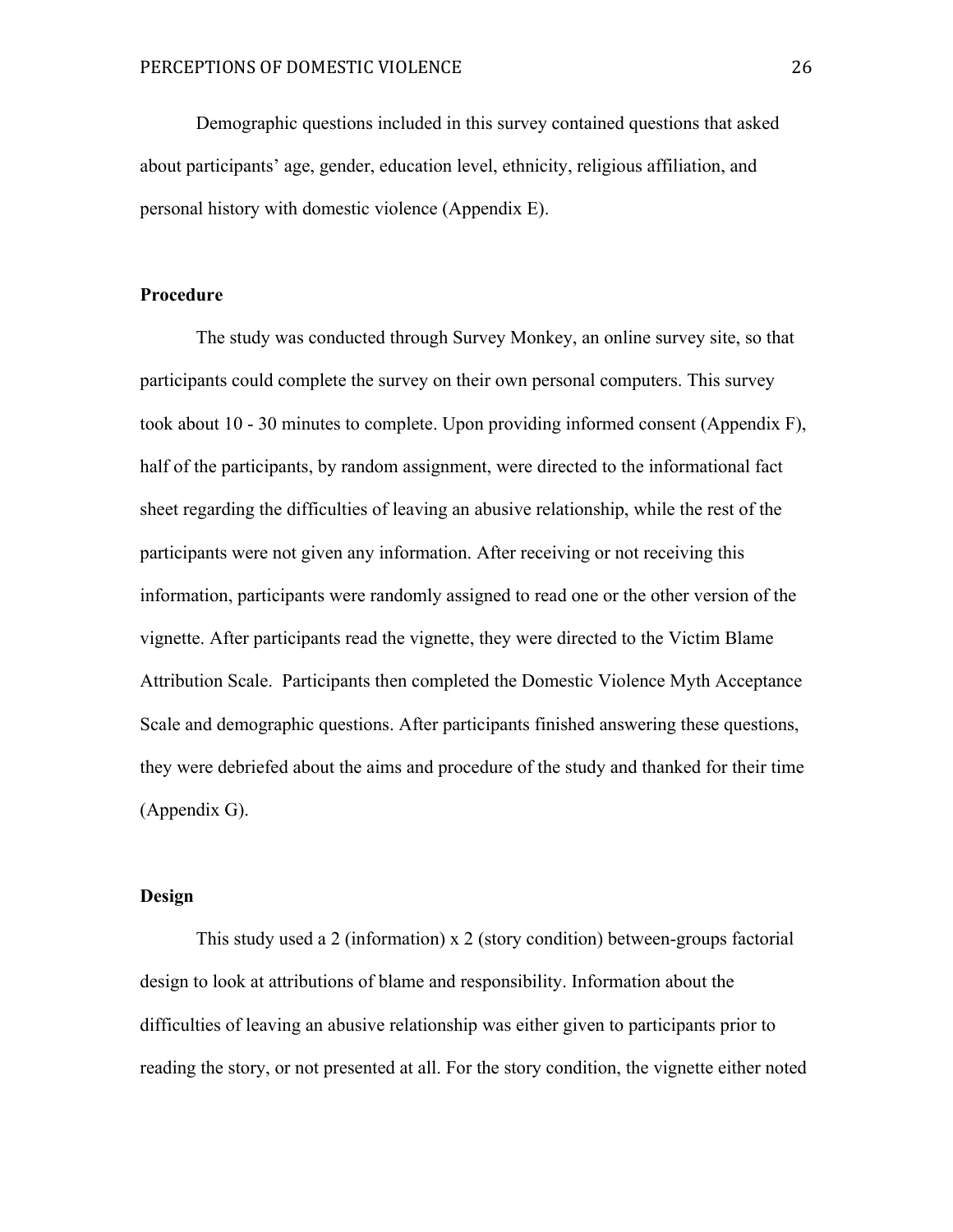the woman's choice to stay with her abuser, or that she had left him. The participant's score on the blame and responsibility scale (VBAS) was then assessed. All other aspects of the story and study were held constant across conditions.

#### **Results**

Manipulation checks were examined, and almost all participants read through the educational information carefully (between the two manipulation check questions, an average of 93.2% of participants in one condition answered correctly, and an average of 97.7% of participants in the other condition answered correctly). However, manipulation check findings revealed that a good portion of participants did not read the story in which the woman left very closely, with only 66.1% of participants answering the question of whether the woman in the story left or not correctly. On the other hand, participants did read the story in which the victim stayed more closely, with 93.4% of participants answering whether or not the woman left in the story correctly.

A 2x2 ANOVA was carried out to examine the relationship between the effects of a woman leaving (or staying with) her abuser and the presence of information (or lack of information) regarding the difficulties of leaving a violent partner on attributions of blame and responsibility toward the victim in a story depicting domestic violence. Inconsistent with the first hypothesis, attributions of blame were similar for women who left ( $M = 10.296$ ,  $SD = 6.27$ ) and women who stayed ( $M = 9.96$ ,  $SD - 5.86$ ). Contrary to the second hypothesis, there was no main effect of information such that those who received information scored equally on attributions of blame ( $M = 9.936$ ,  $SD = 5.58$ ) as those who did not receive information ( $M = 10.31$ ,  $SD = 6.530$ ). Contrary to hypothesis,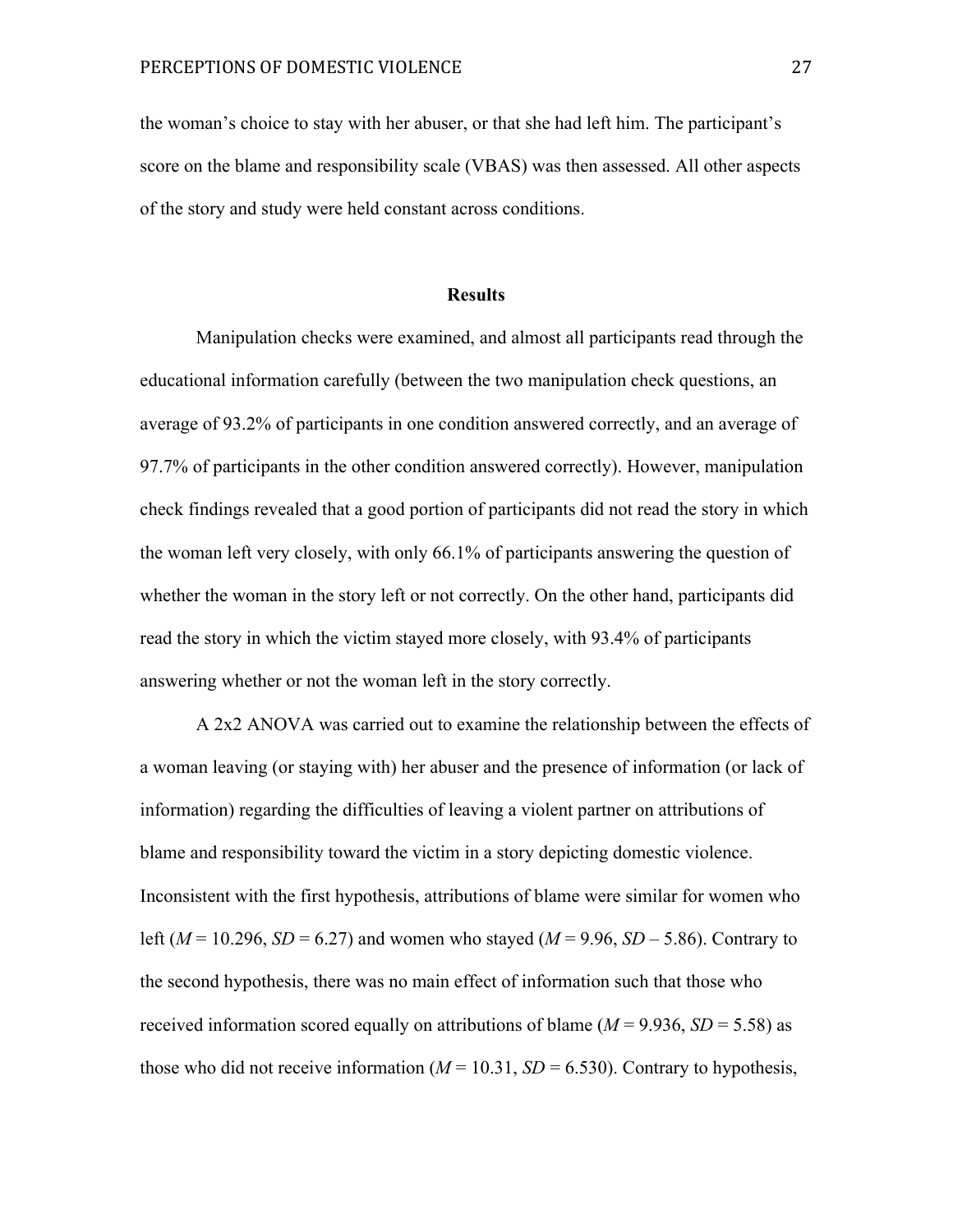there was not a significant interaction between these two factors,  $F(1,393) = 1.60$ , *MS*e = 36.71,  $p = 0.207$ . Somewhat consistent with the third hypothesis, of the participants who received information, there were no significant differences between blame scores for women who left  $(M = 10.51, SD = 6.16)$  and those for women who stayed  $(M = 9.43, SD)$ = 4.97). Contrary to hypothesis, this result was also not significantly different for participants who did not receive information, who also had similar blame scores for women who left ( $M = 10.07$ ,  $SD = 6.53$ ) and women who stayed ( $M = 10.52$ ,  $SD = 6.64$ ).

An exploratory 2x2x2x2 ANOVA was then carried out to determine the effects of information, whether the victim in the story left, the gender of participant, and whether or not the participant had ever been a victim of domestic violence on blame attribution. In this analysis, the "other" gender option was excluded, as well as the "prefer not to answer" option for whether the participant had been a victim of domestic violence. There was almost a significant effect of gender on ratings of victim blame,  $F(1,354) = 3.648$ ,  $MSe = 32.321$ ,  $p = .057$ , such that males approached significantly higher attributions of blame and responsibility ( $M = 10.61$ ,  $SD = 5.61$ ) than females ( $M = 9.54$ ,  $SD = 5.74$ ). There was a significant interaction between receiving information and whether the participant had been a victim of domestic violence as they related to attributions of victim blame,  $F(1,354) = 5.366$ ,  $MSe = 32.321$ ,  $p = .021$ . Post hoc tests were conducted using Tukey's LSD. Participants who had been victims of domestic violence had lower ratings of blame when they received the information on why women stay  $(M = 8.797, SD = 4.39)$ than when they did not receive information  $(M = 10.637, SD = 6.08)$ , while non-victim participants rated victim blame equally when they received information  $(M = 10.63, SD =$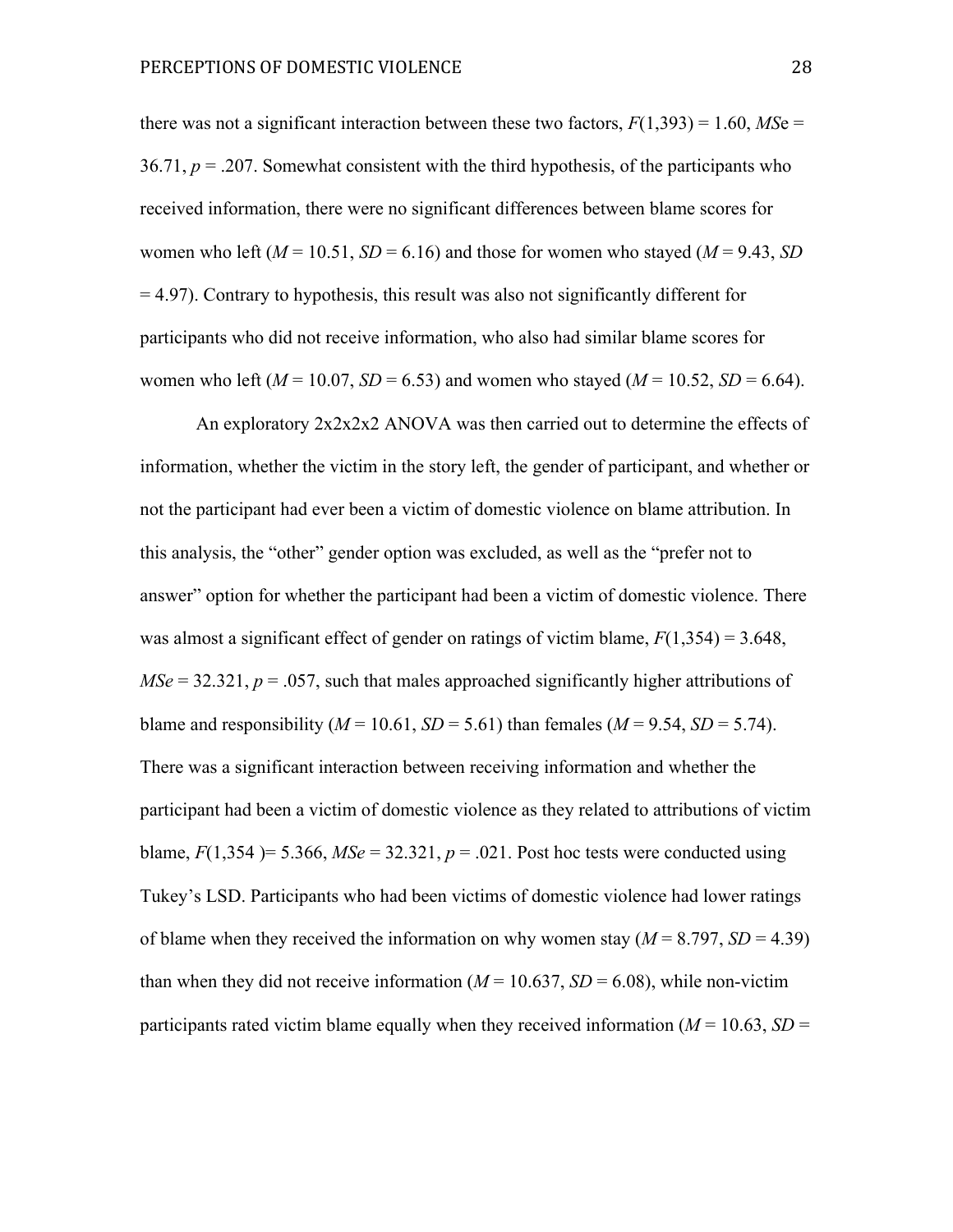5.82) and when they did not receive information  $(M = 9.74, SD = 6.04)$ . The interaction is shown in Figure I.



*Figure I.* Interaction between information and participant experience as a victim of domestic violence

A 2x2x2x2 ANOVA was also carried out to examine the effects of belief in domestic violence myths (as determined by falling below or above the median of 2.3889 on the Domestic Violence Myth Acceptance Scale), gender, whether the participant received information, and whether or not the woman in the story left on attributions of blame and responsibility. There was a significant main effect of scores on the Domestic Violence Myth Acceptance Scale,  $F(1, 367) = 46.807$ ,  $MSe = 29.16$ ,  $p < 01$ , such that those who were less inclined to believe in these myths (scores below the median) had lower attributions of blame ( $M = 8.092$ ,  $SD = 4.88$ ) than those who had higher scores on the myth acceptance scale  $(M = 11.96, SD = 5.90)$ . This effect can be seen in Figure II.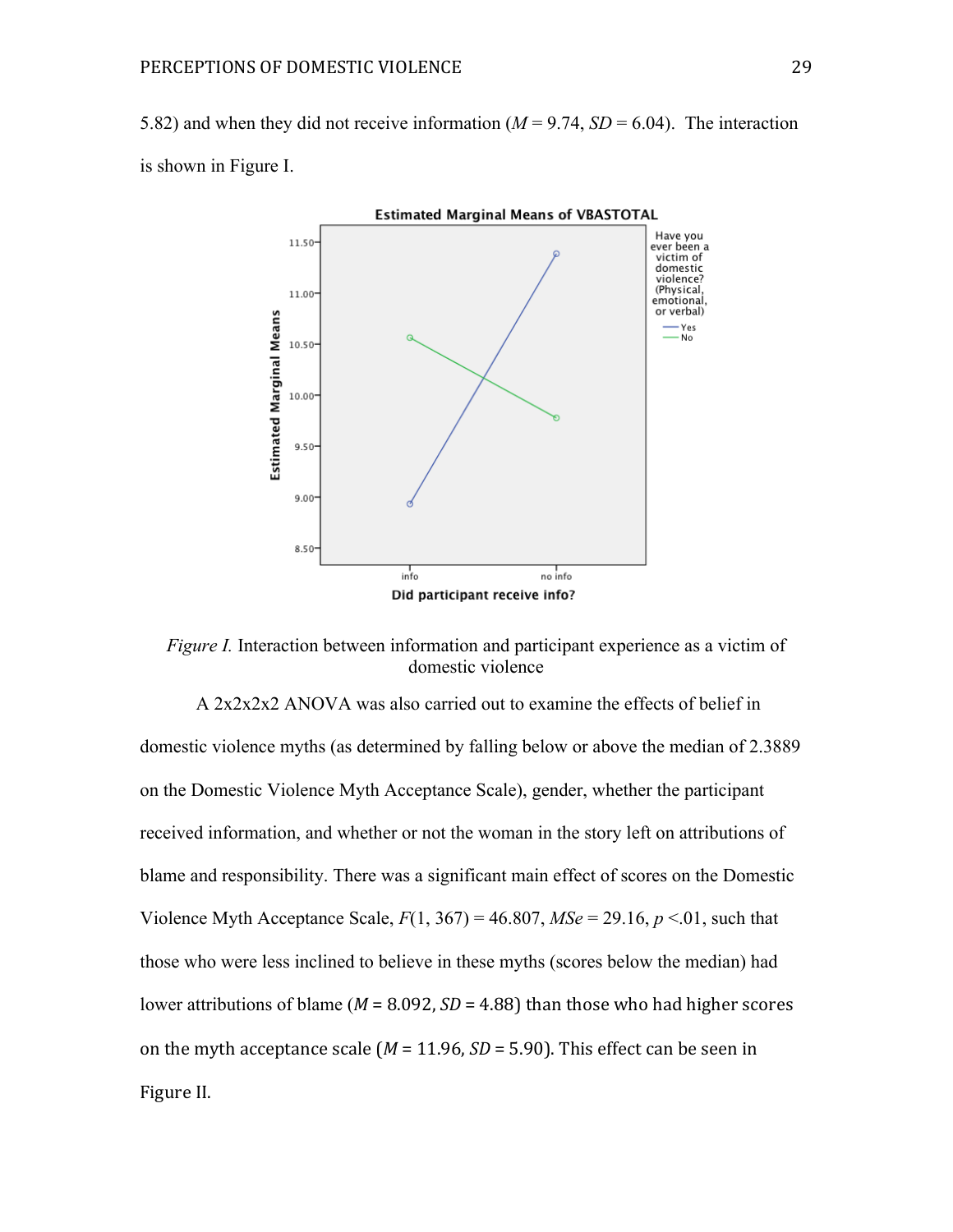

*Figure II.* Difference in attributions of blame based on acceptance of domestic violence myths

#### **Discussion**

This study investigated whether people's attributions of blame and responsibility toward a victim of domestic violence were influenced by whether or not the victim left her abuser, and whether or not having information regarding the difficulties of leaving would affect these attributions. It was first hypothesized that participants would be more likely to blame the victim in the story in which she stayed, as opposed to the story in which she left. It was also hypothesized that participants who were given information prior to reading the story would rate victim blame and responsibility lower than would those who did not receive this information. Lastly, it was hypothesized that there would be an interaction between the educational information and the victim leaving such that participants who received information would show less disparities in victim-blaming between the leaving and staying conditions, while the participants who did not get this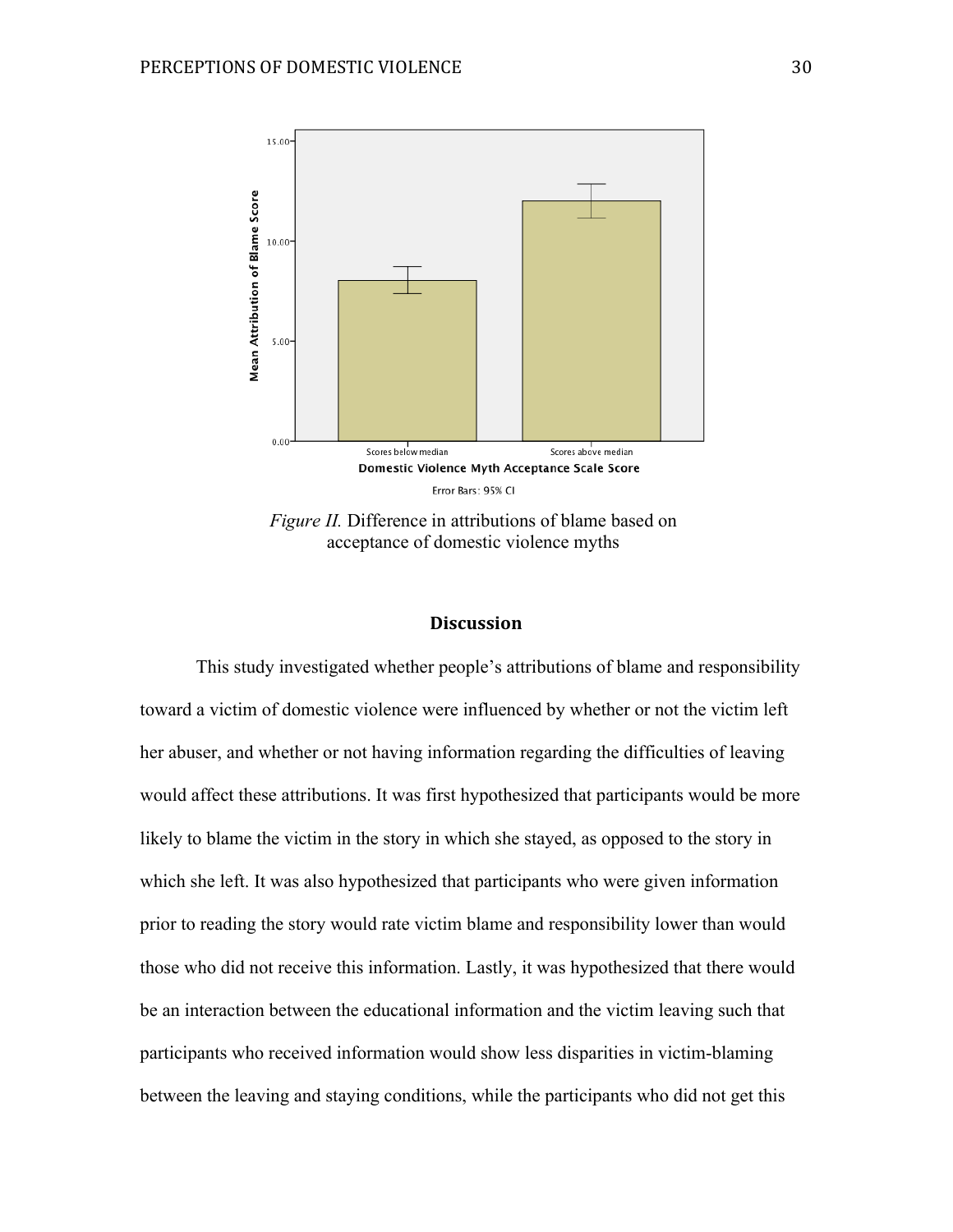information would have greater differences between the leaving and staying stories, so that victims would be blamed more when they did not leave.

Contrary to hypothesis, this analysis did not find any significant differences in blame of women who stayed in relationships versus those who left. This is not consistent with previous research, which shows that women are more likely to be blamed when they return to their abusers than when they leave them permanently (Yamawaki, 2012). For example, even volunteers who work with survivors often do not comprehend why a woman would stay with her abuser and question her decision-making when they assess her situation (Thapar-Björkert & Morgan, 2010).

This analysis was run again using only those participants who answered the manipulation check correctly, and there was still no main effect of whether the woman left her abusive husband on attributions of blame and responsibility. Therefore, this result was not due to how many participants failed to realize that the woman in the leaving condition of the story left her abusive husband (33.9%). Additionally, although the current study had an unexpected large sampling of domestic violence victims (34%), this also does not explain this non-significant result, since no interaction between whether the participant was a victim and whether the woman in the story left or stayed was found.

One possibility for the discrepancy between this study and others is that the equal blame toward women who stayed and women who left may show the extent to which women who stay in relationships are considered powerless. If women who stay in or return to violent relationships are considered weak and inept as Peled et al. (2000) suggests, then perhaps participants did not blame the woman who stayed more than the woman who left because her "choice" to stay was not actually considered an active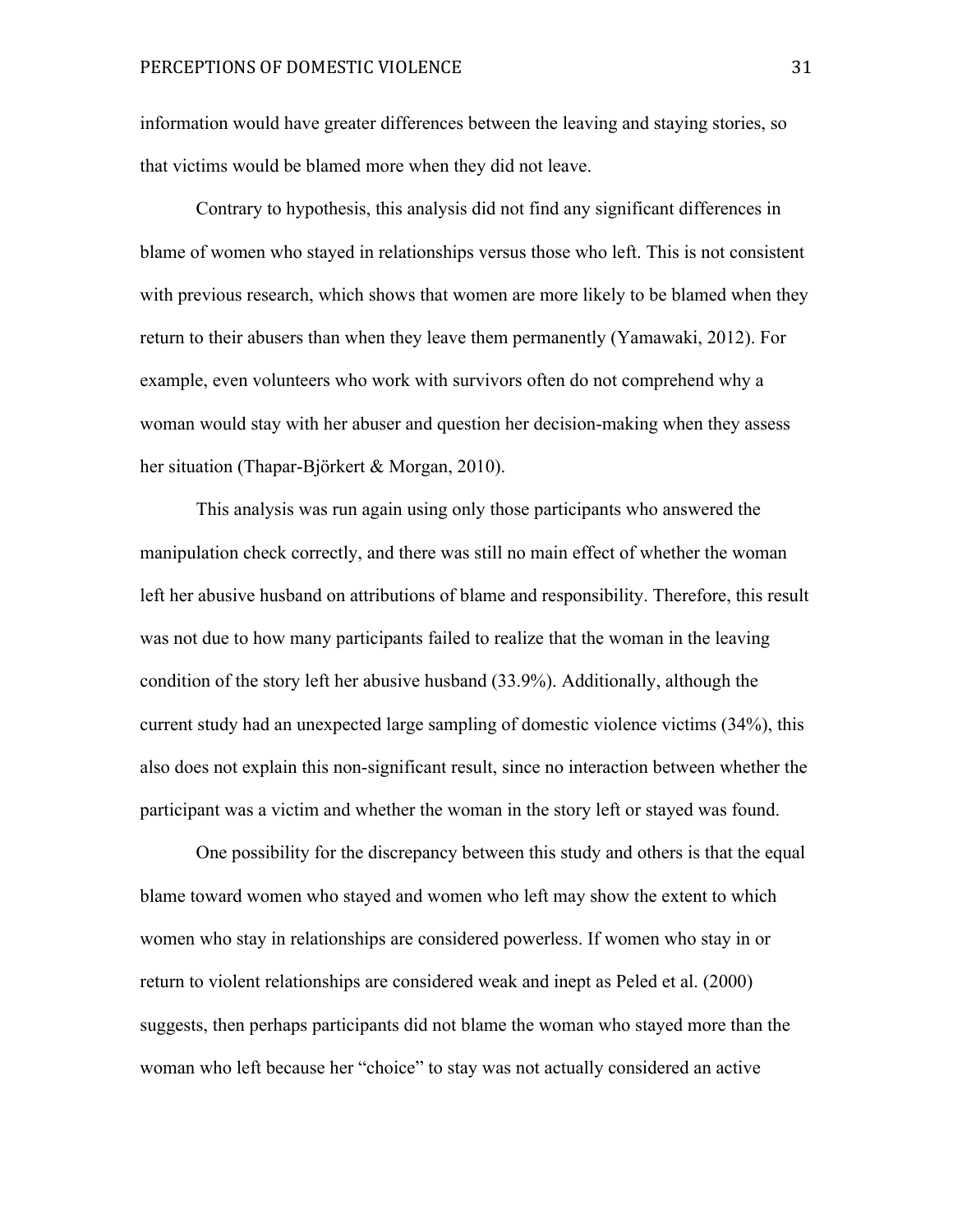#### PERCEPTIONS OF DOMESTIC VIOLENCE **SECULIARY 1999** 32

choice; if the woman in the story was perceived to have no control over her actions, then ultimately she could not be blamed more for them. If this is the case, then perhaps a measure of victim blame is not the best way to characterize the differences in perceptions of women who stay in violent relationships versus those who leave them. Instead, a measure of perceived helplessness may have shown differences between the two stories.

It is also possible that the vignette did not use the established factors that contribute to victim blame clearly or strongly enough, so that participants did not blame the woman in the story regardless of whether she stayed or left. This is reflected in participants' mean scores on the Victim Blame Attribution Scale ( $M = 10.12$ ,  $SD = 6.05$ ), which is relatively low. Scores on this scale can range from 5 to 35, and previous research using this scale has found average means to be slightly higher, ranging from 14 – 19 (Yamawaki et al., 2012). Research shows that people tend to blame the victim more in situations of domestic violence when she has shown foresight, and when it seems as though she could stop her abuser more easily (Reddy et al., 1997; McCaul et al., 1990). While the vignette in this survey used the foresight factor, it did not illustrate the woman's ability to stop her abuser. This story also included provocation by the victim, which has been shown to increase victim blame (Pavlou, 2001; Witte, 2004; Witte, Schroder, & Lohr, 2006), as well as alcohol, which has been shown to have the same effect (Reddy et al., 1997). While the vignette made use of these two factors, it may not have used them to the degree that was needed to produce higher attributions of blame in the conditions in which the woman stayed, or in which participants did not receive information.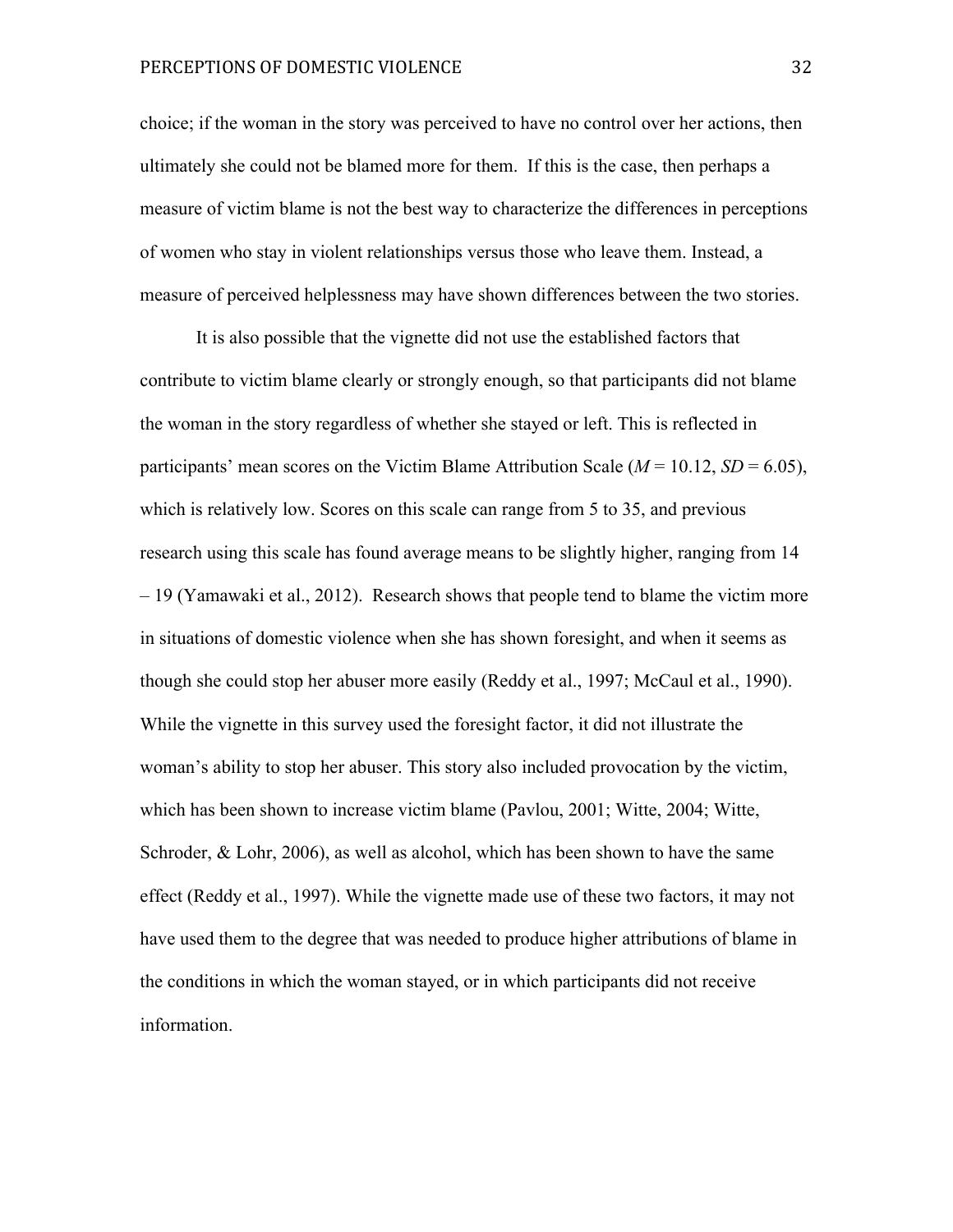Contrary to the second hypothesis, findings did not reveal a significant effect of information on the Victim Blame Attribution Scale (VBAS) scores, suggesting that information does not affect attributions of blame and responsibility of victims who leave or stay with their abuser. While not significant, the trends show that information may be somewhat helpful. Of the participants who did not receive information, there tended to be higher blame towards women who stayed versus women who left. Alternatively, participants who did receive information tended to blame women who left more than women who stayed. Although these results are not significant, this may point to possible effects of information. Perhaps if the information was framed differently to underscore the most important points, these results could have been significant. Contrary to the third hypothesis, there was no significant interaction between this educational information and whether the woman in the story left or stayed.

Finally, it is also possible that these results are due somewhat to participants' understanding of the educational information and what this information implied. Because the information was solely about the risks associated with leaving violent relationships, this could have swayed participants to blame the woman who left in the vignette more than they might otherwise would have, after having read the dangers associated with leaving. This makes sense with the trend of the data, since while it was not significant, participants who received information displayed higher attributions of blame for women who left than for those who stayed, while participants who did not receive information showed the opposite trend.

Despite the fact that there were no hypotheses about differences in VBAS scores as a result of being a victim of domestic violence, this variable was explored since so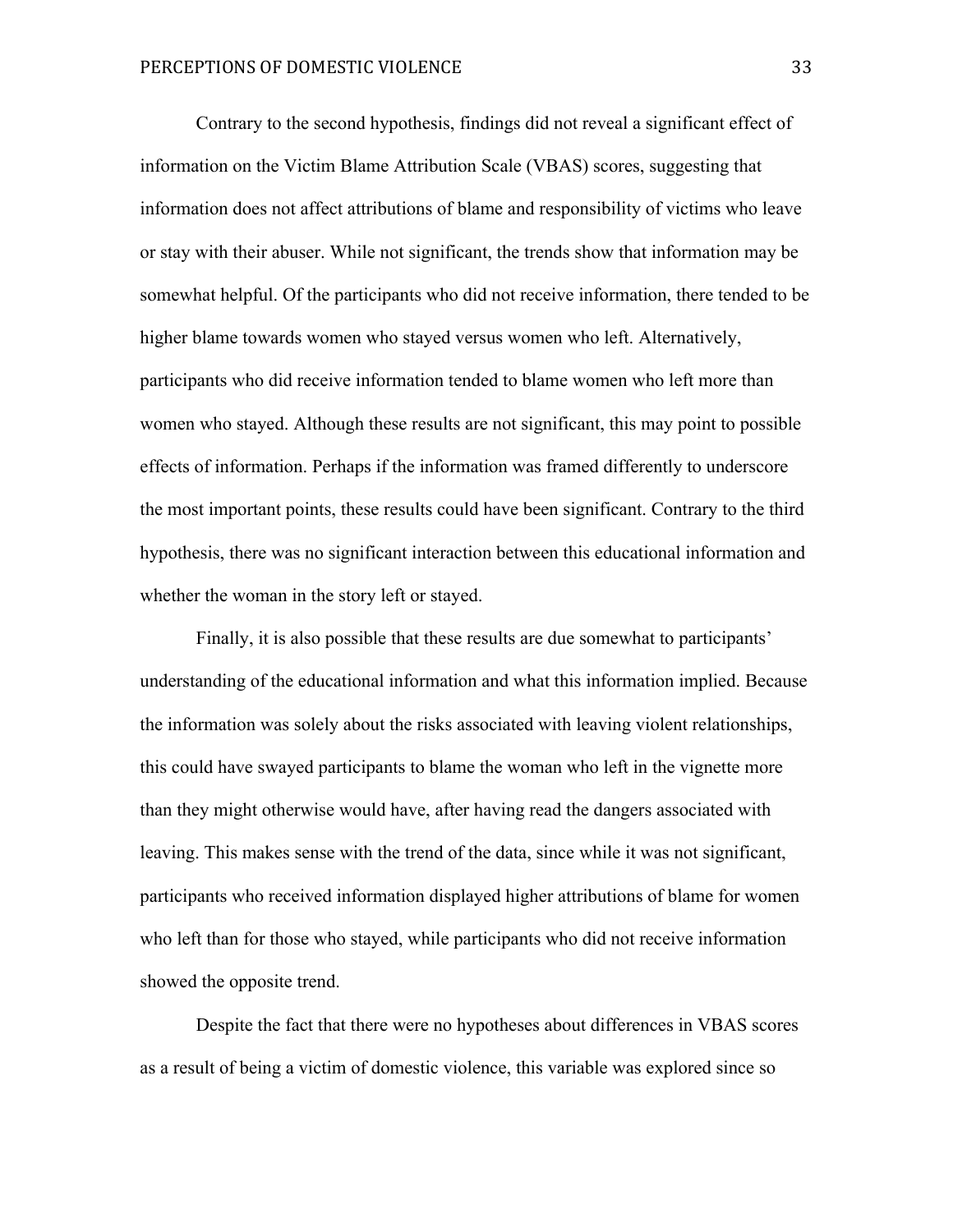many participants ended up having had that experience. A significant interaction between whether the participant had been a victim of domestic violence and whether the participant received information was found on victim blame and responsibility scores. Victims rated blame lower when they received information than when they did not, while non-victims rated blame equally regardless of information. This finding suggests that information on the difficulties of leaving an abusive relationship may be helpful regarding self-blame. It could be assumed that these participants felt an association with the victim in the vignette. Research shows that women who live with their violent partners blame themselves more than women who have left their partners, and that this self-blame is associated with a lack of social support regarding the violence (Andrews & Brewin, 1990). If victims blame themselves more for staying in relationships, then this educational information might have helped these victim-participants more fully understand the reasons they stayed in a violent relationship for any period of time. Additionally, this information could be viewed as a type of positive social support, since it could serve as a vindication and understanding of a victim's previous or current position, further supporting Andrews & Brewin's (1990) findings.

This result lost significance for females once the data was split according to gender, although the effect remained very close to significance. Also, while the male's effect remained significant, this result remains speculative since there were not many male victim participants. It is possible that these results could have remained significant if the study had been specifically designed to examine victims of domestic violence and their perceptions, and if the educational information was created to serve as a means of communicating reasons and support to victims of domestic violence.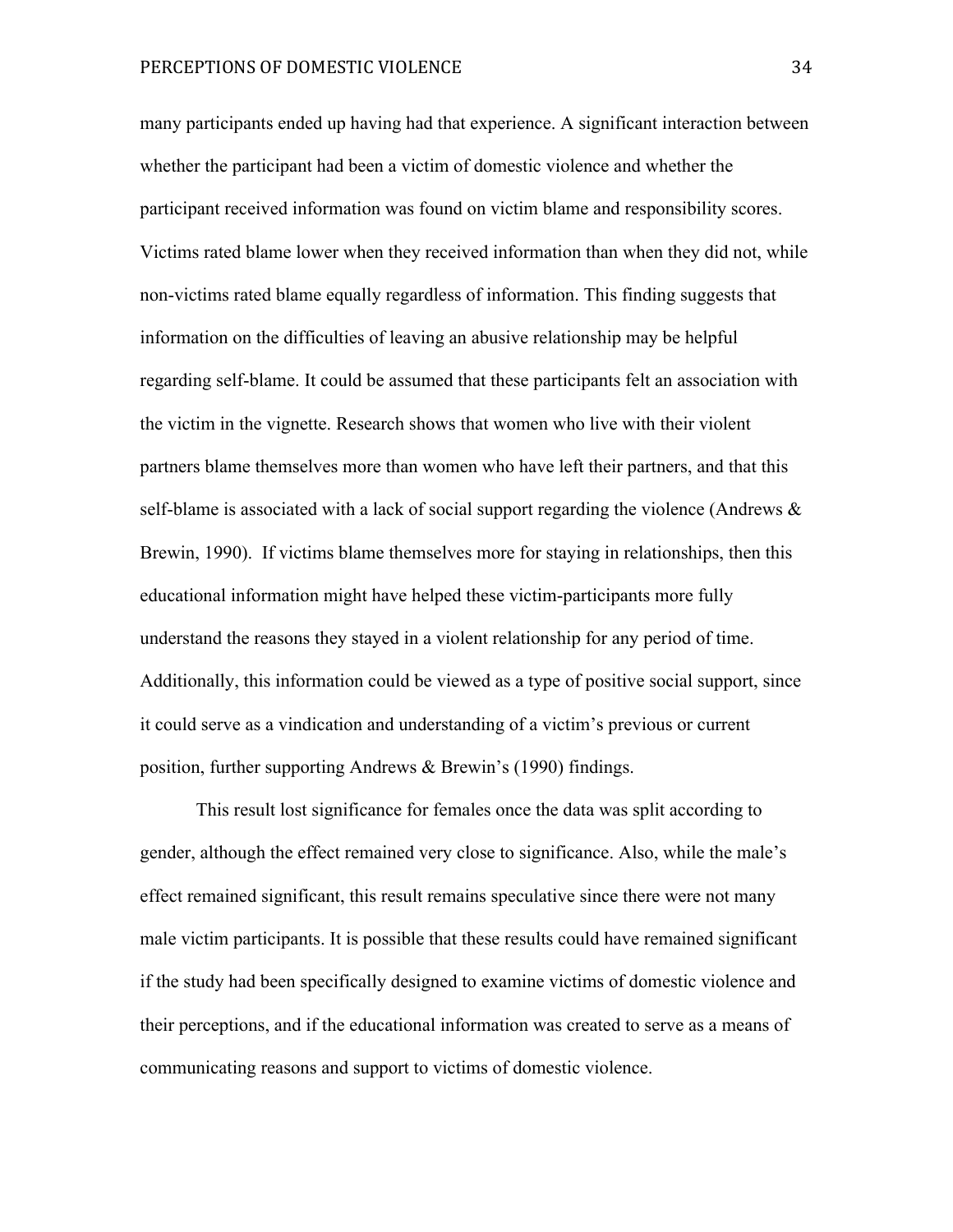Findings also showed that there was almost a significant effect of gender on VBAS scores, such that males had higher attributions of blame and responsibility than females, which is consistent with the literature on victim-blame (Bryant & Spencer, 2003). This also is supported by research on blame attribution and empathy, in that females may have been more likely to identify with the female victim in the story, and research shows that empathy affects attributions in judging domestic violence situations (Skiffington, et al., 1984). This is supported by Shaver's defensive attribution hypothesis (1970), which states that we blame people less the more we identify with them in order to maintain a sense of control in the world.

Scores on the Domestic Violence Myth Acceptance Scale (DVMAS) had an effect on blame scores, revealing that participants who believed in more domestic violence myths also rated victim-blame higher. This is consistent with the research on victim-blame and domestic violence attitudes because it shows how character blame of the victim, behavioral blame of the victim, minimization of violence, and excusing the perpetrator in general (all components of the DVMAS) relate to specific attributions of blame toward a woman in a story, and the ways in which cognitive ideas interact with assessing situational factors (Peters, 2003; Yamawaki et al., 2009; Yamawaki et al., 2012). If someone is inclined to believe such statements as "A lot of domestic violence occurs because women keep arguing about things with their partners" (Peters, 2003) then it follows that this person would blame the victim in a story in which she argues with her husband and uses provocation.

A limitation of this study is that the vignette may not have provided enough detail or made use of enough factors that contribute to victim blame in order to produce more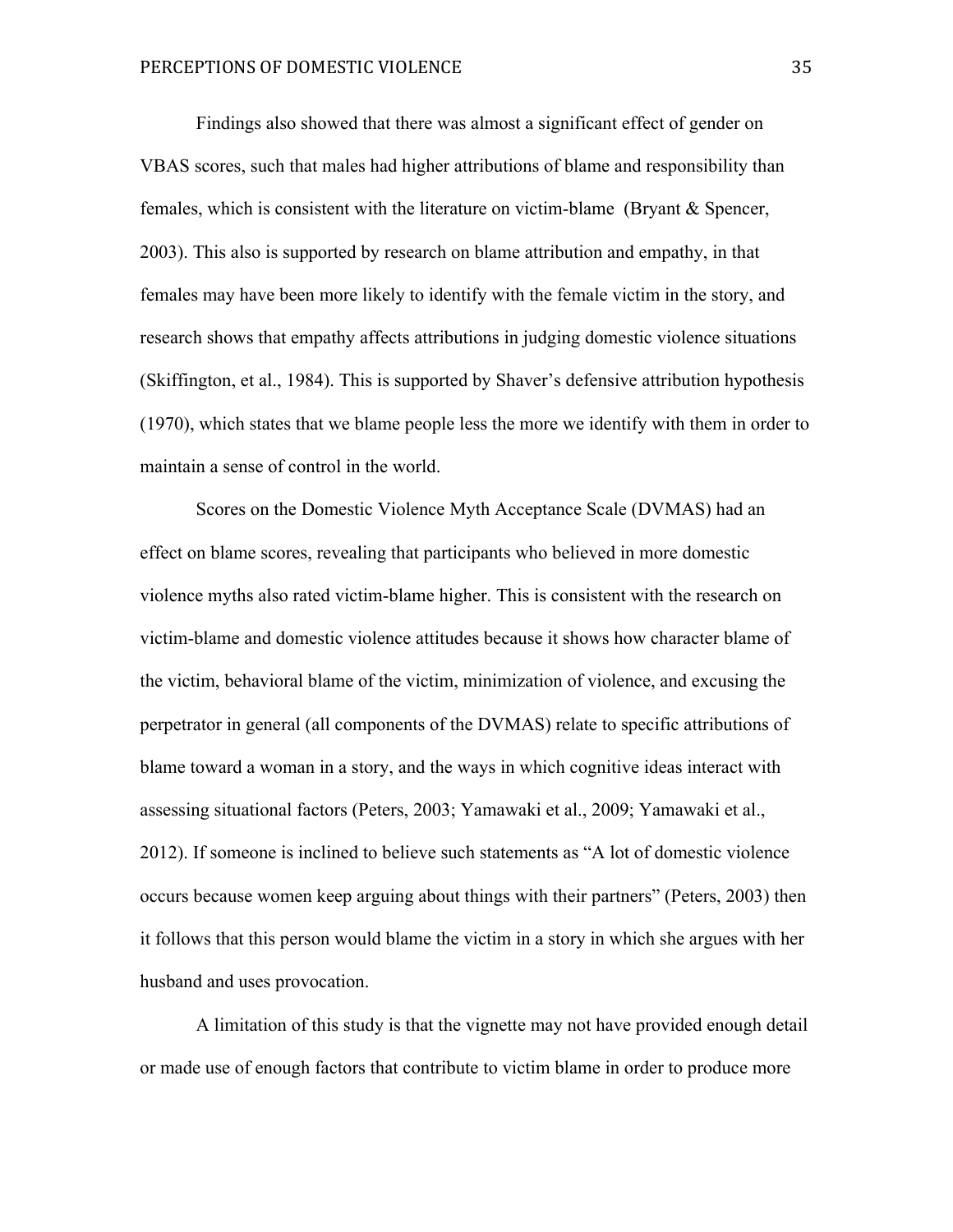#### PERCEPTIONS OF DOMESTIC VIOLENCE **SECULIARY 1999** 36

varying perceptions of the story. The ratings of blame were all very low for every condition, which made it difficult for there to be any differences between the conditions. If the story included more elements that typically lead to victim blaming such as a woman's ability to stop her abuser (Reddy et al., 1997) then perhaps participants would have been more inclined to blame the victim when they did not receive information or when the victim stayed with her abuser.

Another limitation of this study is the way the educational information was presented. Because the information was exclusively focused on the dangers and problems associated with leaving an abuser, as mentioned before, it is possible that this led participants to blame the woman who left in the vignette more than they would have initially, because they just read the risks linked with leaving. This could possibly be fixed by providing a more general overview of domestic violence facts, with those specific to why women do not leave included. A final limitation was that some of the extra analyses divided up the sample into smaller groups with fewer participants, thereby reducing the power of the results.

The results found in this study show that there does not seem to be a difference in attributions of blame and responsibility of women who stay versus women who leave, and that in general, information does not affect blame of women who stay or leave violent relationships. However, the trends within these non-significant results point to possible beneficial uses of information. This is relevant in creating new support systems for victims of domestic violence and examining the efficacy of shelters. An interesting finding from this study was that information produced different results for victimparticipants, such that victims blamed the woman in the story less when they received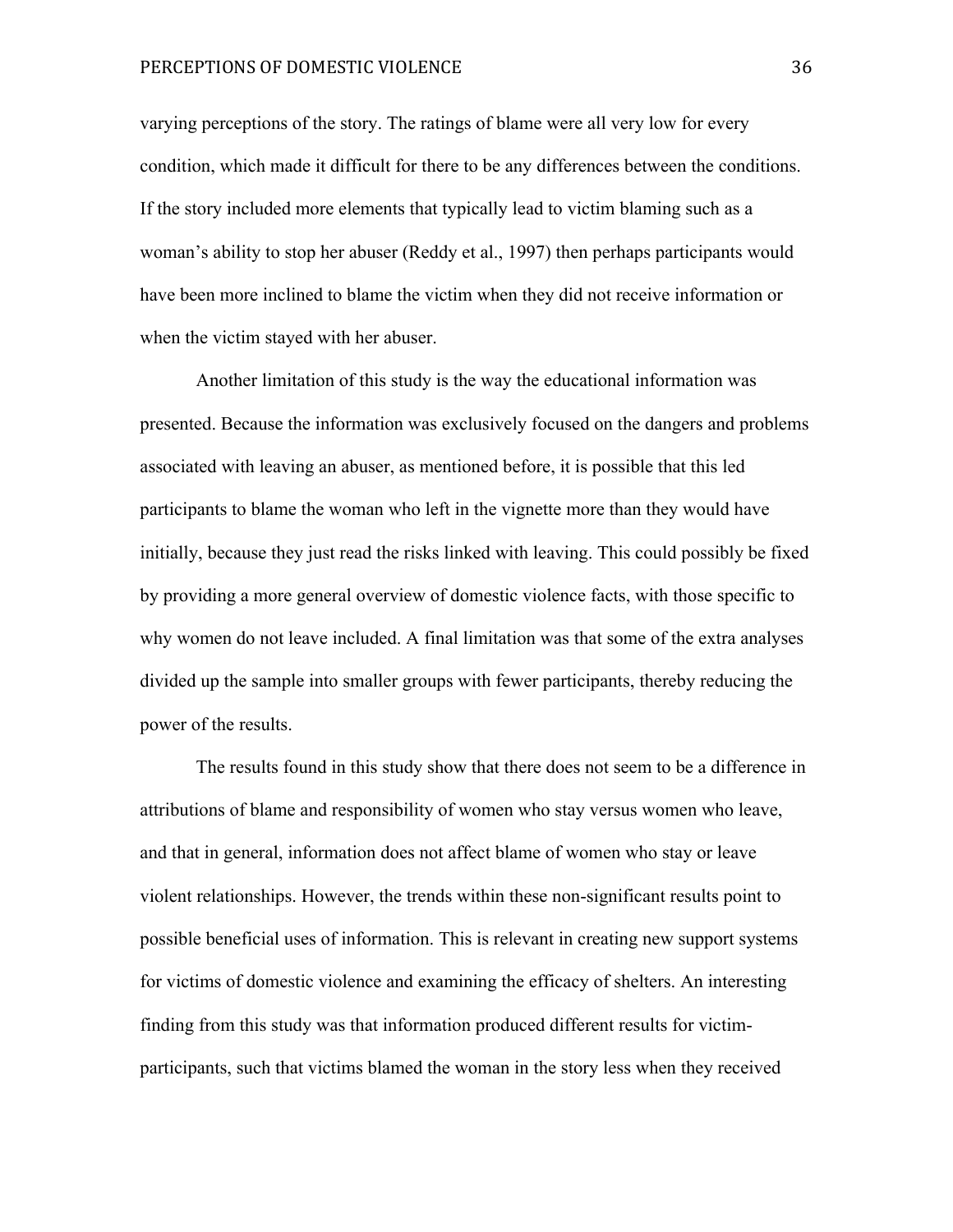information. This suggests that information may be a possible way to reduce feelings of self-blame.

Future research should make use of more detailed vignettes to produce more contrasting blame attribution scores. To do so, the stories would have to include more blame-provoking elements. Additionally, future research should look into the effects of information on victims' self-blame. This could be executed by using measures that assess self-blame, as well as attributions of blame toward a victim in a story. It would be interesting to look at measures of perceived powerlessness between women who stay in violent relationships and those who leave, to examine whether this difference may be more salient than blame and responsibility attributions in people's judgments about domestic violence situations. Research on perceptions of domestic violence is crucial because the services available for victims are dependent upon how individuals conceptualize domestic violence and a victim's "choice" to leave an abusive partner. Once people's perceptions of domestic violence can be better understood, we can begin to make the necessary changes to improve the support systems for victims.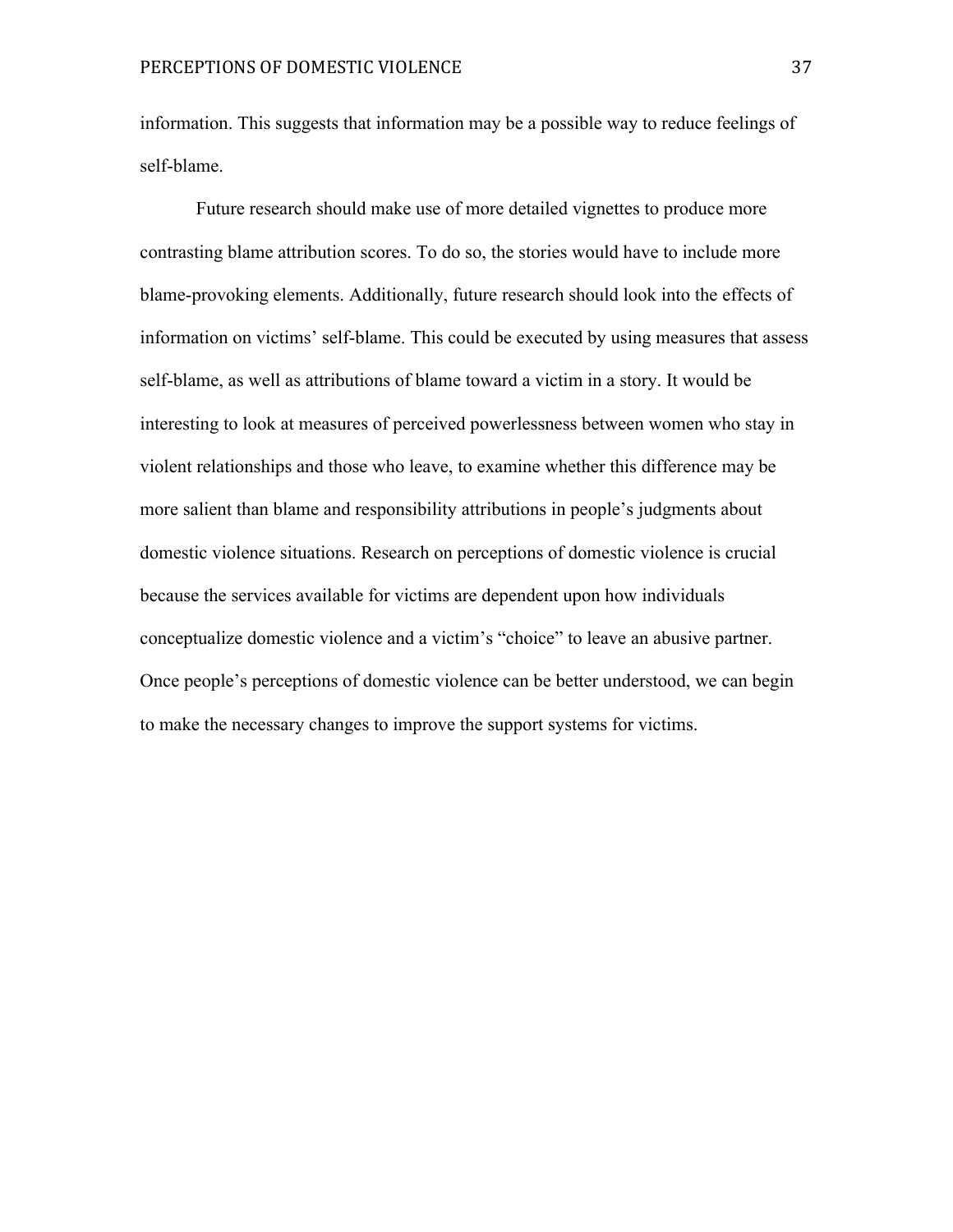#### References

- Anderson, I., Beattie, G., & Spencer, C. (2001). Can blaming victims of rape be logical? Attribution theory and discourse analytic perspectives. *Human Relations, 54(4),*  445-467. doi:10.1177/0018726701544003.
- Andrews, B., & Brewin, C.R. (1990). Attributions of marital violence: A study of antecedents and consequences. *Journal of Marriage and the Family, 52*, 757-767.
- Bostock, J., Plumpton, M., & Pratt R. (2009). Domestic violence against women: Understanding social processes and women's experiences. *Journal of Community & Applied Social Psychology, 19,* 95-110.
- Bradbury, T.N., & Fincham, F.D. (1990). Attributions in marriage: Review and critique. *Psychological Bulletin, 107*(1), 3-33. doi:10.1037/0033-2909.107.1.3.
- Browne, A. (2004). Fear and the perception of alternatives: Asking 'why battered women don't leave' is the wrong question. In B Price & N. Sokoloff (Eds.), *The criminal justice system and women* (3rd ed), (pp. 127-146). New York, NY: McGraw-Hill.
- Bryant, S.A., & Spencer, G.A. (2003). University students attitudes about attributing blame in domestic violence. *Journal of Family Violence, 18*(6), 369-376.
- Capezza, N. M., & Arriaga, X. B. (2008). Why do people blame victims of abuse? The role of stereotypes of women on perceptions of blame. *Sex Roles, 59*(11-12), 839- 850. doi:10.1007/s11199-008-9488-1.
- Domestic Violence Resource Center (2013). *Domestic violence statistics.* Retrieved from http://dvrc-or.org/domestic/violence/resources/C61/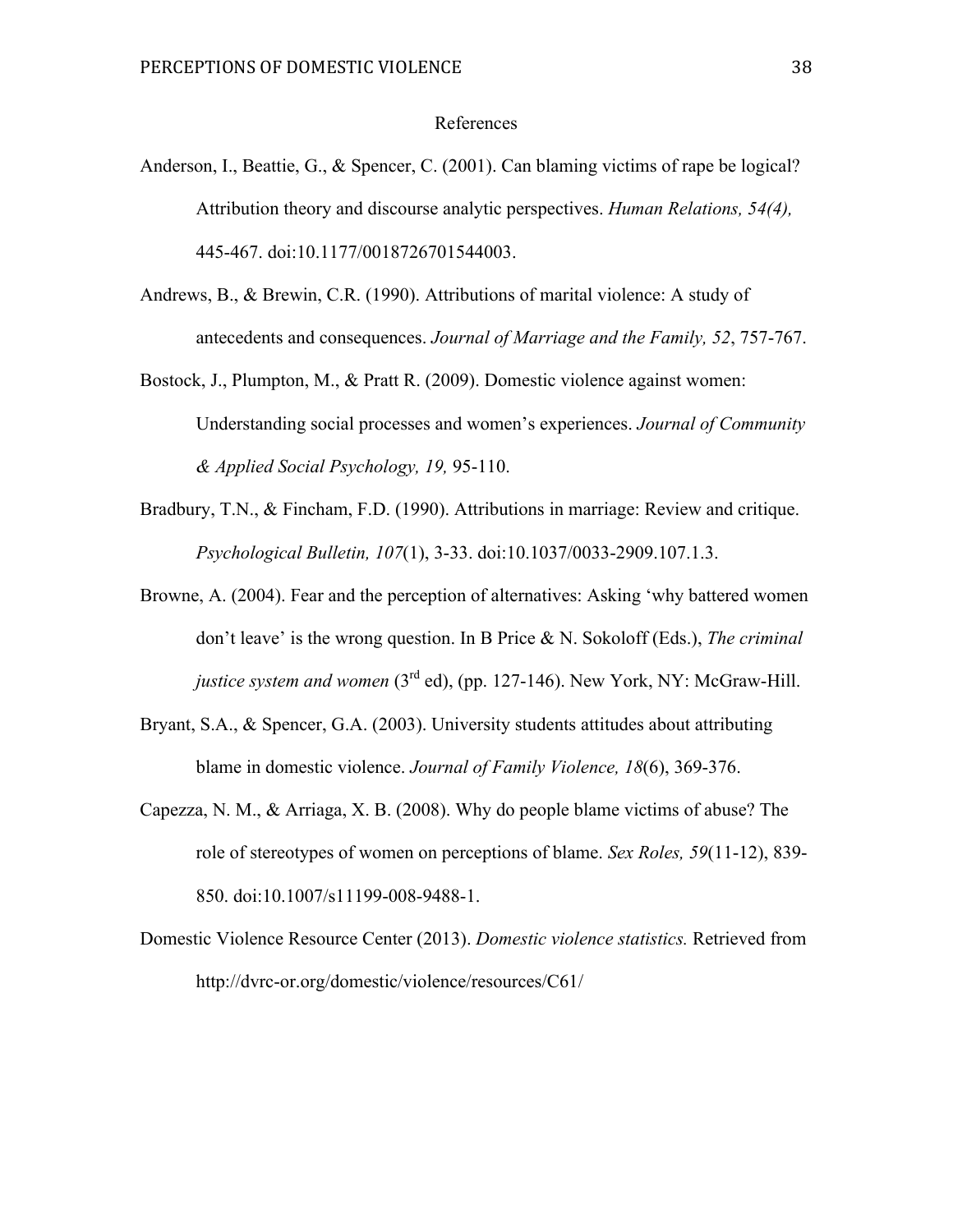- Dunn, J.L., & Powell-Williams, M. (2007). "Everybody makes choices": Victim advocates and the social construction of battered women's victimization and agency. *Violence Against Women, 13,* 977-1001.
- Heider, F. (1958). *The psychology of interpersonal relations.* New York: John Wiley & Sons, Inc.
- Hendy, H.M., Eggen, D., Gustitus, C., McLeod, K.C., & Ng, P. (2003). Decision to leave scale: Perceived reasons to stay in or leave violent relationships. *Psychology of Women Quarterly, 27*(2), 162-173. doi:10.1111/1471-6402.00096.
- Jones, E. E., and Davis, K. E. (1965) From acts to dispositions: the attribution process in social psychology. In L. Berkowitz (Ed.), *Advances in experimental social psychology* (Volume 2, pp. 219-266), New York: Academic Press.
- Kelley, H.H. (1967). Attribution theory in social psychology. *Nebraska Symposium on Motivation, 15,* 192-238.
- Lerner, M.J. (1980). *The Belief in a Just World: A Fundamental Delusion*. New York: Plenum.
- McCaul, K.D., Veltum, L.G., Boyechko, V., & Crawford, J.J. (1990). Understanding attributions of victim blame for rape: Sex, violence, and foreseeability. *Journal of Applied Social Psychology, 20*(1), 1-26.
- National Resource Center on Domestic Violence (NRCDV). (2007). Overview. *Religion and Domestic Violence: Information and Resources*. Retrieved from http://www.nrcdv.org/
- Ooms, T. (2006). A community psychologist's perspective on domestic violence: A conversation with Julia Perilla, Ph.D. *Building Bridges: Marriage, Fatherhood,*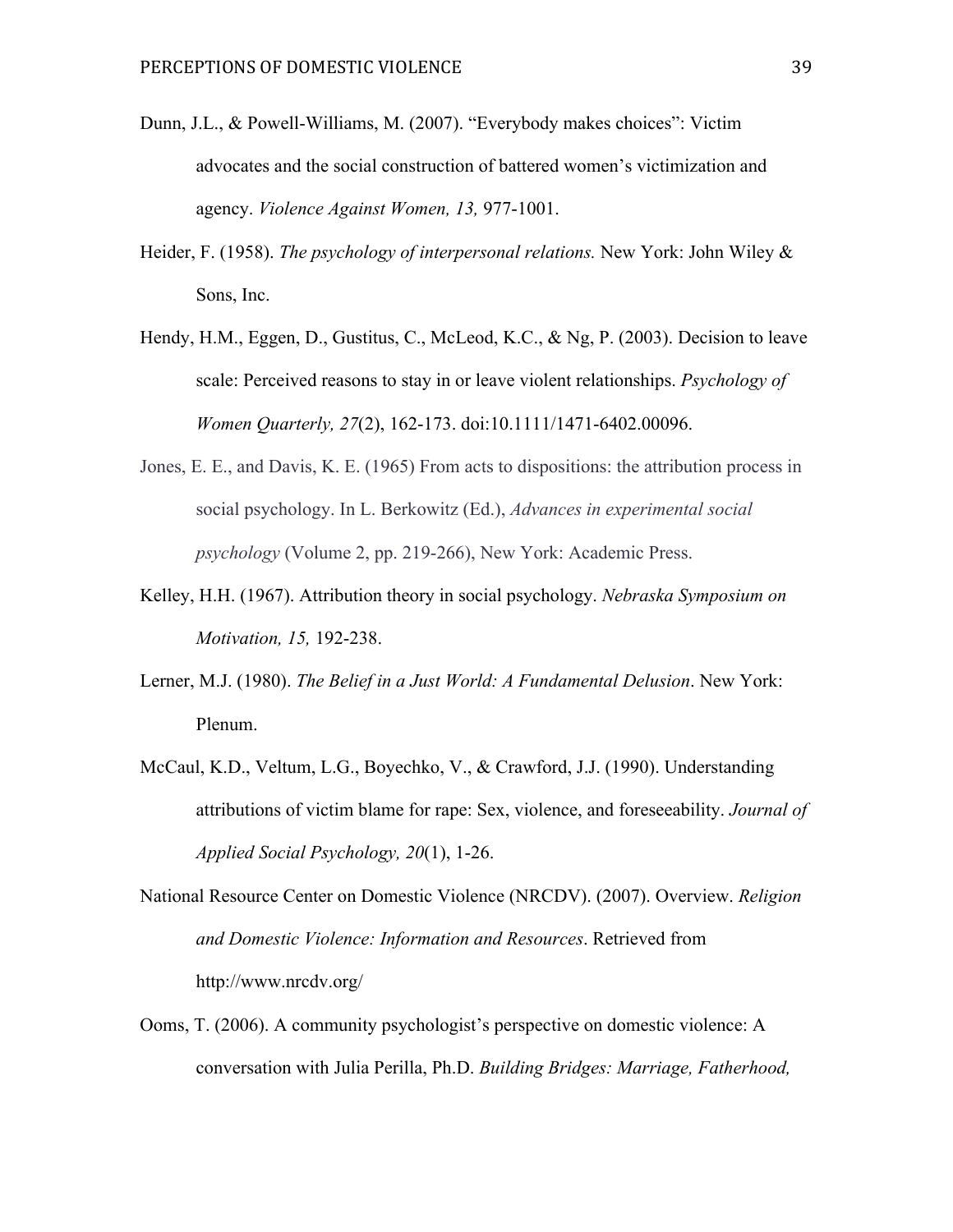*and Domestic Violence, 2006 Conference.* Retrieved from http://www.vawnet.org/summary.php?doc\_id=2864&find\_type=web\_sum\_GC Office on Violence Against Women (OVW). (2013). What is domestic violence? *The* 

*United States Department of Justice.* Retrieved from http://www.ovw.usdoj.gov/areas-focus.html

- Pavlou, M. (2001). Domestic violence: Attributions, recommended punishments and reporting behavior related to provocation by the victim*. Psychiatry, Psychology, and Law*, *8*(1), 76-85.
- Peled, E., Eisikovits, Z., Enosh, G., & Winstok, Z. (2000). Choice and empowerment for battered women who stay: Toward a constructivist model. *Social Work, 45*(1), 9- 25.
- Peters, J. (2003). The domestic violence myth acceptance scale: Development and psychometric testing of a new instrument. *Dissertation Abstracts* International Section A: Humanities and Social Sciences, 64(4-A), 1409.
- Reddy, P., Knowles, A., Mulvany, J., McMahon, M., & Freckelton, I. (1997). Attributions about domestic violence: A study of community attitudes. *Psychiatry, Psychology, and Law, 4*(2), 125-145.
- Shaver, K.G. (1970). Defensive attribution: Effects of severity and relevance on the responsibility assigned for an accident. *Journal of Personality and Social Psychology, 14*(2), 101-113. doi: 10.1037/h0028777
- Skiffington, S.T., Parker, J.B., Richardson, D., &Calhoun, J.F. (1984). The applicability of the empathic set effect to modify perceptions of domestic violence. *Social Behavior And Personality, 12(1),* 39-43. Doi:10.2224/sbp.1984.12.1.39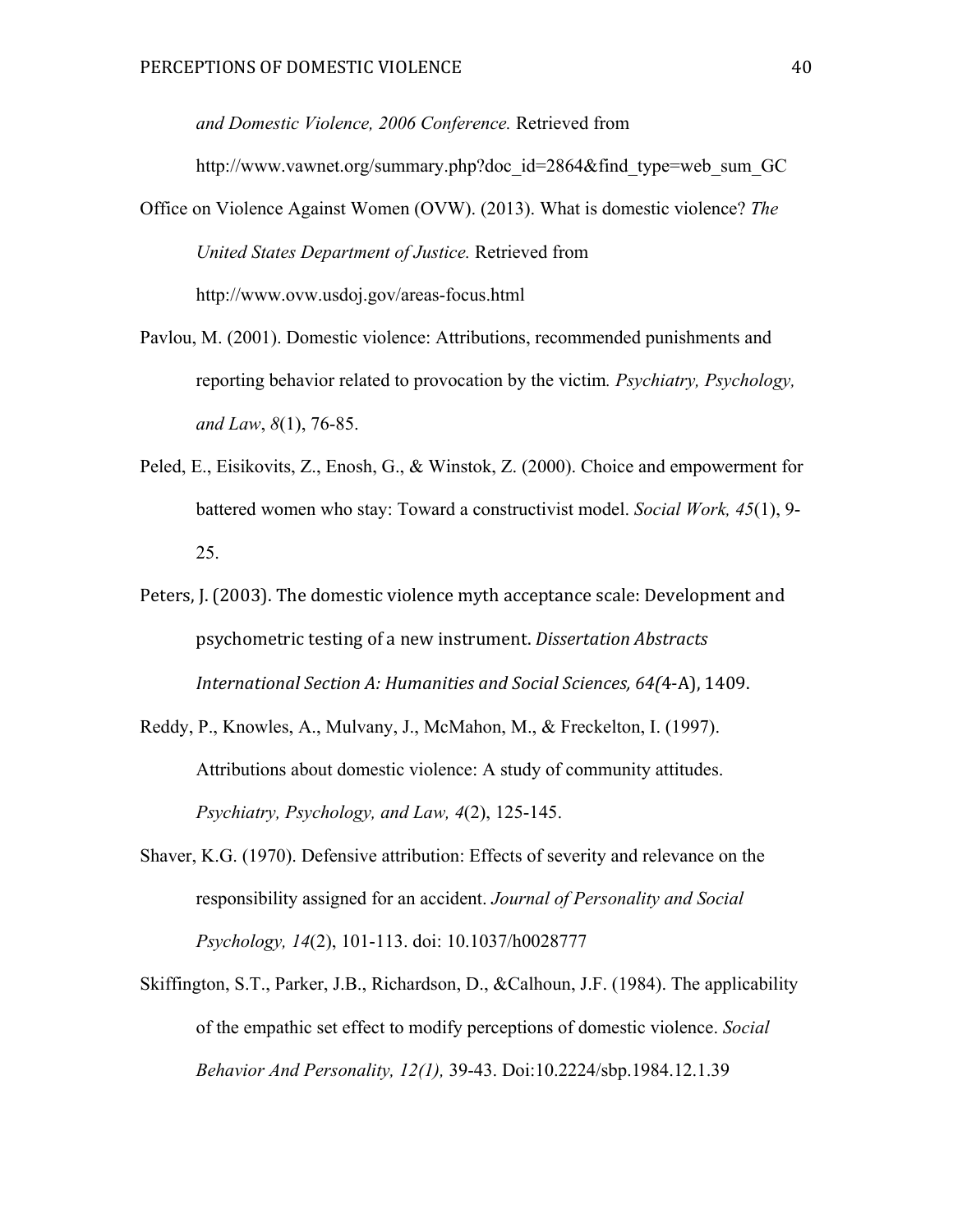- Thapar-Björkert, S., & Morgan, K.J. (2010). "But sometimes I think…they put themselves in the situation": Exploring blame and responsibility in interpersonal violence. *Violence Against Women, 16*(1), 32-59.
- Tjaden, P., & Thoennes, N. (2000). *Extent, nature, and consequences of intimate partner violence: Findings from the national violence against women survey*. Retrieved from https://www.ncjrs.gov/pdffiles1/nij/181867.pdf
- Witte, T. H. (2004). Attributions of cause, responsibility, and blame for domestic violence: An experimental investigation*. ProQuest Dissertations and Theses*. Retrieved from

http://search.proquest.com/docview/305212915?accountid=10141. (305212915).

- Witte, T. H., Schroeder, D. A., & Lohr, J. M. (2006). Blame for intimate partner violence: An attributional analysis. *Journal of Social and Clinical Psychology, 25*(6), 647-667. doi:10.1521/jscp.2006.25.6.647.
- Worden, A. P., & Carlson, B. E. (2005). Attitudes and beliefs about domestic violence: Results of a public opinion survey: II. Beliefs about causes. *Journal of Interpersonal Violence, 20*(10), 1219-1243.
- Yamawaki, N., Ochoa-Shipp, M., Pulsipher, C., Harlos, A., & Swindler, S. (2012). Perceptions of domestic violence: The effects of domestic violence myths, victim's relationship with her abuser, and the decision to return to her abuser. *Journal of Interpersonal Violence, 27* (16), 3195-3212. doi: 10.1177/0886260512441253.
- Yamawaki, N., Ostenson, J., & Brown, C.R. (2009). The functions of gender role traditionality, ambivalent sexism, injury, and frequency of assault on domestic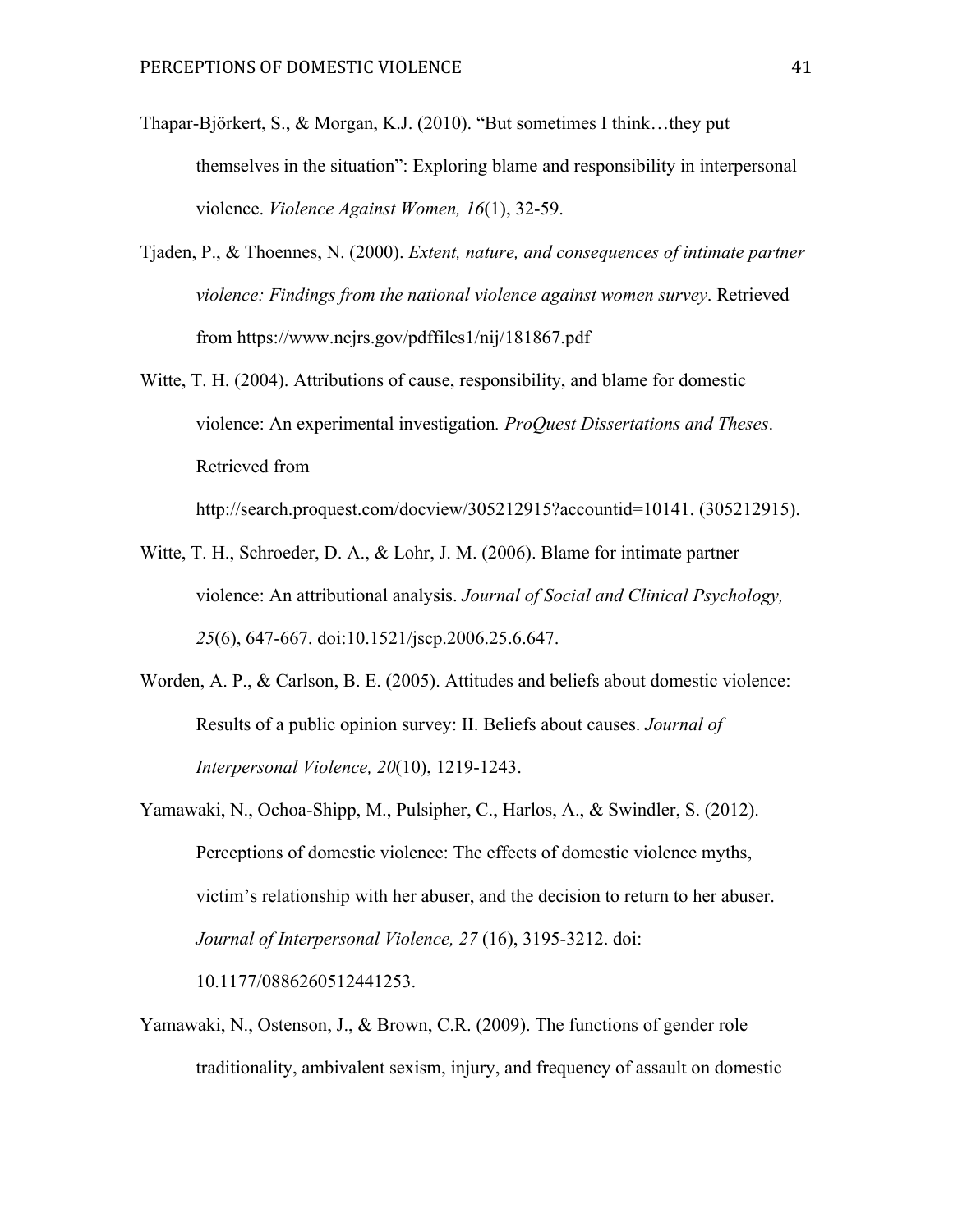violence perception: A study between Japanese and American college students.

*Violence Against Women, 15(9),* 1126-1142.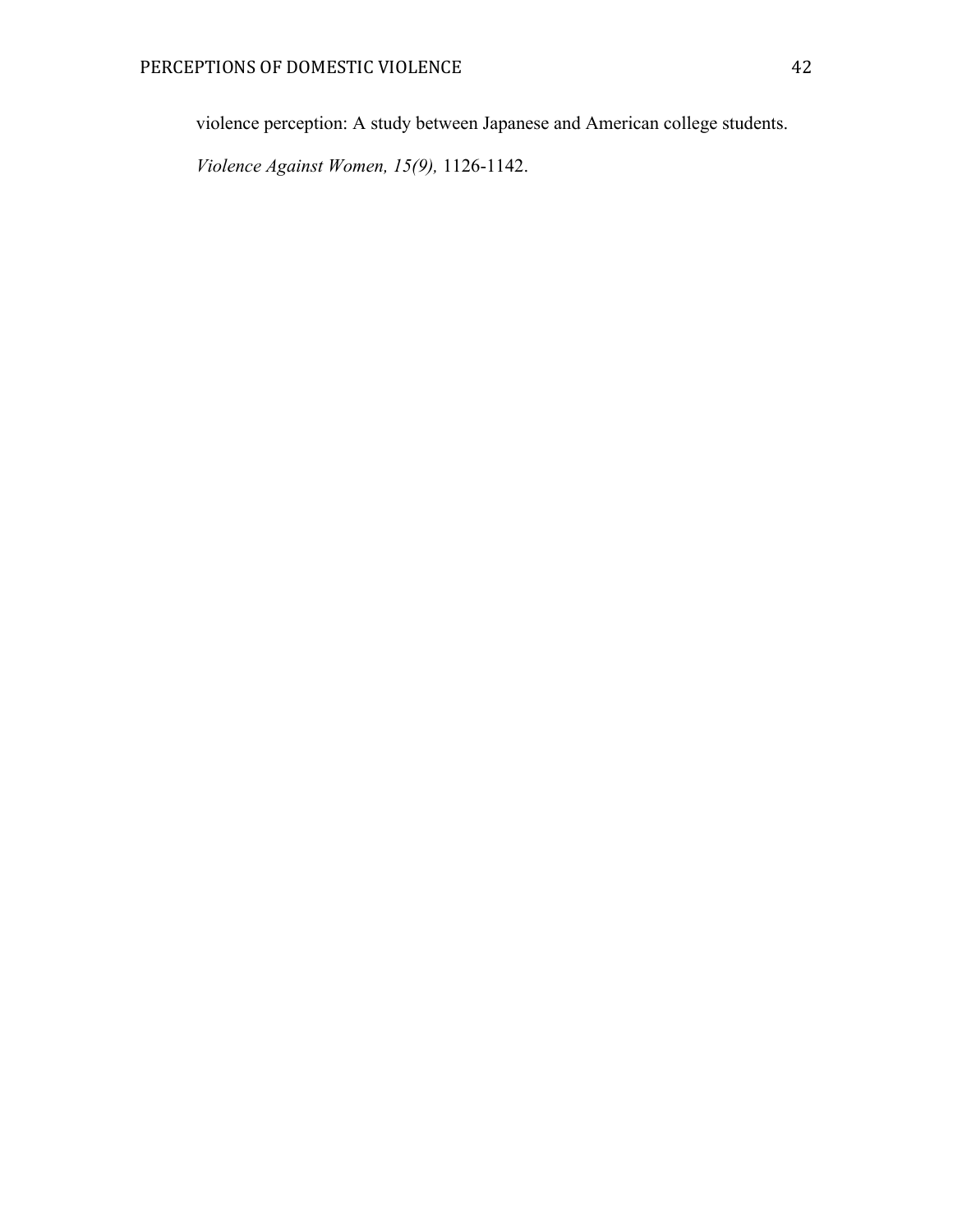#### Appendix A: Information: Difficulties and Dangers of Leaving an Abusive Partner

The information below describes some of the many reasons victims stay with abusive partners. While many people are quick to assume that a victim should always leave an abusive partner, this is a lot harder than it seems, and is sometimes an impossible option for many women. Please read the facts below carefully before moving on with this study.

\*50 -60% of women who leave shelters return to their batterers.

\*Women who report abuse have higher potentials for escalated violence against them by their abusers.

\*More women are killed in the process of trying to leave than at any other point.

\*Common negative results of leaving an abusive partner include isolation, financial hardships, children's distress, losing a home, loss of contacts and loss of a support system.

\*Many women stay due to fear. This fear includes that for their life, their children's lives, and for their financial situation.

\*Many victims feel that their children need their other parent.

\*There are major practical issues with leaving. As a result of leaving, people are vulnerable to experiencing problems with their jobs and school, as well as experiencing a negative impact on their children's lives.

\*Custody problems after leaving often facilitate abusers in tracking and/or pressuring victims.

\*Sometimes, women stay due to psychological problems, due to a prisoner of war mentality. This leads victims to have inhibited fight or flight responses and a decreased ability to plan ahead.

\*Religious beliefs and interpretations sometimes prevent women from leaving, as some religious texts suggest absolute control of the husband over the wife. These religions include, but are not limited to, Judaism, Islam, and Christianity. Many women are inclined to stay in violent relationships so as not to defy their faith.

\*Because society tends to normalize domestic abuse, many services and support systems are not fully supportive of victims experiencing domestic abuse. For example, many victims have reported police not being understanding of their position.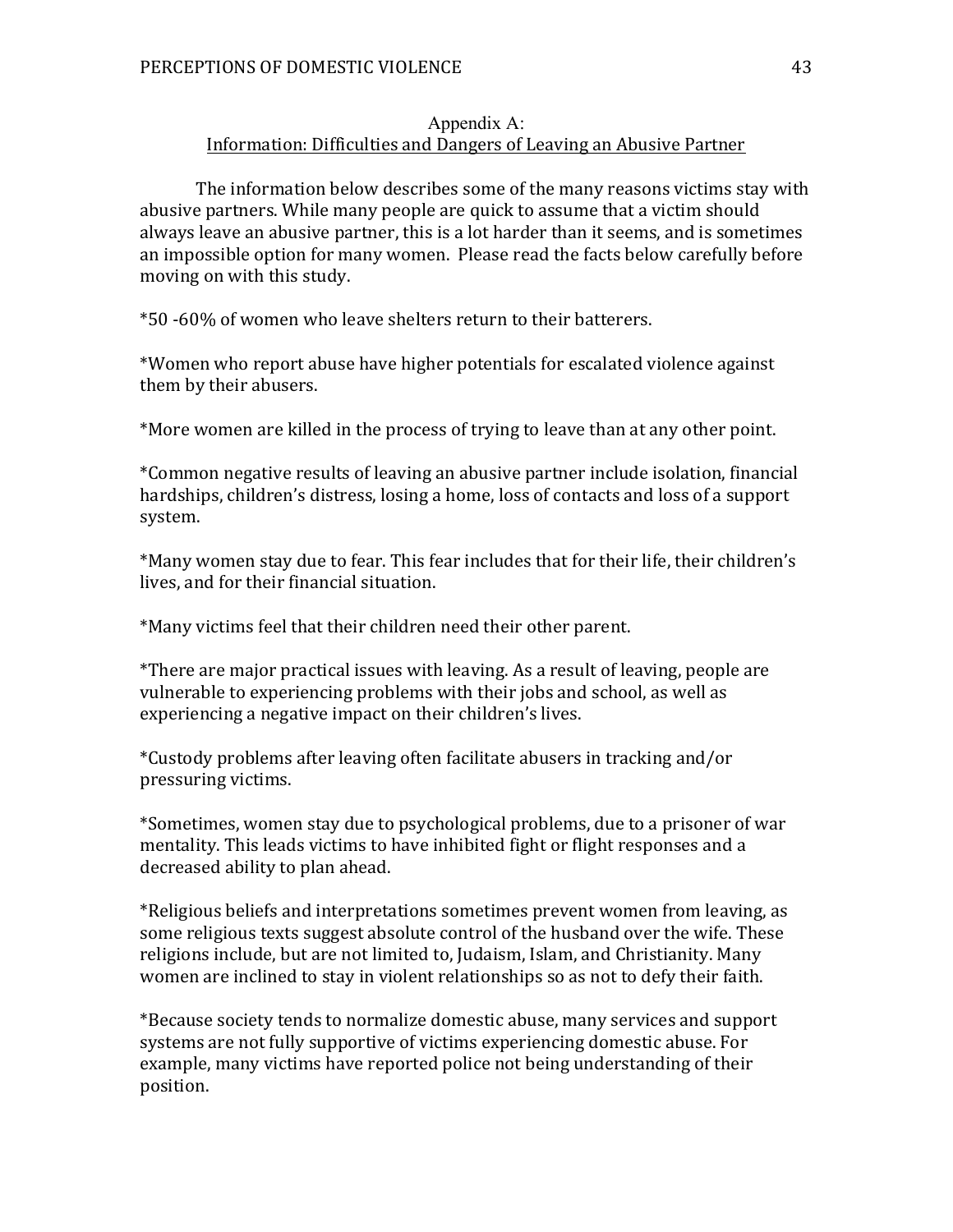#### Appendix B:

#### Vignettes

#### Story A (staying condition)

Susan and Peter have been married for five years and have a two-year-old daughter. **Susan has contemplated leaving Peter due to his violent behavior, but ultimately, she always decides against it.** On Saturday  $17<sup>th</sup>$  of June, Peter spent three hours at the pub after the football game. His team had lost that afternoon. Knowing how bad tempered Peter could be when he had been drinking and his team had lost, Susan put the baby to sleep before Peter got home. When Peter arrived **home** drunk, he began to fight with Susan over financial issues. Susan began to yell at Peter, and, as her anger heightened, she began to shout at him, calling him a "cheap asshole." Susan remembers knowing at that moment that he was going to beat her because he had that "expression" on his face. Peter grabbed Susan by the arm and punched her in the face, as he often does when he is upset with her.

#### Story B (leaving condition)

Susan and Peter **had** been married for five years and have a two-year-old daughter. **In April, Susan left Peter due to his violence behavior, taking the baby**  with her. However, on Saturday 17<sup>th</sup> of June, Peter called Susan and showed up at **her door.** Peter **had** spent three hours at the pub after the football game. His team had lost that afternoon. Knowing how bad tempered Peter could be when he had been drinking and his team had lost, Susan put the baby to sleep **after receiving Peter's call.**  When Peter arrived drunk, he began to fight with Susan over financial issues. Susan began to yell at Peter, and, as her anger heightened, she began to shout at him, calling him a "cheap asshole." Susan remembers knowing at that moment that he was going to beat her because he had that "expression" on his face. Peter grabbed Susan by the arm and punched her in the face, as he often does when he is upset with her.

\*Bold words represent changes between the two conditions, and are not bold in the actual survey.

The story is an edited version of vignette components from these two studies:

- Reddy, P., Knowles, A., Mulvany, J., McMahon, M., & Freckelton, I. (1997). Attributions about domestic violence: A study of community attitudes. *Psychiatry, Psychology, and Law, 4(2)*, 125-145.
- Witte, T. H. (2004). Attributions of cause, responsibility, and blame for domestic violence: An experimental investigation*. ProQuest Dissertations and Theses*. Retrieved from

http://search.proquest.com/docview/305212915?accountid=10141. (305212915).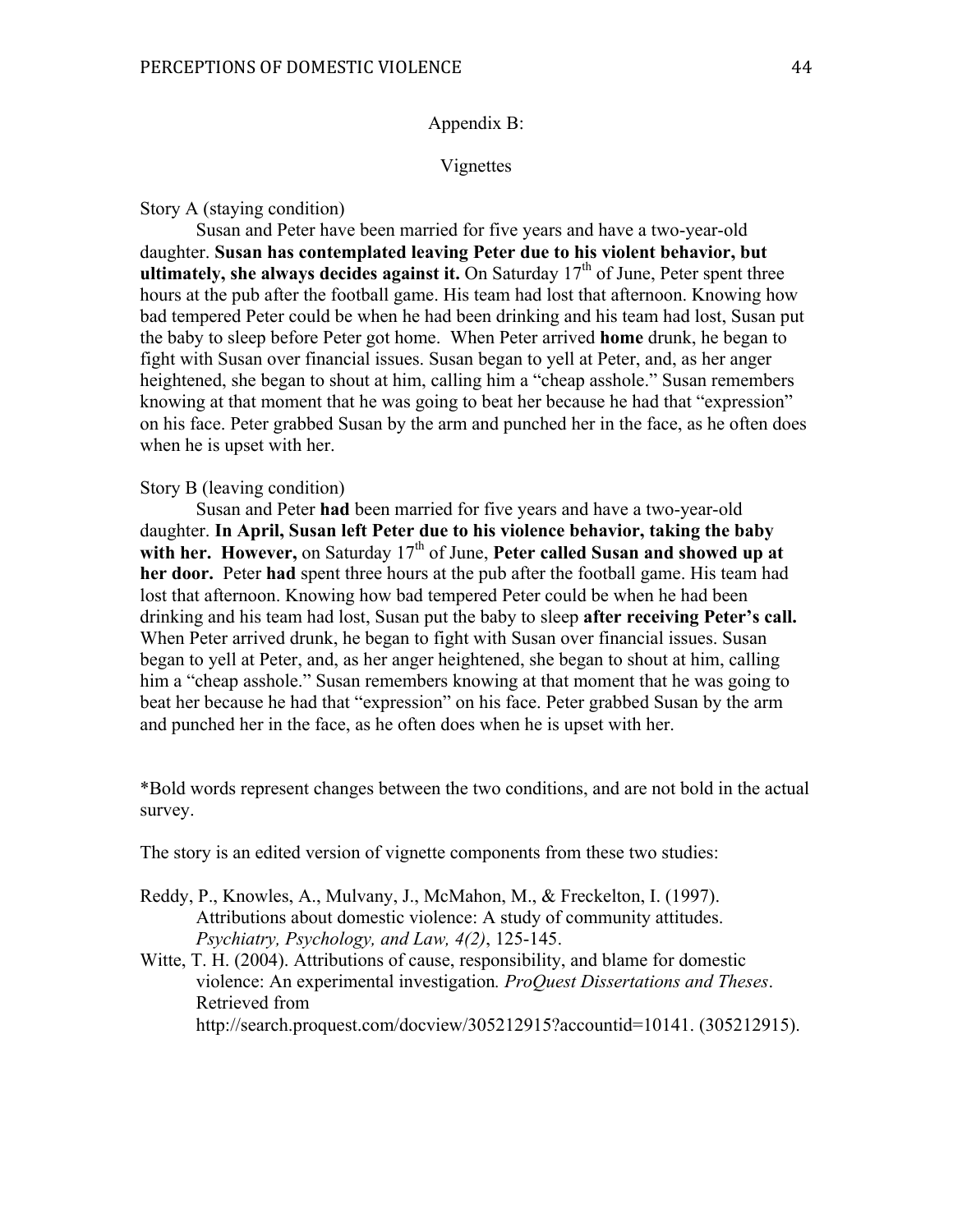Appendix C:

Victim Blame Attribution Scale (VBAS)

Instructions: Please keep the vignette you just read in mind as you respond to the below questions. Please indicate your agreement or disagreement with each statement on the seven-point scale provided below:

Strongly agree  $\begin{array}{cccc} 1 & 2 & 3 & 4 & 5 & 6 & 7 & \text{Strongly disagree} \end{array}$ 

- 1. Susan was somewhat at fault for this incident<sup>1</sup>
- 2. Susan provoked this incident

 

- 3. Susan had some responsibility for creating this situation
- 4. Susan should be blamed for being hit
- 5. Susan should be punished because she behaved badly

*Scoring*:

All five items are reversed scored and then added to measure victim-blame attribution (with higher scores indicating higher blaming of victim).

Yamawaki, N., Ostenson, J., & Brown, C.R. (2009). The functions of gender role traditionality, ambivalent sexism, injury, and frequency of assault on domestic violence perception: A study between Japanese and American college students. *Violence Against Women, 15(9),* 1126-1142.

 $1$  Changed from original statement "Susan had some faults in this incident"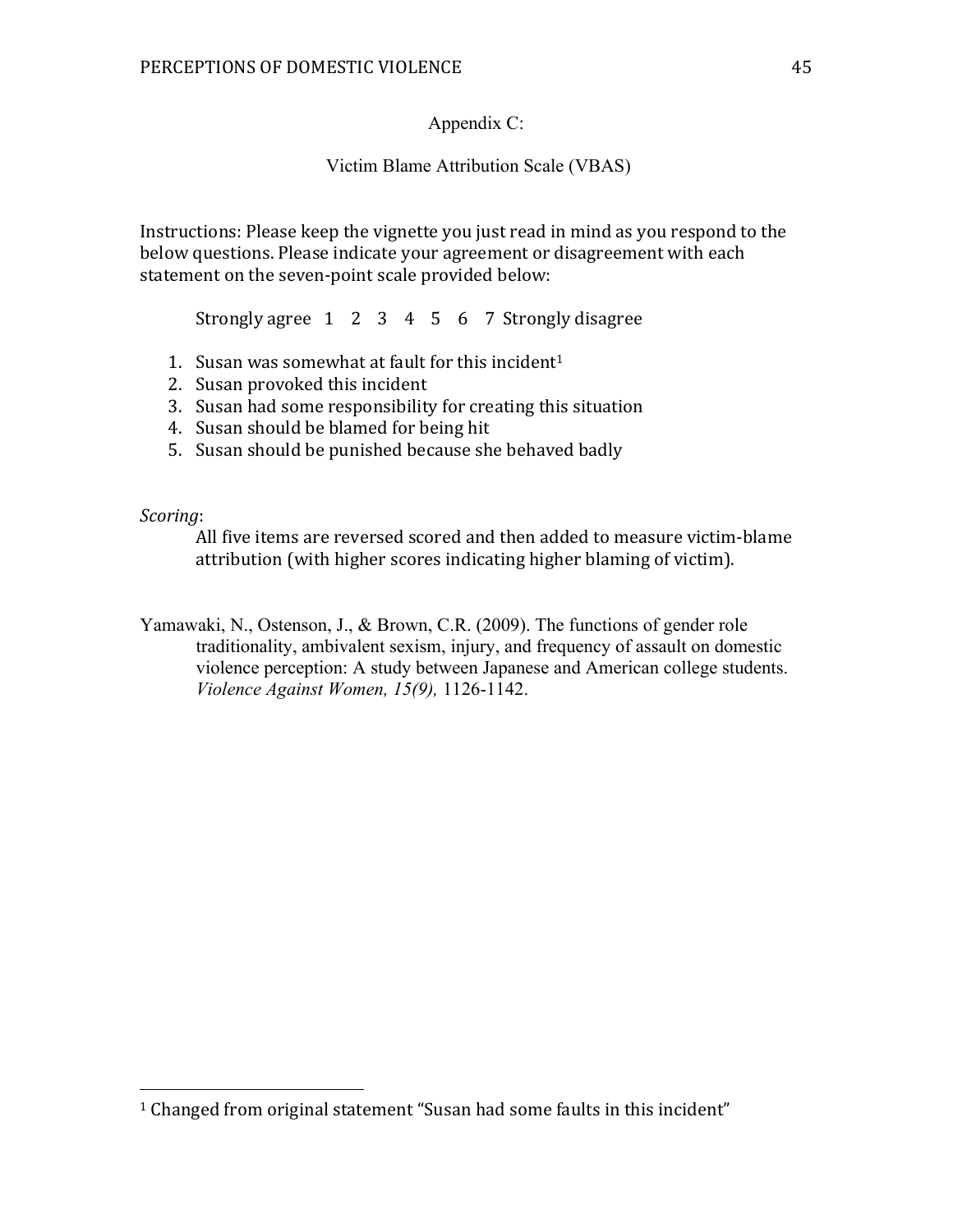## Appendix D:

## Domestic Violence Myth Acceptance Scale (DVMAS)

Instructions: Please indicate your agreement or disagreement with each statement on the seven-point scale below:

Strongly disagree  $1 \t2 \t3 \t4 \t5 \t6 \t7$  Strongly agree Note: these questions are meant to assess your general beliefs, and are not asking about the story you just read.

- 1. Domestic violence does not affect many people
- 2. When a man is violent it is because he lost control of his temper
- 3. If a woman continues living with a man who beat her then its her own fault if she is beaten again
- 4. Making a man jealous is asking for it.
- 5. Some women unconsciously want their partners to control them.
- 6. A lot of domestic violence occurs because women keep arguing about things with their partners.
- 7. If a woman doesn't like it, she can leave.
- 8. Most domestic violence involves mutual violence between the partners.
- 9. Abusive men lose control so much that they don't know what they're doing.
- 10. I hate to say it, but if a woman stays with the man who abused her, she basically deserves what she gets.
- 11. Domestic violence rarely happens in my neighborhood
- 12. Women who flirt are asking for it.
- 13. Women can avoid physical abuse if they give in occasionally.
- 14. Many women have an unconscious wish to be dominated by their partners.
- 15. Domestic violence results from a momentary loss of temper.
- 16. I don't have much sympathy for a battered woman who keeps going back to the abuser.
- 17. Women instigate most family violence.
- 18. If a woman goes back to the abuser, how much is that due to something in her character?

## *Scoring*

Final score: mean score for all items Character Blame of Victim: 5, 3, 14, 18, 10, 16, 7 Behavioral Blame of Victim: 4, 13, 12, 17, 6, Excusing Perpetrator: 2, 9, 15, 8 Minimization: 1, 10, 11, 16,

Peters, J. (2003). The domestic violence myth acceptance scale: Development and psychometric testing of a new instrument. *Dissertation Abstracts International Section A: Humanities and Social Sciences, 64(*4-A), 1409.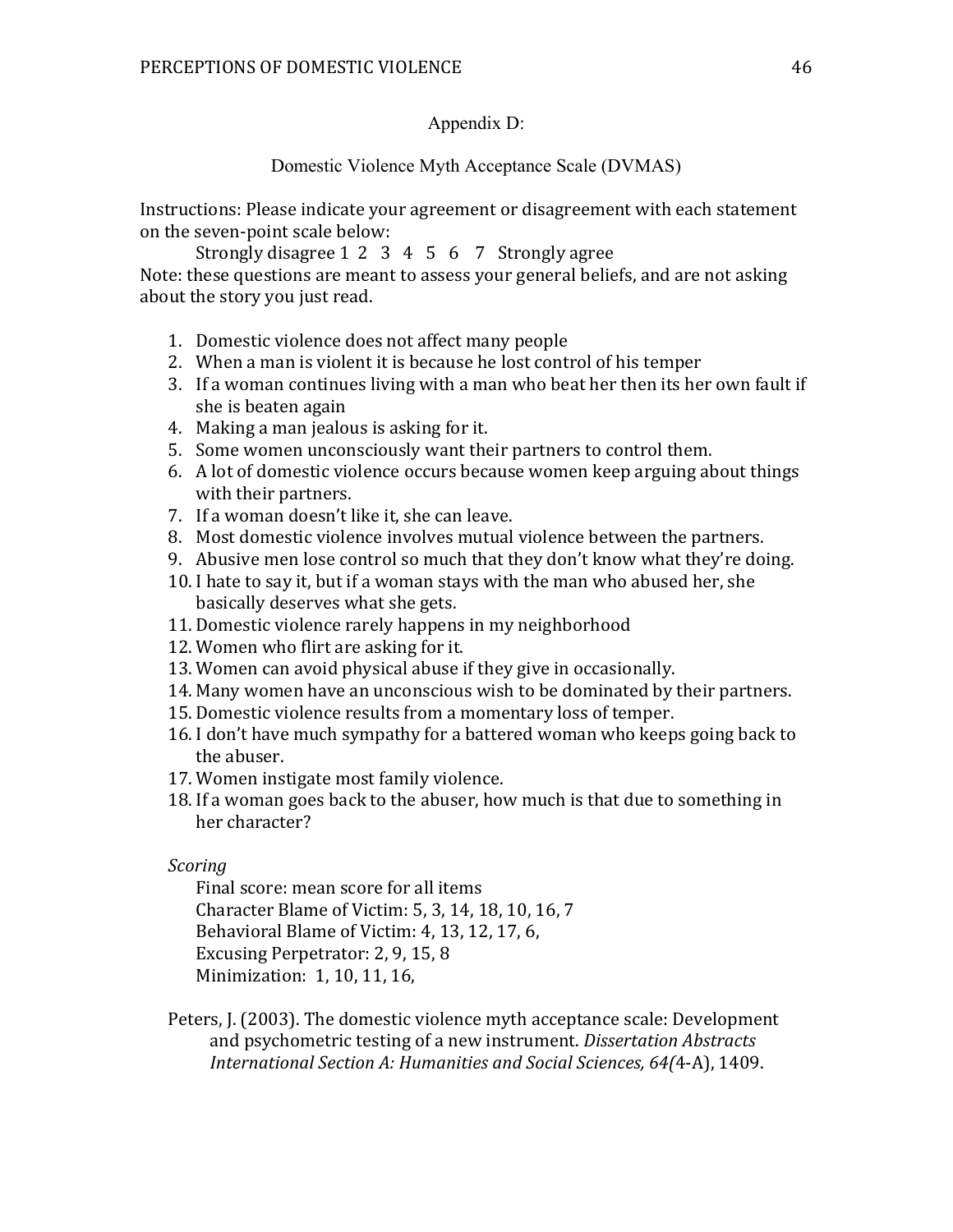## Appendix E:

## Demographic Questions

*Instructions*: Please answer the following questions to the best of your ability. Your responses are anonymous.

1. Age

- 2. Gender
	- -male -female -other
- 3. Education
	- - -did not complete high-school
		- -high-school diploma
		- -in college/ some college (if not currently in college)
		- -college degree
		- -graduate degree

4. Please indicate your ethnicity/race. Select all that apply.

- -Asian
- -Latino/Hispanic/Chicano
- -African American
- -Caucasian
- -Native American
- -Other
- 5. What is your religious affiliation?
	- -Christianity
	- -Judaism
	- -Islam
	- -Hinduism
	- -Buddhism
	- -Non-religious
	- -Other

6. Have you ever been a victim of domestic violence? (physical, emotional, or verbal)

- -Yes
- -No
- -Prefer not to answer
- 7. Do you know anyone who has been a victim of domestic violence? (physical, emotional, or verbal)
	- -Yes
	- -No
	- -Prefer not to answer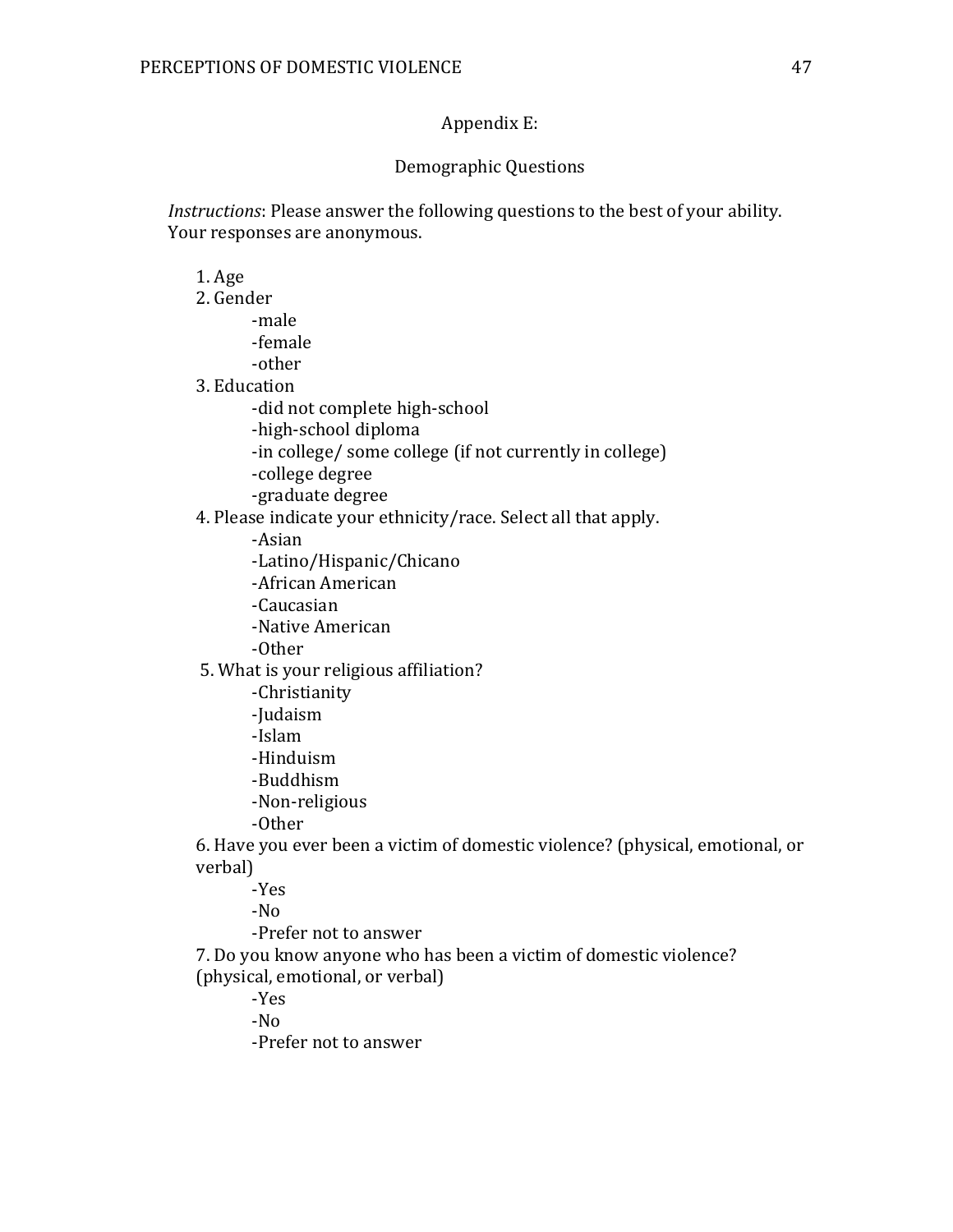#### Appendix F:

#### Informed Consent Form

#### Domestic Violence and Responsibility

You are invited to participate in this research study about domestic violence. The following information is provided in order to help you to make an informed decision about whether or not to participate. If you have any questions please do not hesitate to ask.

This research is being conducted by Kat Arenella as part of a senior thesis research project at Scripps College. You are qualified to participate in this research because you are 18 years of age or over. The purpose of this research study is to examine people's responses to an incidence of domestic violence, with a particular interest in how people view responsibility and fault in a domestic violence situation.

Participation in this study will require approximately 20 to 30 minutes of your time. You will be asked to read a short story depicting an incidence of domestic violence and to answer some questions about it on an online survey. This story involves descriptions of abuse, much like one would read about in the newspaper or see on a television show. Because this vignette explicitly narrates an instance of domestic violence, this may cause some minimal discomfort for you. If this occurs, you are free to withdraw at any time. If you foresee this information to be upsetting, you may want to refrain from participating. You will also be asked if you have had any experience with domestic violence. Your answer to this question is voluntary, as well as anonymous. Information about psychological treatment is available at locator.apa.org, if you happen to have problems as a result of this study. Hotlines and information regarding domestic violence can be found at domesticviolence.org.

Direct benefits of participating in this research include being paid \$0.25.

No identifying information will be obtained during this study. The results from this study will be presented in a senior thesis and may be published or presented. Your responses in this study are completely anonymous. You will not be asked for your name at any point during this study.

Your participation in this research is voluntary. You are free to decide not to participate in this study or to withdraw at any time. You may refuse to answer any question, and you may stop participating at any time. Your decision to not participate or to discontinue participation at any time during the study will not result in any loss of benefits to which you are otherwise entitled.

You may ask questions concerning the research before agreeing to participate or during the survey. If you have any questions regarding this research, you may contact Kat Arenella at karenell4168@scrippscollege.edu. If you have any questions about your rights as a research subject that have not been answered by the investigator you may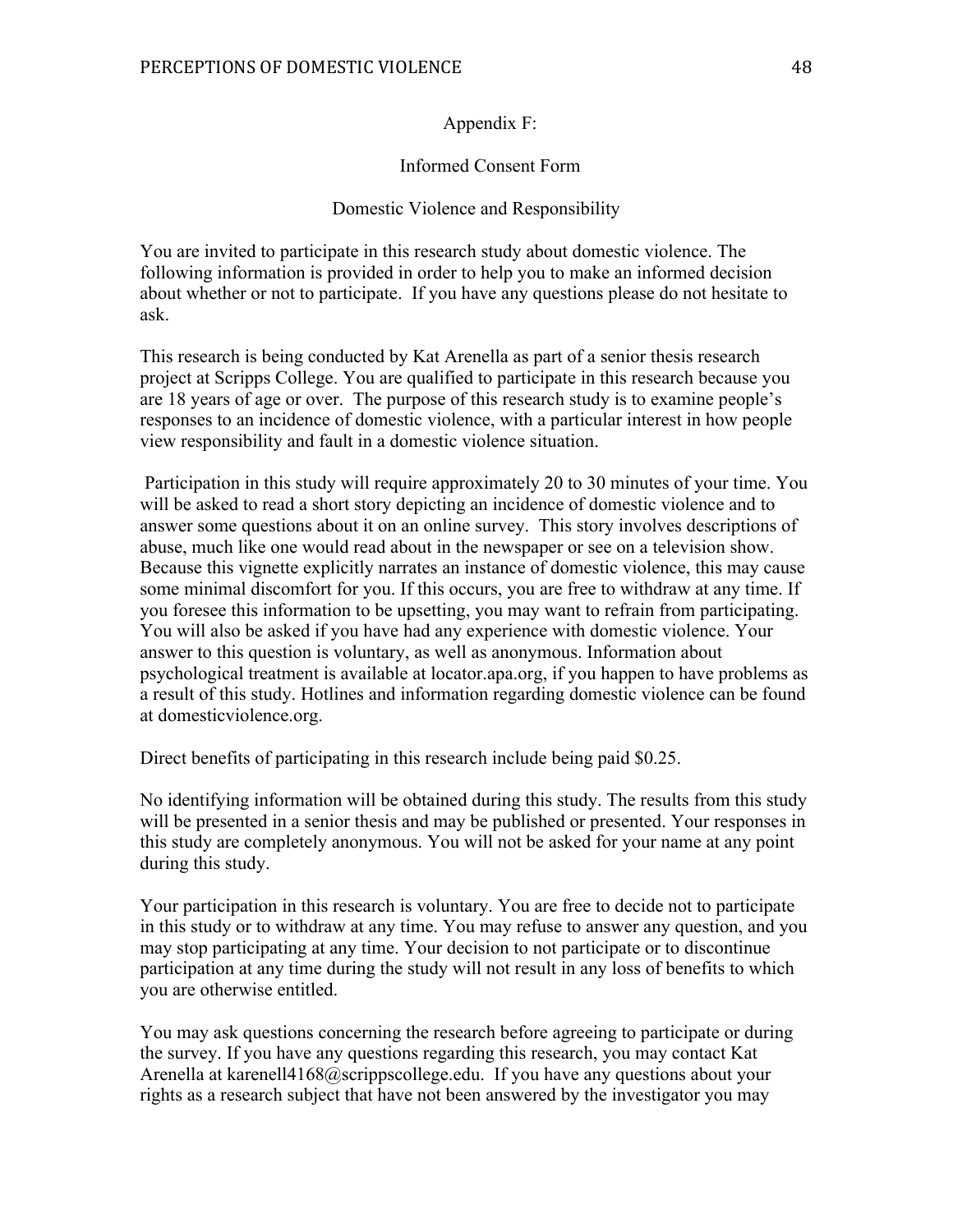contact Pamela Rowland, the Scripps College Institutional Review Board (IRB) Administrator at prowland@scrippscollege.edu or at (909) 607-3249. You may also contact Jennifer Groscup, the IRB Co-Chair at jgroscup@scrippscollege.edu and Gretchen Edwalds-Gilbert, the IRB Administrative Officer at gedwalds@scrippscollege.edu.

By clicking on the "agree" button below, you are voluntarily making a decision whether or not to participate in this research study. By clicking "agree," you also are stating that you have decided to participate having read and understood the information presented and that you are 18 years old or older. You may print out a copy of this consent form to keep.

Kat Arenella, Principal Investigator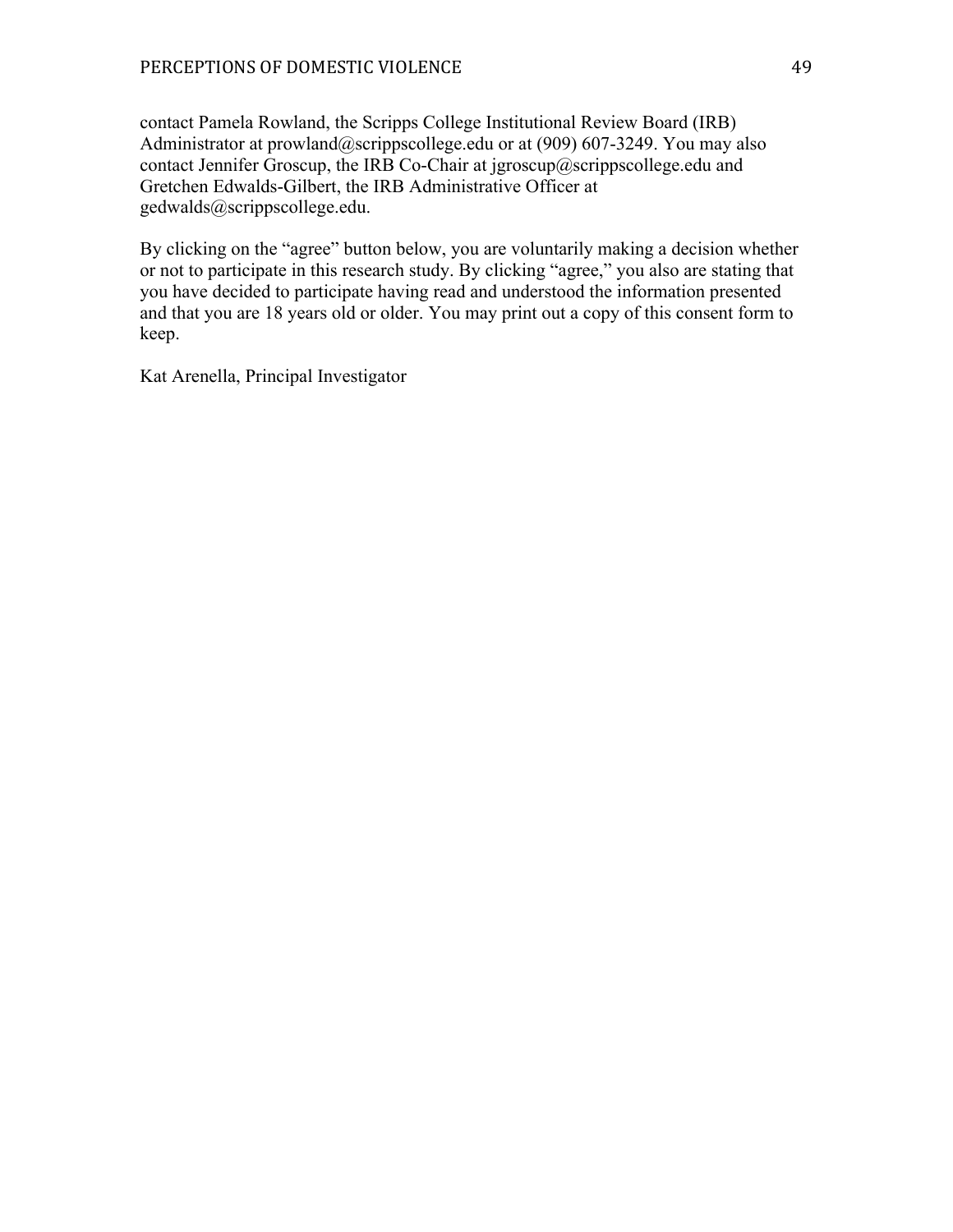#### Appendix G:

#### Debriefing

#### Perceptions of Domestic Violence and Leaving

Thank you for taking the time to participate in this study. This information is given for you to learn more about this research project, the part your participation has played in it, and why this research may be important. Please do not discuss this study with anyone else who may participate in the future. Knowledge about the study may influence their responses and could potentially invalidate the information obtained from them. (For this same reason, it is important that you tell the experimenter if you knew details about this study before participating.)

Domestic violence is a highly prevalent and problematic concern. Despite the fact that victims who have been faced with this abuse are more likely to suffer from emotional and health problems, many people are prone to blaming victims for their abuse. Additionally, many people fail to recognize the difficulties and dangers associated with leaving an abusive partner (for example, isolation, increased violence, and financial hardships) and express the widely held belief that it is a victim's responsibility to leave her or his abuser, despite the fact that women who choose to leave are often in the most danger at this time.

This study was designed to investigate whether people's attributions of blame toward a victim of domestic violence are influenced by whether or not the victim leaves, and whether or not the common view that a victim should always leave is due to a lack of information about the hardships associated with leaving. Some of you were given facts about why women stay in abusive relationships prior to reading a domestic violence vignette, while others of you were not. You read one of two stories, both identical except for that in one version, the victim had previously made a conscious decision to stay with her husband, and in the other version, she had left him before the violence takes place. After reading this story, everyone answered the same questions to determine victim blame and responsibility, as well as to assess beliefs in domestic violence myths.

It was hypothesized that participants who are given information before reading the stories would rate victim blame and responsibility lower than for those who did not receive this information. It was hypothesized that participants would be more likely to blame the victim in the story in which she stays, as opposed to the story in which she had left. It was also hypothesized that there would be an interaction between the educational information and the victim leaving such that participants who have received information will show less disparities in victim-blaming between the leaving and staying conditions, while the participants who did not get this information will have greater differences between the leaving and staying stories. This research is important because it may point to the reasons society and services emphasize the victim's "choice" to leave, but do not fully recognize the difficulties and dangers in doing so.

The results of this research will be presented in a senior thesis and possibly published or presented at Scripps College. Again, your responses are anonymous. If you are interested in the results of this study or if you have any additional questions or comments, please contact Kat Arenella at karenell4168@scrippscollege.edu. If you have